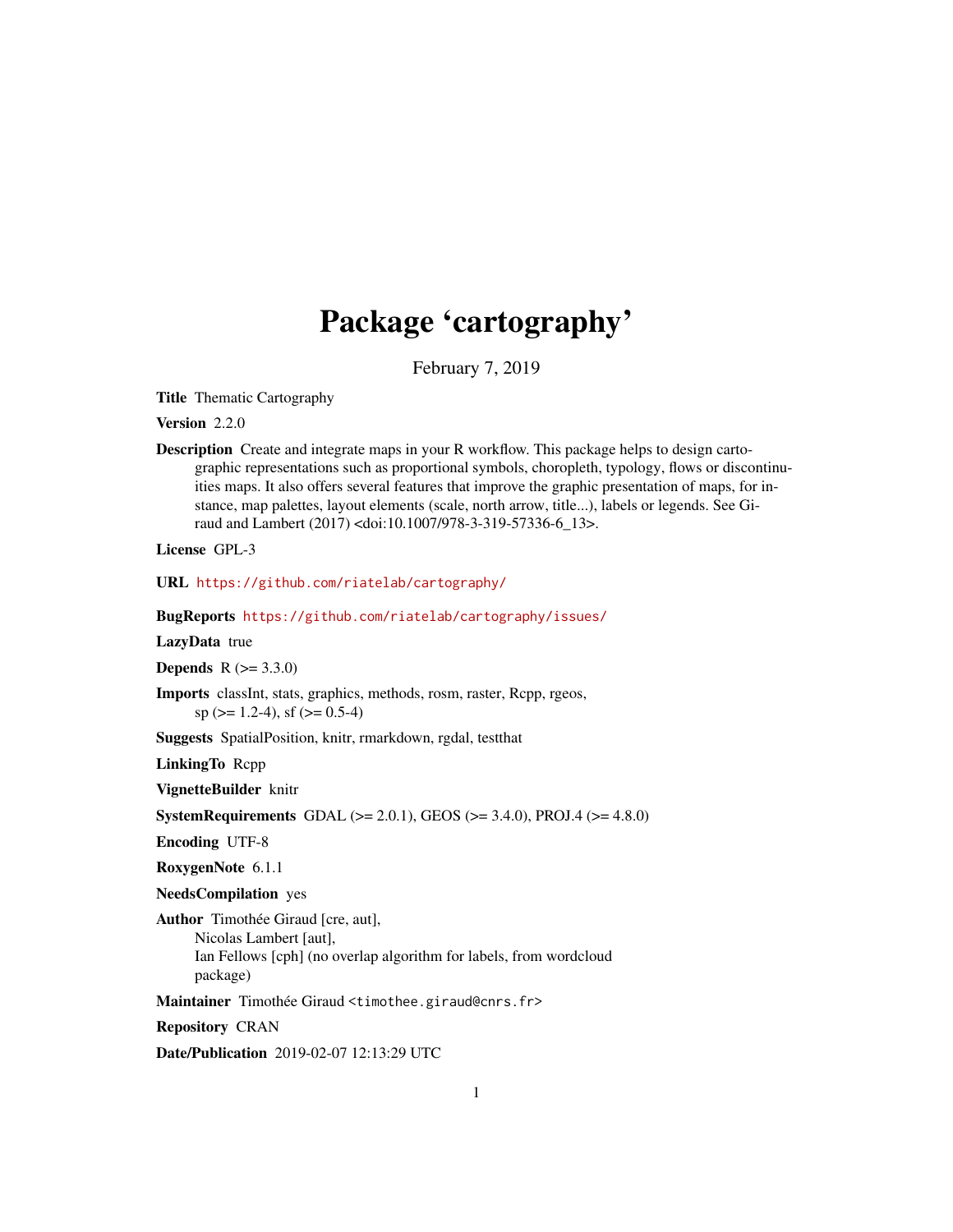# R topics documented:

|               | 3              |
|---------------|----------------|
|               | $\overline{4}$ |
|               | 5              |
|               | 6              |
|               | $\overline{7}$ |
|               | 9              |
|               | 9              |
|               | 10             |
|               | 12             |
|               | 12             |
|               | 13             |
|               | 15             |
|               | 15             |
|               | 16             |
|               | 18             |
|               | 19             |
|               | 19             |
|               | 20             |
|               | 21             |
|               | 22             |
|               | 23             |
|               | 25             |
|               | 26             |
|               | 28             |
|               | 29             |
|               | 30             |
|               | 31             |
|               | 32             |
|               | 34             |
|               |                |
|               |                |
|               | 37             |
|               |                |
|               | 39             |
|               |                |
|               | 41             |
|               | 42             |
| nuts1.df      | 42             |
|               | 43             |
| nuts2.df      | 43             |
|               | 44             |
| nuts3.df      | 45             |
|               | 45             |
| propLinkLayer | 46             |
|               | 47             |
|               | 50             |
|               |                |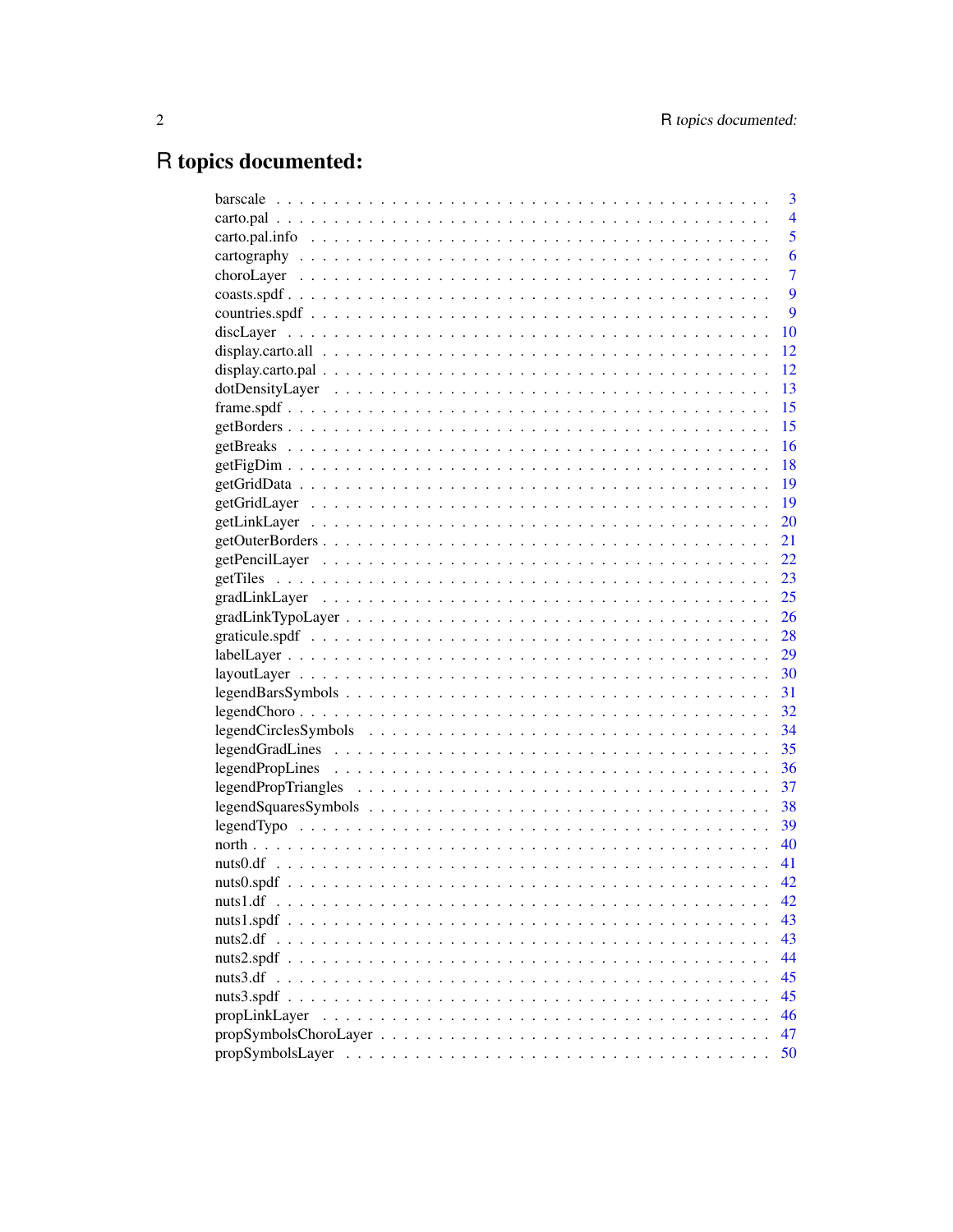#### <span id="page-2-0"></span>barscale 3

<span id="page-2-1"></span>barscale *Scale Bar*

## Description

Plot a scale bar.

## Usage

```
barscale(size, 1wd = 1.5, cex = 0.6, pos = "bottomright",
 style = "pretty")
```
## Arguments

| size  | size of the scale bar in kilometers. If size is not set, an automatic size is used<br>$(1/10)$ of the map width).           |
|-------|-----------------------------------------------------------------------------------------------------------------------------|
| lwd   | width of the scale bar.                                                                                                     |
| cex   | cex of the text.                                                                                                            |
| pos   | position of the legend, default to "bottomright". "bottomright" or a vector of two<br>coordinates $(c(x, y))$ are possible. |
| style | style of the legend, either "pretty" or "oldschool". The "oldschool" style only<br>uses the "size" parameter.               |

#### Note

This scale bar is not accurate on unprojected (long/lat) maps.

## See Also

#### [layoutLayer](#page-29-1)

## Examples

```
library(sf)
mtq <- st_read(system.file("gpkg/mtq.gpkg", package="cartography"))
plot(st_geometry(mtq), col = "grey60", border = "grey20")
barscale(size = 5)barscale(size = 5, lwd = 2, cex = .9, pos = c(714000, 1596000))
```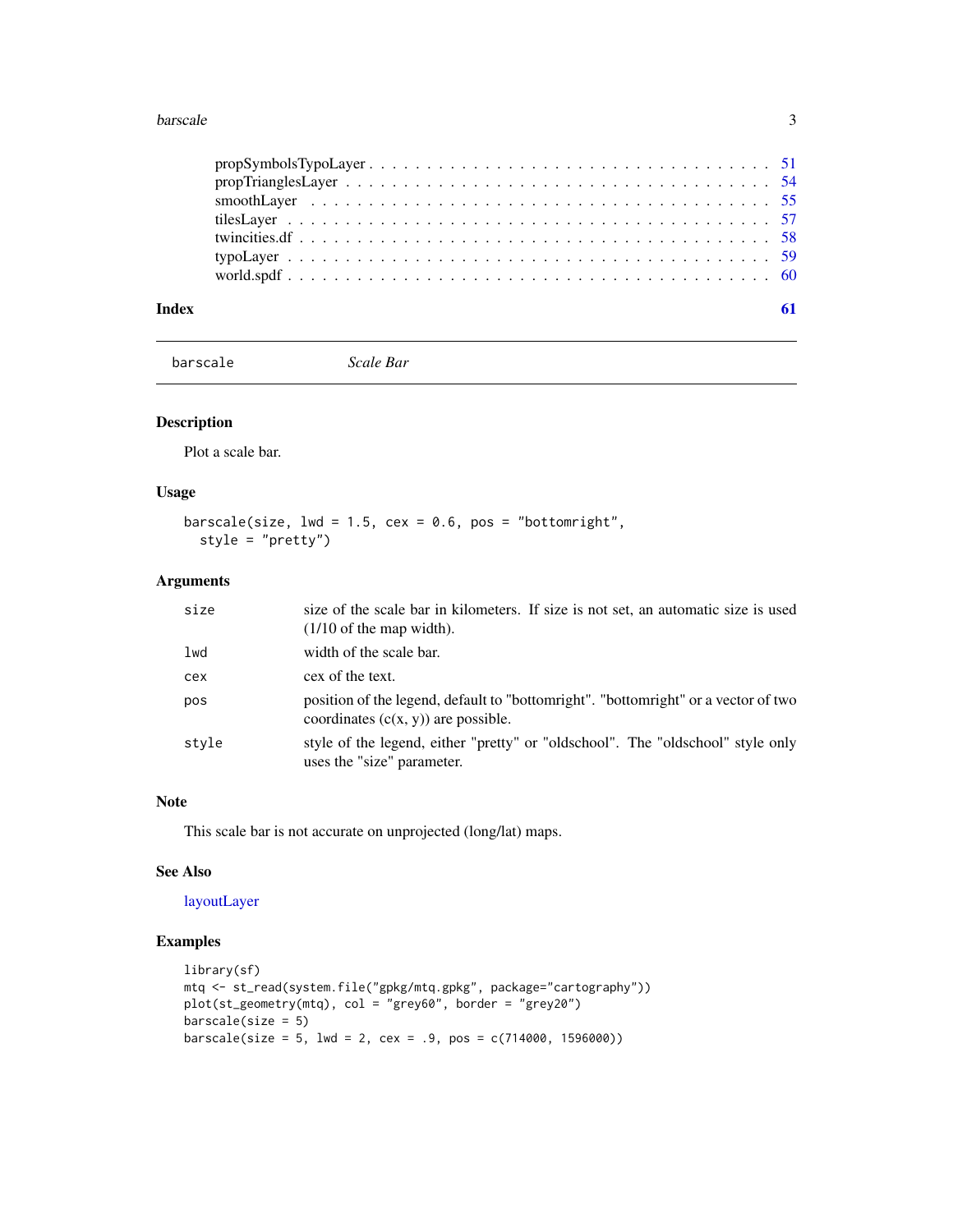<span id="page-3-1"></span><span id="page-3-0"></span>

## Description

Build sequential, diverging and qualitative color palettes. Diverging color palettes can be dissymmetric (different number of colors in each of the two gradients).

## Usage

```
carto.pal(pal1, n1, pal2 = NULL, n2 = NULL, middle = FALSE,
  transparency = FALSE)
```
#### Arguments

| pal1         | name of the color gradient (see Details).                                                            |
|--------------|------------------------------------------------------------------------------------------------------|
| n1           | number of colors (up to 20).                                                                         |
| pal2         | name of the color gradient (see Details).                                                            |
| n2           | number of colors (up to 20).                                                                         |
| middle       | a logical value. If TRUE, a neutral color ("#F6F6F6", light grey) between two<br>gradients is added. |
| transparency | a logical value. If TRUE, contrasts are enhanced by adding an opacity variation.                     |

#### Details

Sequential palettes:

- blue.pal
- orange.pal
- red.pal
- brown.pal
- green.pal
- purple.pal
- pink.pal
- wine.pal
- grey.pal
- turquoise.pal
- sand.pal
- taupe.pal
- kaki.pal
- harmo.pal

Qualitative palettes:

- pastel.pal
- multi.pal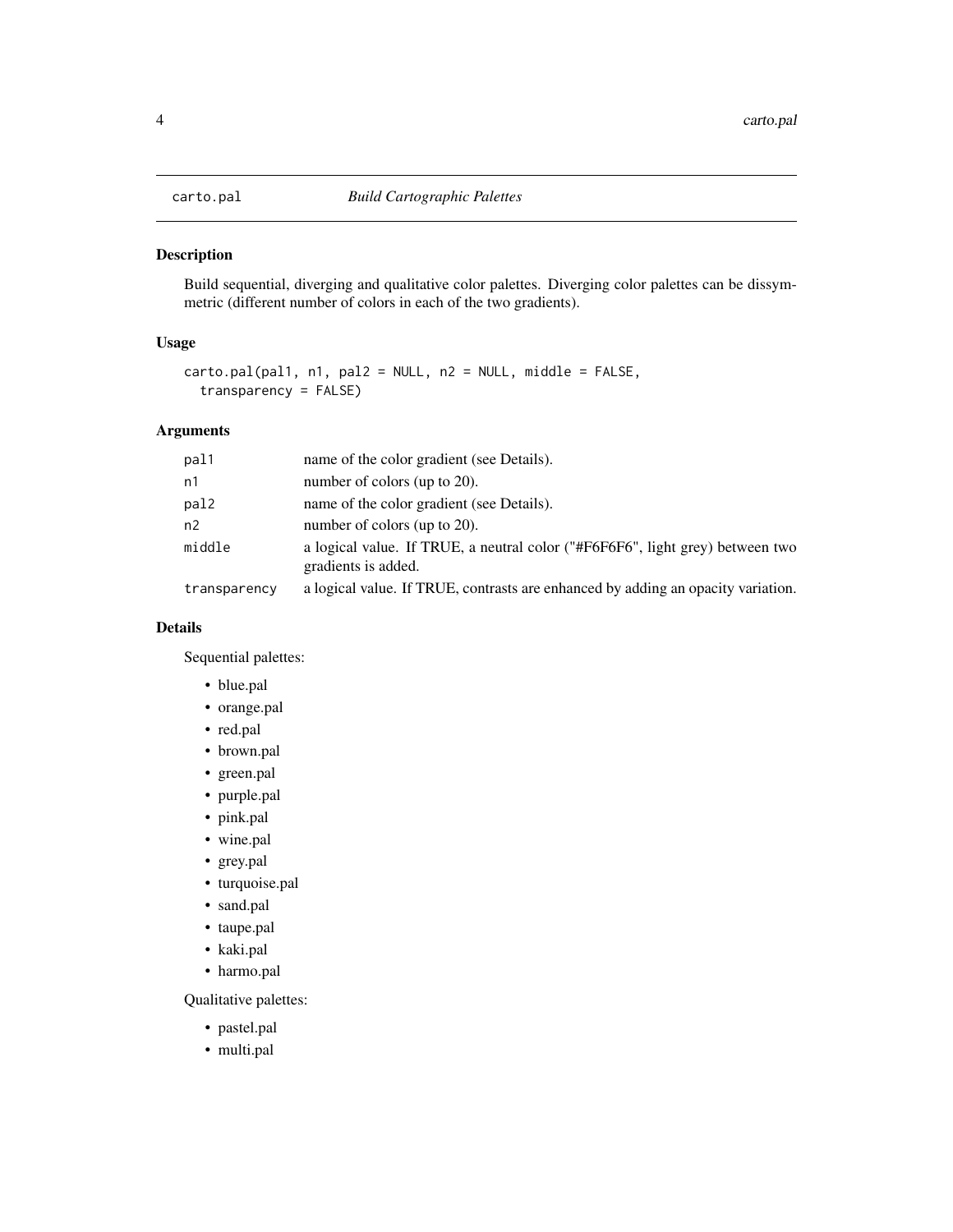## <span id="page-4-0"></span>carto.pal.info 5

## Value

A vector of colors is returned.

#### Note

Use [display.carto.all](#page-11-1) to show all palettes and use [display.carto.pal](#page-11-2) to show one palette.

## References

Qualitative palettes were generated with "i want hue" ([http://tools.medialab.sciences-po.](http://tools.medialab.sciences-po.fr/iwanthue/) [fr/iwanthue/](http://tools.medialab.sciences-po.fr/iwanthue/)) by Mathieu Jacomy at the Sciences-Po Medialab.

#### See Also

[display.carto.pal,](#page-11-2) [display.carto.all,](#page-11-1) [carto.pal.info](#page-4-1)

#### Examples

```
# Simple gradient: blue
carto.pal(pal1 = "blue.pal" , n1 = 20)# Double gradient: blue & red
carto.pal(pal1 = "blue.pal", n1 = 10, pal2 = "red.pal", n2 = 10)# Adding a neutral color
cardo.pal(pal1 = "blue.pal", n1 = 10, pal2 = "red.pal", n2 = 10, middle = TRUE)# Enhancing contrasts with transparency
cardo.pal(pal1="blue.pal", n1 = 10, pal2 = "red.pal", n2 = 10, middle = TRUE,transparency = TRUE)
# The double gradient can be asymetric
card(pal1 = "blue.pal", n1 = 5, pal2 = "red.pal", n2 = 15, middle = TRUE,transparency = TRUE)
# Build and display a palette
mypal \le carto.pal(pal1 = "blue.pal", n1 = 5, pal2 = "red.pal", n2 = 15,
                  middle = TRUE, transparency = TRUE)
k <- length(mypal)
image(1:k, 1, as.matrix(1:k), col =mypal, xlab = paste(k," classes",sep=""),
      ylab = "", xaxt = "n", yaxt = "n", bty = "n")
```
<span id="page-4-1"></span>carto.pal.info *Display the Names of all Cartographic Palettes*

#### **Description**

Display the names of all color palettes.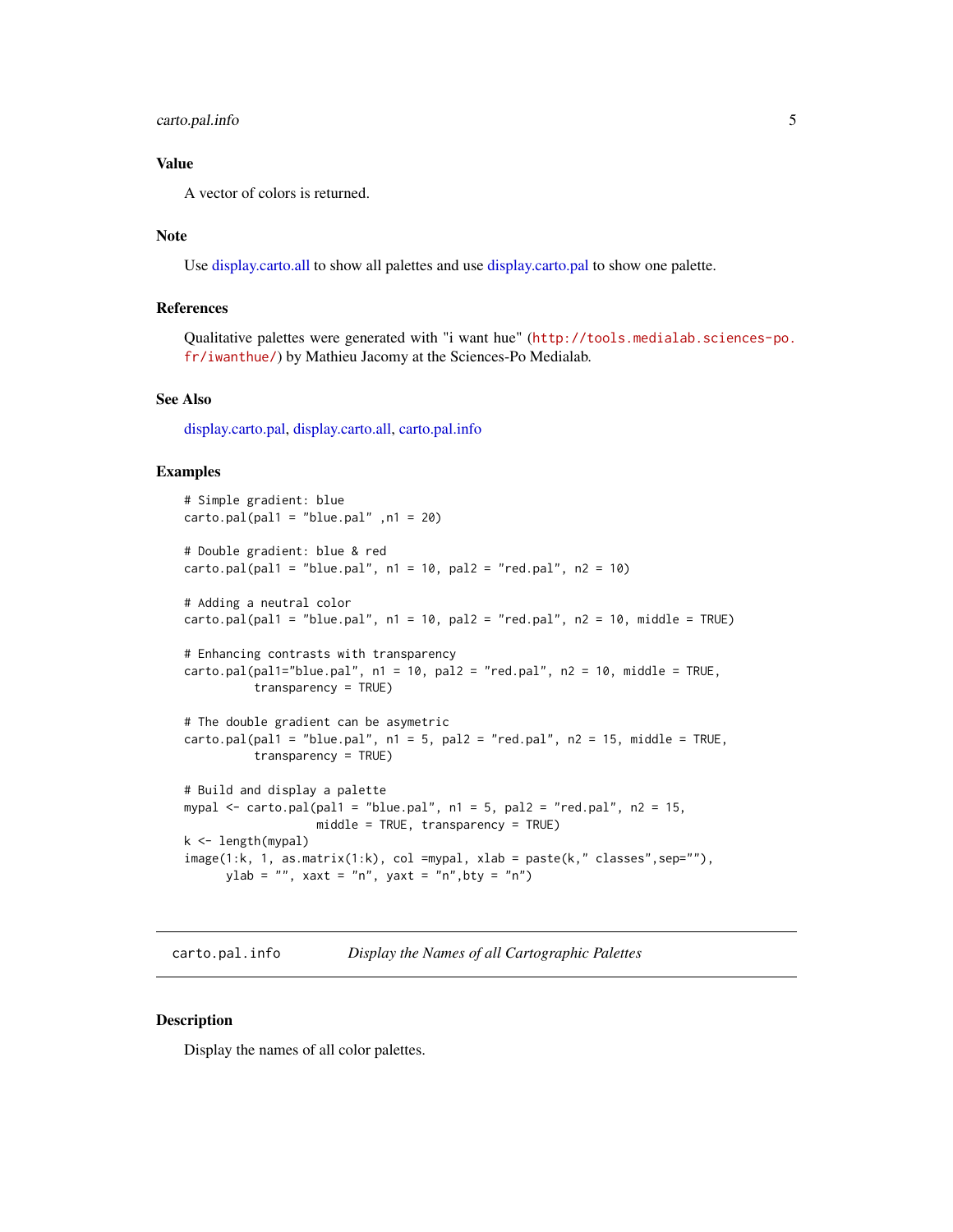#### <span id="page-5-0"></span>Usage

carto.pal.info()

#### Value

A vector of color palettes names is returned.

#### See Also

[carto.pal,](#page-3-1) [display.carto.pal,](#page-11-2) [display.carto.all](#page-11-1)

#### Examples

carto.pal.info()

cartography *Cartography Package*

#### Description

This package helps to design cartographic representations such as proportional symbols, choropleth, typology, flows or discontinuities maps. It also offers several features that improve the graphic presentation of maps, for instance, map palettes, layout elements (scale, north arrow, title...), labels or legends.

A vignette contains commented scripts on how to create various maps and a cheat sheet displays a quick overview of cartography's main features:

```
- vignette(topic = "cartography", package = "cartography");
- vignette(topic = "cheatsheet" , package = "cartography").
```
Main functions :

- Proportional symbols maps (circles, squares, bars) [propSymbolsLayer,](#page-49-1) [propSymbolsChoroLayer,](#page-46-1) [propSymbolsTypoLayer,](#page-50-1) [propTrianglesLayer](#page-53-1)
- Choropleth maps (main classification methods are available) [choroLayer](#page-6-1)
- Typology maps [typoLayer](#page-58-1)
- Flow maps (proportional and classified links) [getLinkLayer,](#page-19-1) [propLinkLayer,](#page-45-1) [gradLinkLayer,](#page-24-1) [gradLinkTypoLayer](#page-25-1)
- Discontinuities maps [getBorders,](#page-14-1) [discLayer](#page-9-1)
- Cartographic palettes [carto.pal](#page-3-1)
- Layout (scale, north arrow, title...) [layoutLayer,](#page-29-1) [north,](#page-39-1) [barscale](#page-2-1)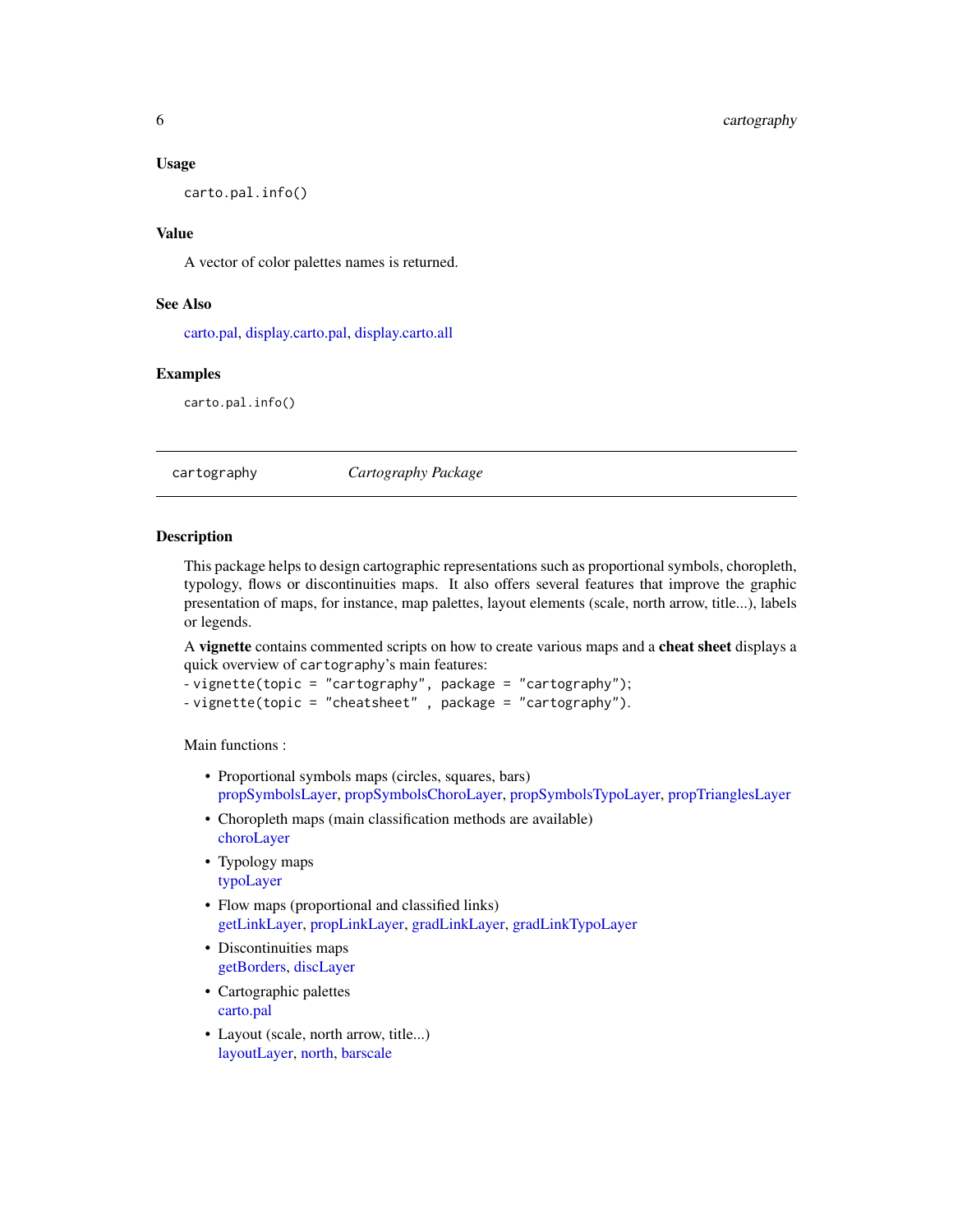## <span id="page-6-0"></span>choroLayer 7

- Labels [labelLayer](#page-28-1)
- Legends [legendBarsSymbols,](#page-30-1) [legendChoro,](#page-31-1) [legendCirclesSymbols,](#page-33-1) [legendGradLines,](#page-34-1) [legendPropLines,](#page-35-1) [legendPropTriangles,](#page-36-1) [legendSquaresSymbols,](#page-37-1) [legendTypo](#page-38-1)
- Access to cartographic APIs (via rosm package) [getTiles,](#page-22-1) [tilesLayer](#page-56-1)
- Irregular polygons to regular grid, transformation with data handling [getGridLayer](#page-18-1)

<span id="page-6-1"></span>

choroLayer *Choropleth Layer*

#### Description

Plot a choropleth layer.

## Usage

```
choroLayer(x, spdf, df, spdfid = NULL, dfid = NULL, var,
 breaks = NULL, method = "quantile", nclass = NULL, col = NULL,
 border = "grey20", lwd = 1, colNA = "white",
  legend.pos = "bottomleft", legend.title.txt = var,
  legend.title.cex = 0.8, legend.values.cex = 0.6,
  legend.values.rnd = 0, legend.nodata = "no data",
  legend.frame = FALSE, legend.border = "black",
  legend.horiz = FALSE, add = FALSE)
```

| X      | an sf object, a simple feature collection. If x is used then spdf, df, spdfid and<br>dfid are not.                                                                                                   |
|--------|------------------------------------------------------------------------------------------------------------------------------------------------------------------------------------------------------|
| spdf   | a SpatialPolygonsDataFrame.                                                                                                                                                                          |
| df     | a data frame that contains the values to plot. If df is missing spdf@data is used<br>instead.                                                                                                        |
| spdfid | name of the identifier field in spdf, default to the first column of the spdf data<br>frame. (optional)                                                                                              |
| dfid   | name of the identifier field in df, default to the first column of df. (optional)                                                                                                                    |
| var    | name of the numeric field in x or df to plot.                                                                                                                                                        |
| breaks | break values in sorted order to indicate the intervals for assigning the colors.<br>Note that if there are nevel colors (classes) there should be $(\text{nlevel+1})$ break<br>values (see Details). |
| method | a classification method; one of "sd", "equal", "quantile", "fisher-jenks","q6",<br>"geom", "arith", "em" or "msd" (see getBreaks).                                                                   |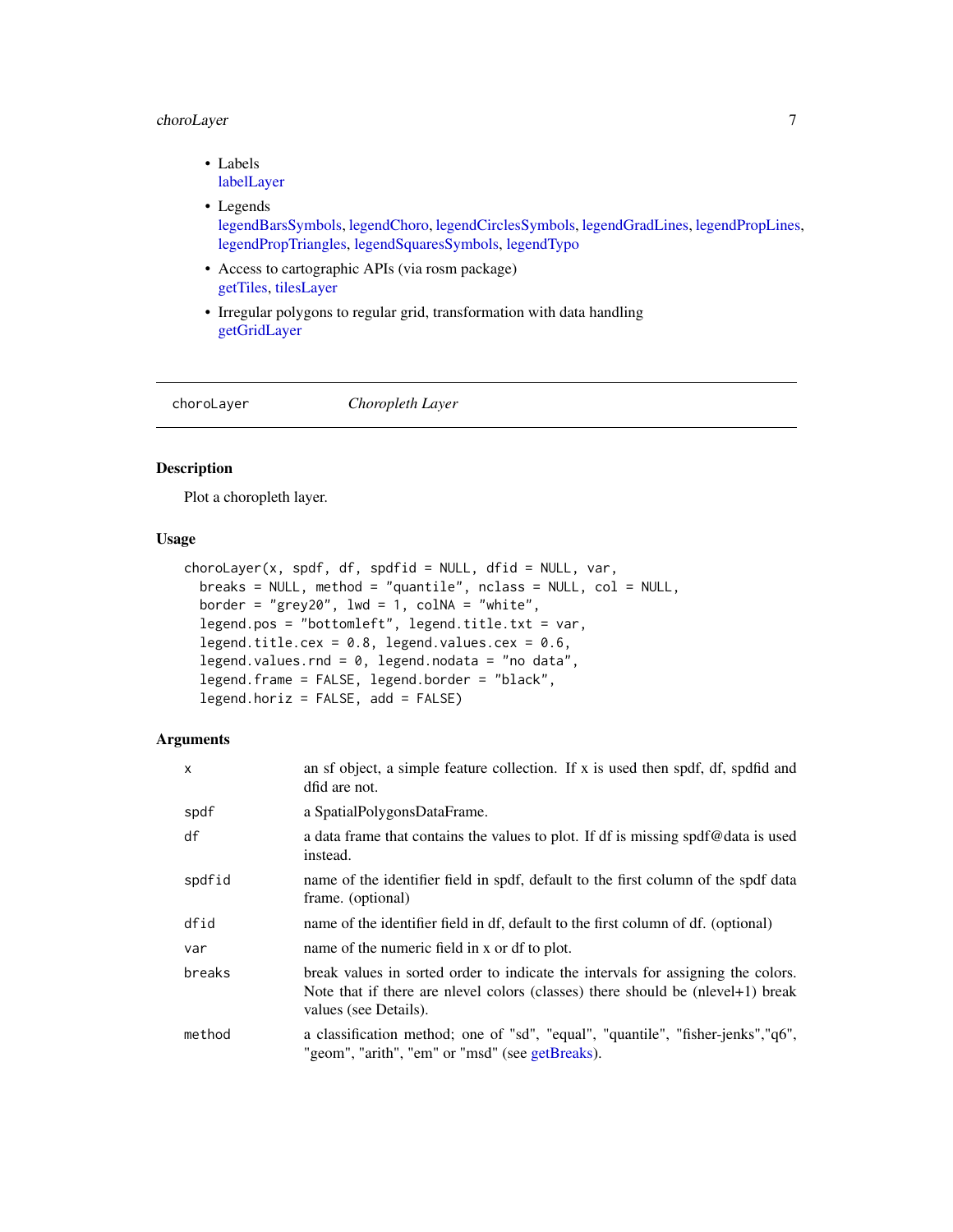<span id="page-7-0"></span>

| nclass            | a targeted number of classes. If null, the number of class is automatically defined<br>(see Details).                                                                                                                                   |
|-------------------|-----------------------------------------------------------------------------------------------------------------------------------------------------------------------------------------------------------------------------------------|
| col               | a vector of colors. Note that if breaks is specified there must be one less colors<br>specified than the number of break.                                                                                                               |
| border            | color of the polygons borders.                                                                                                                                                                                                          |
| lwd               | borders width.                                                                                                                                                                                                                          |
| colNA             | no data color.                                                                                                                                                                                                                          |
| legend.pos        | position of the legend, one of "topleft", "top", "topright", "right", "bottomright",<br>"bottom", "bottomleft", "left" or a vector of two coordinates in map units $(c(x,$<br>y)). If legend.pos is "n" then the legend is not plotted. |
| legend.title.txt  |                                                                                                                                                                                                                                         |
|                   | title of the legend.                                                                                                                                                                                                                    |
| legend.title.cex  |                                                                                                                                                                                                                                         |
|                   | size of the legend title.                                                                                                                                                                                                               |
| legend.values.cex |                                                                                                                                                                                                                                         |
|                   | size of the values in the legend.                                                                                                                                                                                                       |
| legend.values.rnd |                                                                                                                                                                                                                                         |
|                   | number of decimal places of the values in the legend.                                                                                                                                                                                   |
| legend.nodata     | no data label.                                                                                                                                                                                                                          |
| legend.frame      | whether to add a frame to the legend (TRUE) or not (FALSE).                                                                                                                                                                             |
| legend.border     | color of boxes borders in the legend.                                                                                                                                                                                                   |
| legend.horiz      | whether to display the legend horizontally (TRUE) or not (FALSE).                                                                                                                                                                       |
| add               | whether to add the layer to an existing plot (TRUE) or not (FALSE).                                                                                                                                                                     |

## Details

The optimum number of class depends on the number of geographical objects. If nclass is not defined, an automatic method inspired by Sturges (1926) is used : nclass =  $1+3.3*log10(N)$ , where nclass is the number of class and N is the variable length.

If breaks is used then nclass and method are not.

If breaks is defined as c(2, 5, 10, 15, 20) intervals will be: [2 - 5[, [5 - 10[, [10 - 15[, [15 - 20].

## References

Herbert A. Sturges, « *The Choice of a Class Interval* », Journal of the American Statistical Association, vol. 21, n° 153, mars 1926, p. 65-66.

## See Also

[getBreaks,](#page-15-1) [carto.pal,](#page-3-1) [legendChoro,](#page-31-1) [propSymbolsChoroLayer](#page-46-1)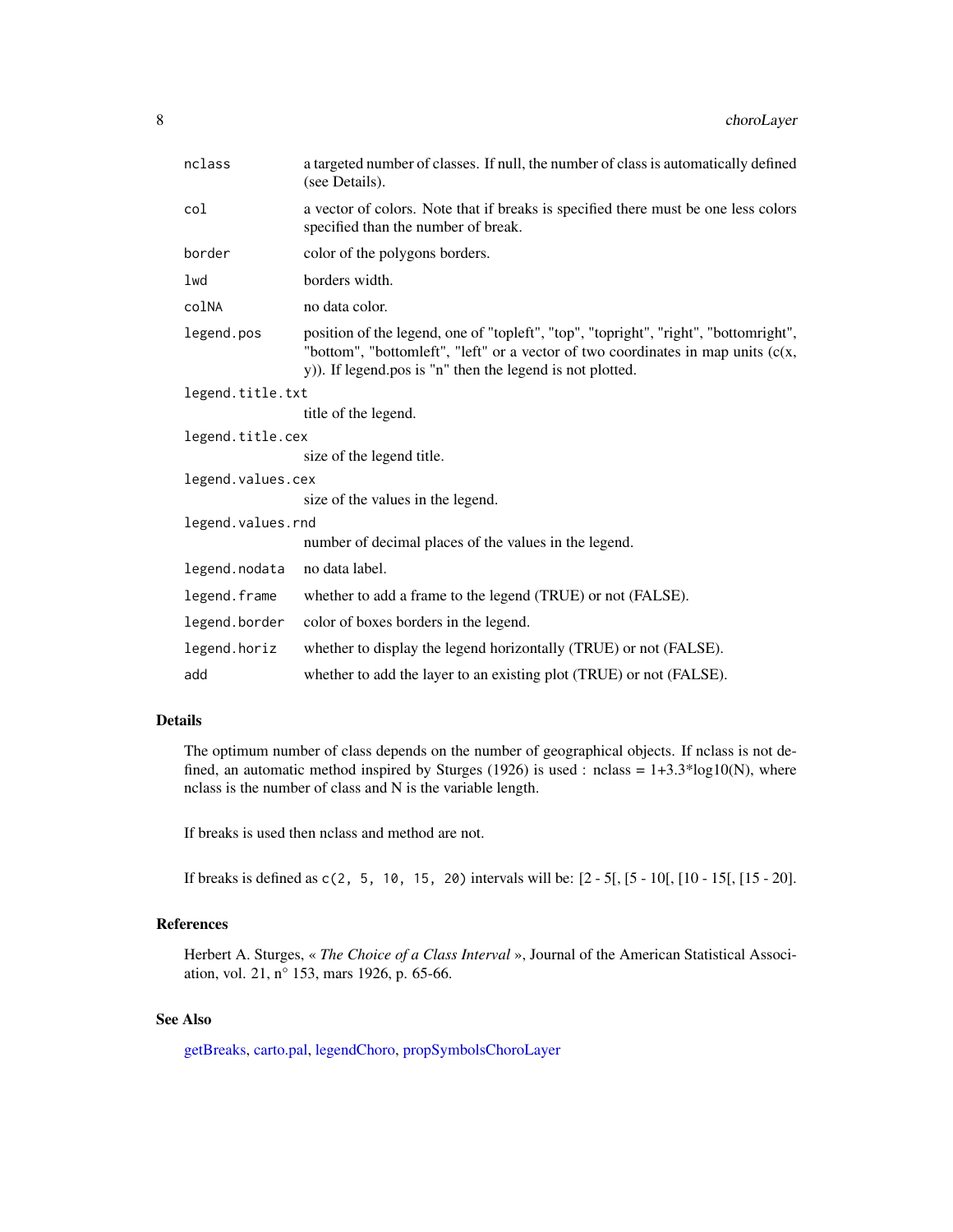## <span id="page-8-0"></span>coasts.spdf 9

## Examples

```
library(sf)
mtq <- st_read(system.file("gpkg/mtq.gpkg", package="cartography"))
# Population density
mtq$POPDENS <- 1e6 * mtq$POP / st_area(x = mtq)
# Default
chorolayer(x = mtq, var = "POPDENS")# With parameters
chorolayer(x = mtq, var = "POPDENS",method = "quantile", nclass = 5,
           col = carto.pal(pal1 = "sand.pal", n1 = 5),border = "grey40",
          legend.pos = "topright", legend.values.rnd = 0,
           legend.title.txt = "Population Density\n(people per km2)")
# Layout
```
layoutLayer(title = "Population Distribution in Martinique, 2015")

coasts.spdf *Coastline of Europe*

#### Description

Coastline of Europe.

## Format

SpatialLinesDataFrame.

## Source

UMS RIATE - [http://riate.cnrs.fr/?page\\_id=153](http://riate.cnrs.fr/?page_id=153)

countries.spdf *Countries in the European Area*

#### Description

Countries in the European area.

#### Format

SpatialPolygonsDataFrame.

## Source

UMS RIATE - [http://riate.cnrs.fr/?page\\_id=153](http://riate.cnrs.fr/?page_id=153)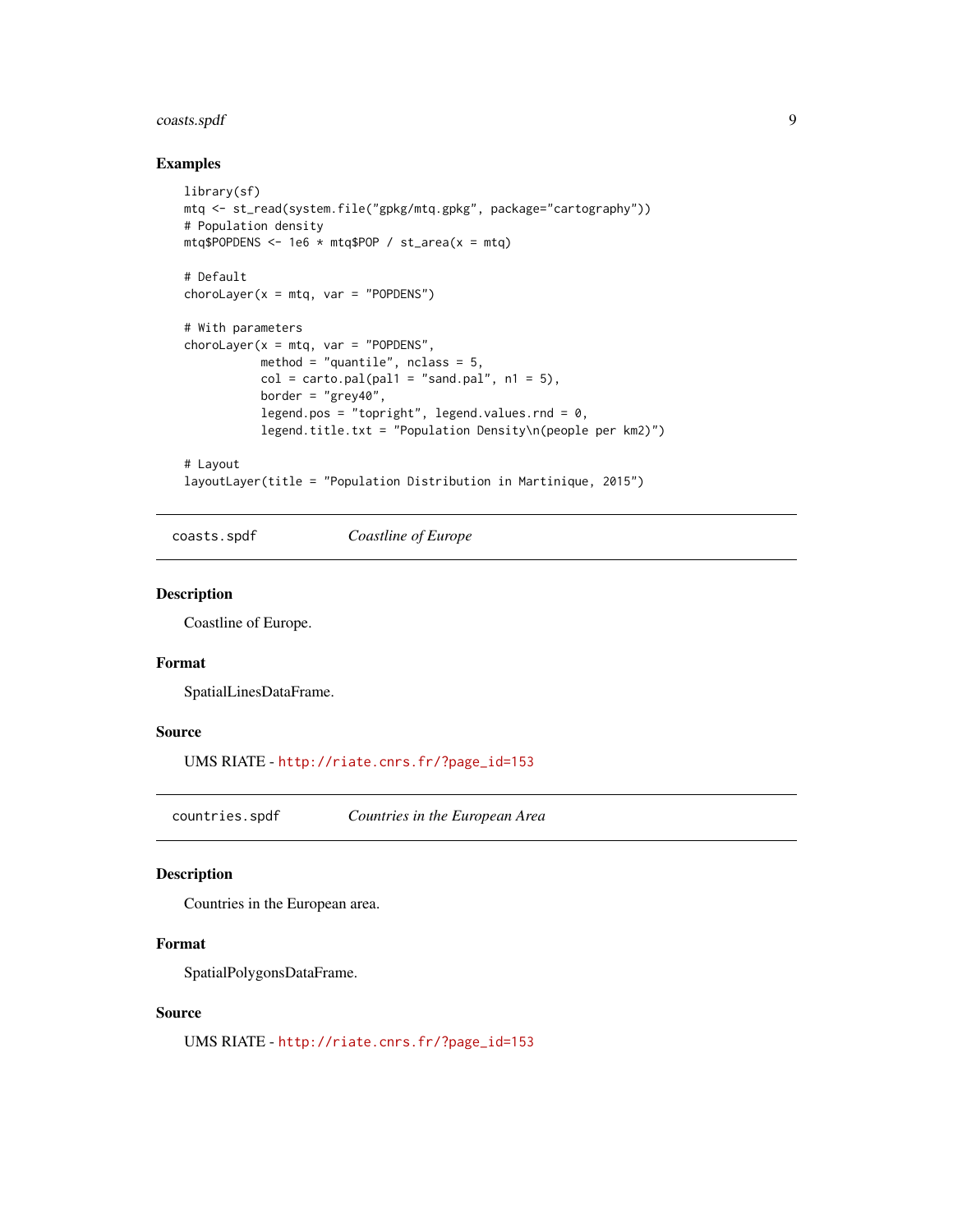<span id="page-9-1"></span><span id="page-9-0"></span>

#### Description

This function computes and plots spatial discontinuities. The discontinuities are plotted over the layer outputted by the [getBorders](#page-14-1) function. The line widths reflect the ratio or the difference between values of an indicator in two neighbouring units.

#### Usage

```
discLayer(x, df, dfid = NULL, var, method = "quantile", nclass = 4,
  threshold = 0.75, type = "rel", sizemin = 1, sizemax = 10,
  col = "red", legend.pos = "bottomleft",
  legend.title.txt = "legend title", legend.title.cex = 0.8,
  legend.values.cex = 0.6, legend.values.rnd = 2,
  legend.frame = FALSE, add = TRUE, spdf, spdfid1, spdfid2)
```

| X                 | an sf object, a simple feature collection, as outputted by the getBorders function.                                                                                                                                                     |
|-------------------|-----------------------------------------------------------------------------------------------------------------------------------------------------------------------------------------------------------------------------------------|
| df                | a data frame that contains the values used to compute and plot discontinuities.                                                                                                                                                         |
| dfid              | identifier field in df, default to the first column of df. (optional)                                                                                                                                                                   |
| var               | name of the numeric field in df used to compute and plot discontinuities.                                                                                                                                                               |
| method            | a classification method; one of "sd", "equal", "quantile", "fisher-jenks"," q6",<br>"geom", "arith", "em" or "msd" (see getBreaks).                                                                                                     |
| nclass            | a targeted number of classes. If null, the number of class is automatically defined<br>(see getBreaks).                                                                                                                                 |
| threshold         | share of represented borders, value between $0$ (nothing) and $1$ (all the disconti-<br>nuities).                                                                                                                                       |
| type              | type of discontinuity measure, one of "rel" or "abs" (see Details).                                                                                                                                                                     |
| sizemin           | thickness of the smallest line.                                                                                                                                                                                                         |
| sizemax           | thickness of the biggest line.                                                                                                                                                                                                          |
| col               | color of the discontinuities lines.                                                                                                                                                                                                     |
| legend.pos        | position of the legend, one of "topleft", "top", "topright", "right", "bottomright",<br>"bottom", "bottomleft", "left" or a vector of two coordinates in map units $(c(x,$<br>y)). If legend.pos is "n" then the legend is not plotted. |
| legend.title.txt  |                                                                                                                                                                                                                                         |
|                   | title of the legend.                                                                                                                                                                                                                    |
| legend.title.cex  |                                                                                                                                                                                                                                         |
|                   | size of the legend title.                                                                                                                                                                                                               |
| legend.values.cex |                                                                                                                                                                                                                                         |
|                   | size of the values in the legend.                                                                                                                                                                                                       |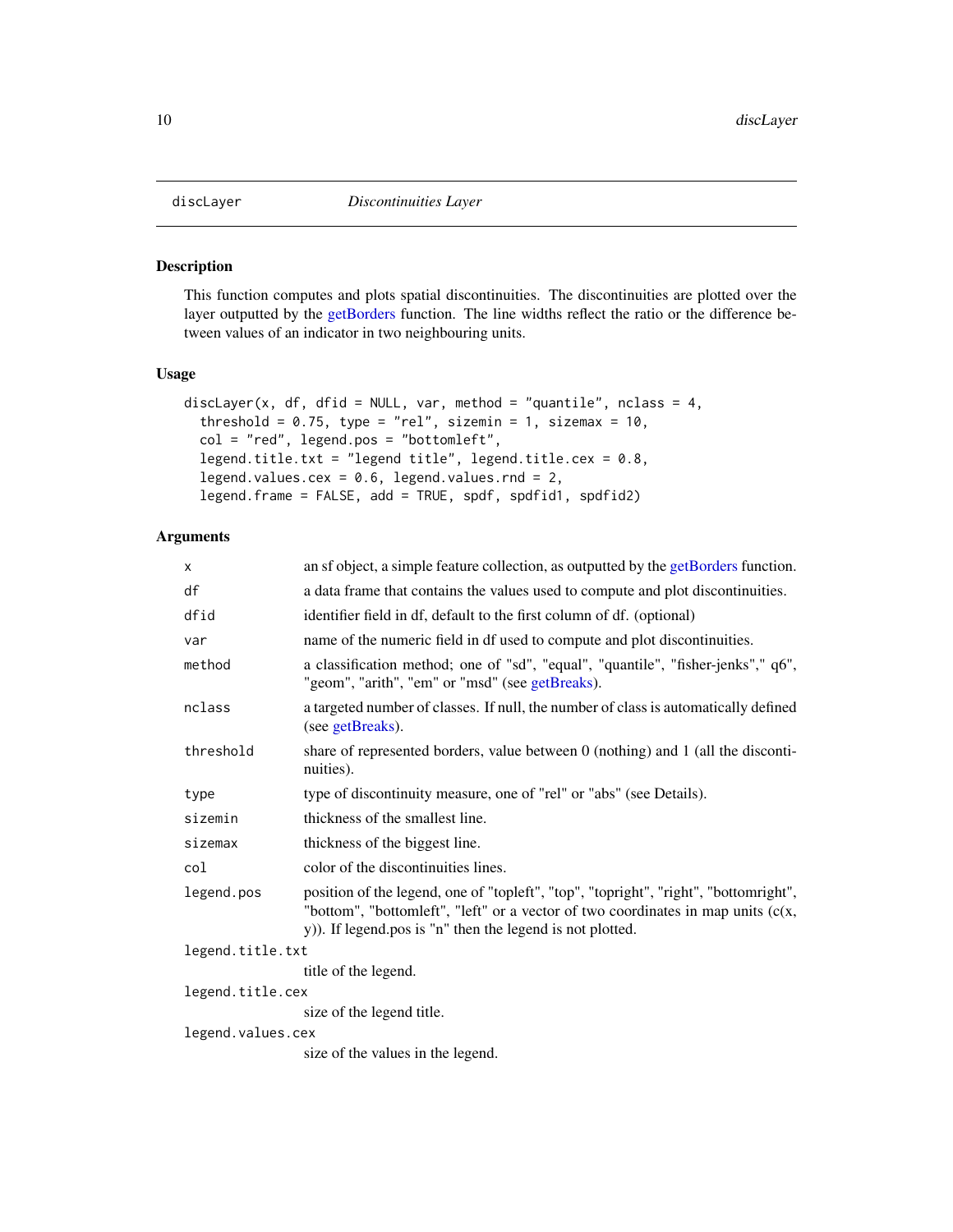#### <span id="page-10-0"></span>discLayer 11

| legend.values.rnd |                                                                     |  |  |  |  |
|-------------------|---------------------------------------------------------------------|--|--|--|--|
|                   | number of decimal places of the values in the legend.               |  |  |  |  |
| legend.frame      | whether to add a frame to the legend (TRUE) or not (FALSE).         |  |  |  |  |
| add               | whether to add the layer to an existing plot (TRUE) or not (FALSE). |  |  |  |  |
| spdf              | defunct.                                                            |  |  |  |  |
| spdfid1           | defunct.                                                            |  |  |  |  |
| spdfid2           | defunct.                                                            |  |  |  |  |

## Details

The "rel" type of discontinuity is the result of pmax(value unit 1 / value unit 2, value unit 2 / value unit 1).

The "abs" type of discontinuity is the result of pmax(value unit 1 - value unit 2, value unit 2 - value unit 1).

#### Value

An [invisible](#page-0-0) sf object (MULTISTRING) with the discontinuity measures is returned.

#### See Also

[getBorders,](#page-14-1) [gradLinkLayer,](#page-24-1) [legendGradLines](#page-34-1)

## Examples

```
library(sf)
mtq <- st_read(system.file("gpkg/mtq.gpkg", package="cartography"))
# Get borders
mtq.borders <- getBorders(x = mtq)
# Median Income
choroLayer(x = mtq, var = "MED", border = "grey", lwd = 0.5,
           method = 'equal', nclass = 6, legend.pos = "topleft",
           legend.title.txt = "Median Income\n(in euros)" )
# Discontinuities
discLayer(x = m t q.borders, df = m t q,
          var = "MED", col="red4", nclass=3,
          method="equal", threshold = 0.4, sizemin = 0.5,
          sizemax = 10, type = "abs", legend.values.rnd = 0,
          legend.title.txt = "Discontinuities\n(absolute difference)",
          legend.pos = "bottomleft", add=TRUE)
```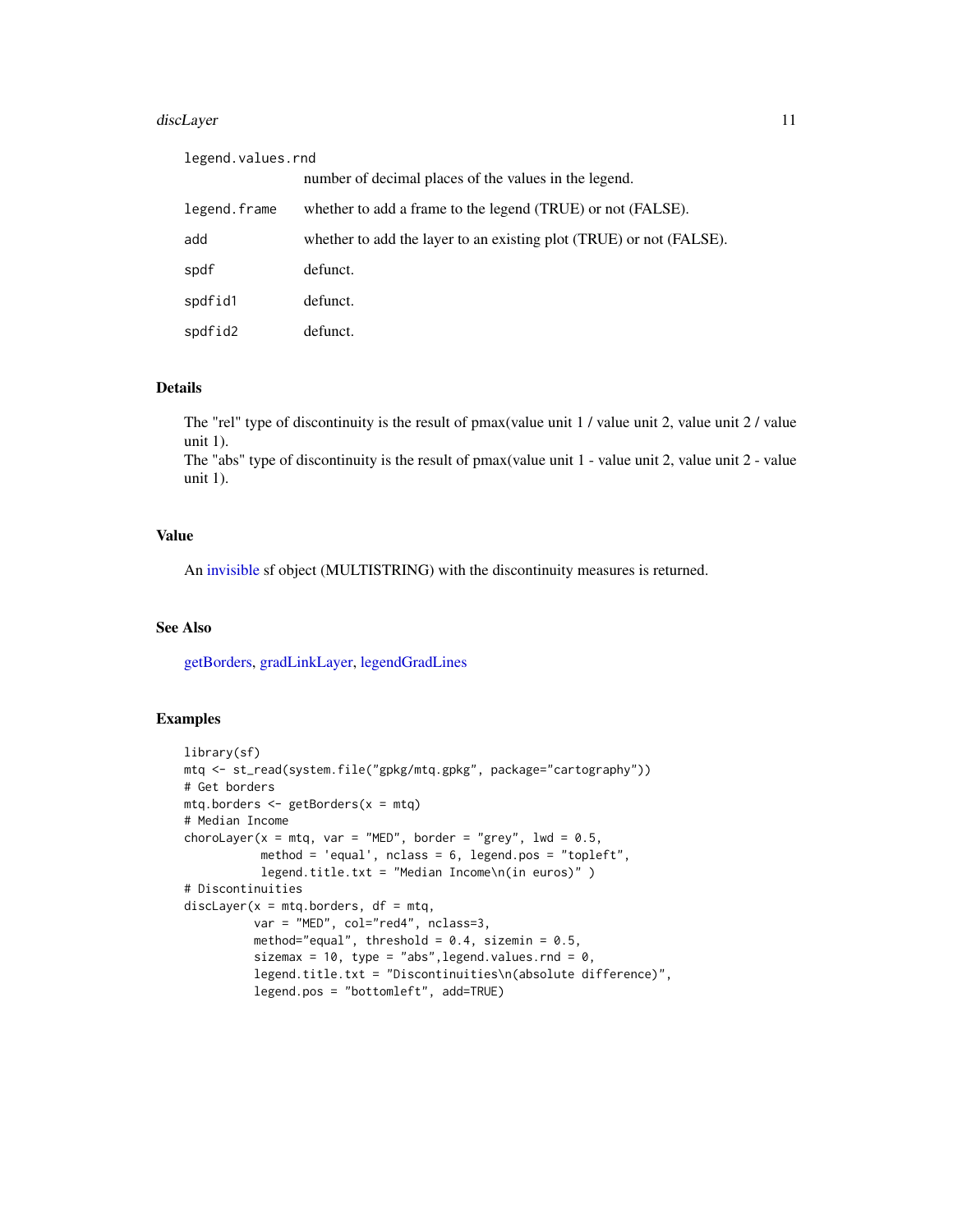<span id="page-11-1"></span><span id="page-11-0"></span>display.carto.all *Display all Cartographic Palettes*

## Description

Display all the available color palettes.

## Usage

display.carto.all(n = 10)

#### Arguments

n number of colors in the gradients (from 1 to 20).

#### See Also

[carto.pal,](#page-3-1) [display.carto.pal,](#page-11-2) [carto.pal.info](#page-4-1)

## Examples

```
display.carto.all(1)
display.carto.all(5)
display.carto.all(8)
display.carto.all(12)
display.carto.all(20)
```
<span id="page-11-2"></span>display.carto.pal *Display one Cartographic Palette*

## **Description**

Display one color palette.

#### Usage

```
display.carto.pal(name)
```
## Arguments

name name of the palette available in the package (see Details).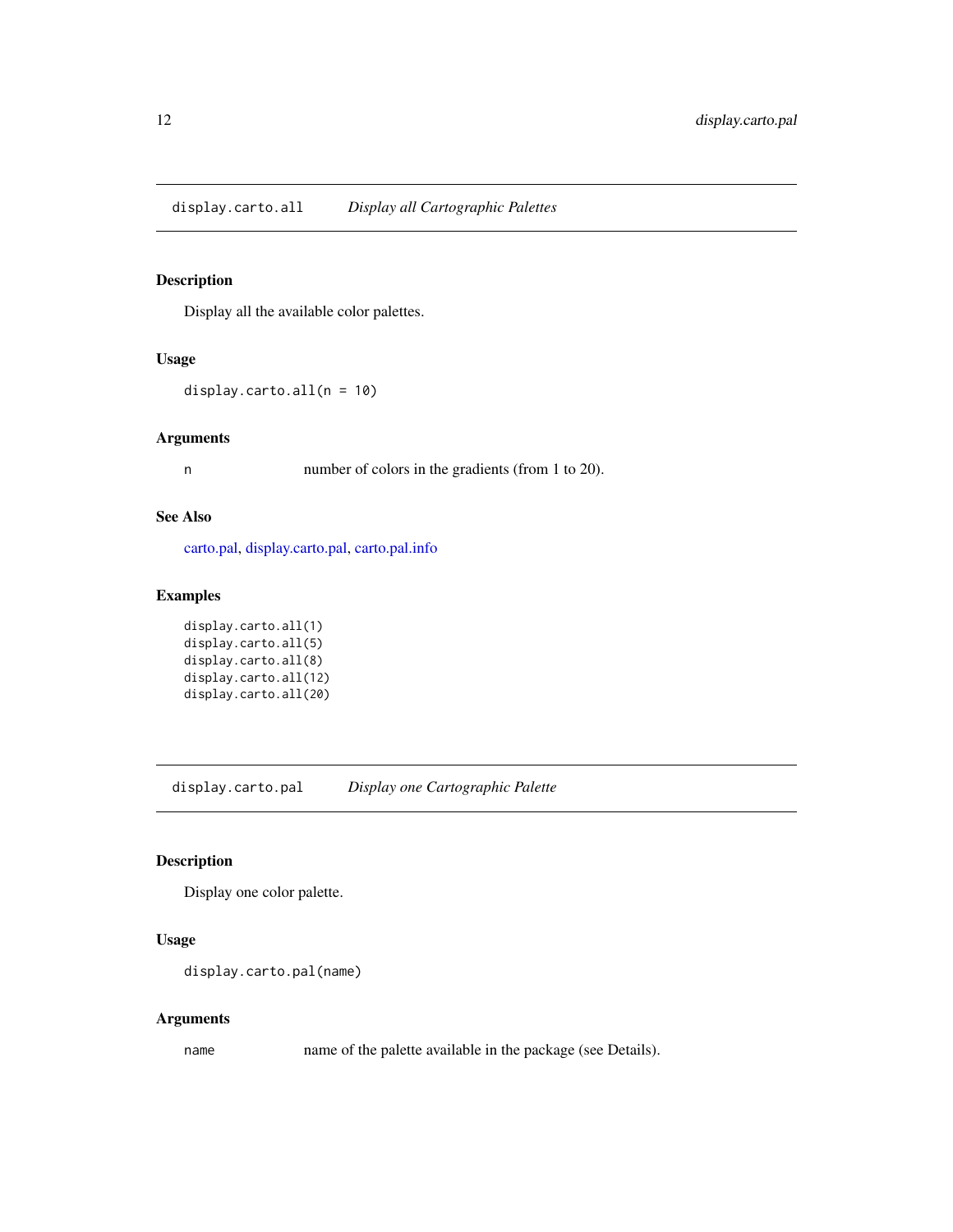## <span id="page-12-0"></span>dotDensityLayer 13

## Details

Sequential palettes:

- blue.pal
- orange.pal
- red.pal
- brown.pal
- green.pal
- purple.pal
- pink.pal
- wine.pal
- grey.pal
- turquoise.pal
- sand.pal
- taupe.pal
- kaki.pal
- harmo.pal

Qualitative palettes:

- pastel.pal
- multi.pal

## See Also

[carto.pal,](#page-3-1) [display.carto.all,](#page-11-1) [carto.pal.info](#page-4-1)

#### Examples

```
display.carto.pal("orange.pal")
display.carto.pal("sand.pal")
```
dotDensityLayer *Dot Density layer*

#### Description

Plot a dot density layer.

```
dotDensityLayer(x, spdf, df, spdfid = NULL, dfid = NULL, var,
 n = NULL, iter = 5, pch = 1, cex = 0.15, type = "random",
 col = "black", legend.pos = "topright", legend.txt = NULL,legend.cex = 0.6, legend.col = "black", legend.frame = TRUE,
 add = TRUE)
```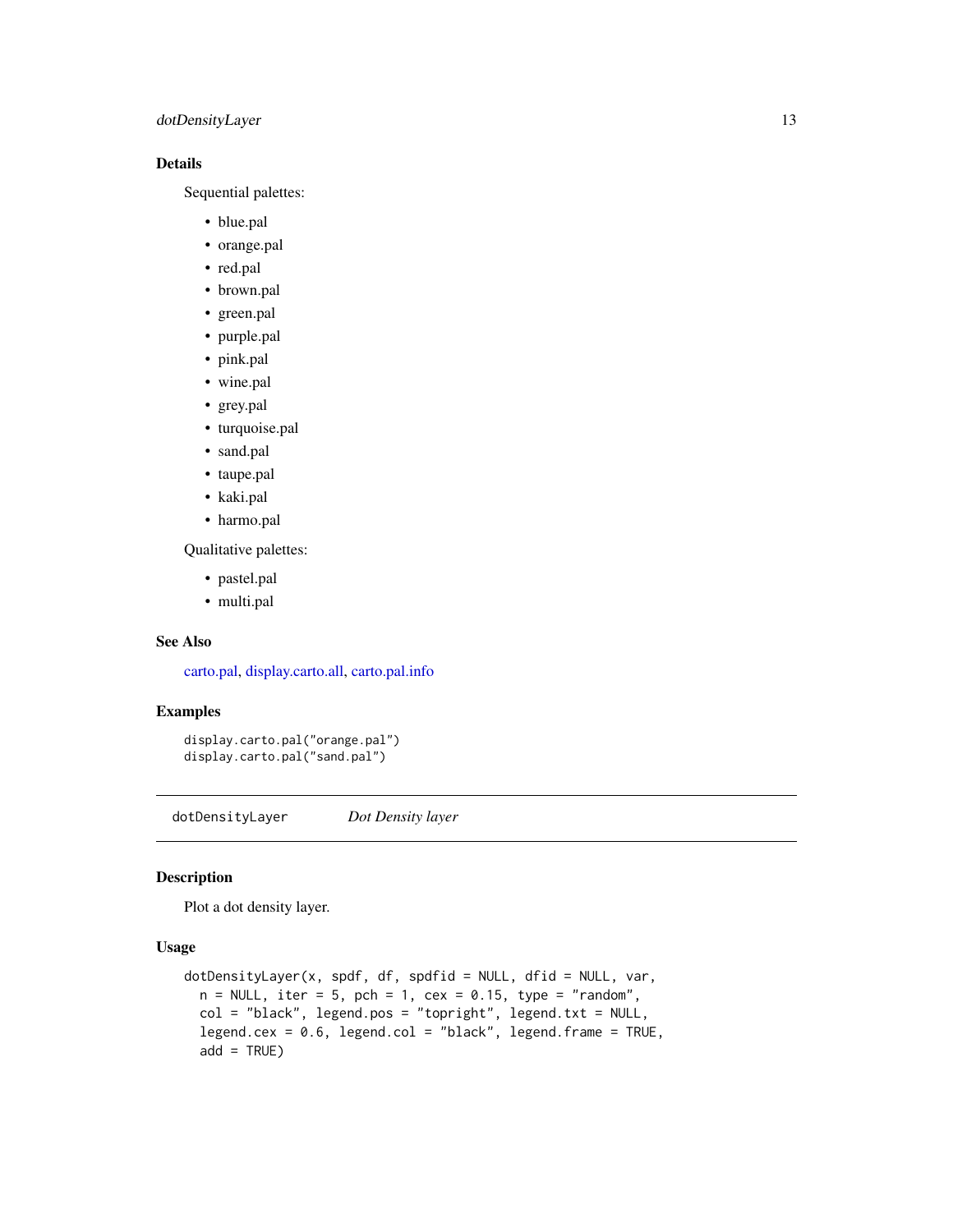## <span id="page-13-0"></span>Arguments

| X            | an sf object, a simple feature collection. If x is used then spdf, df, spdfid and<br>dfid are not.                          |
|--------------|-----------------------------------------------------------------------------------------------------------------------------|
| spdf         | a SpatialPolygonsDataFrame.                                                                                                 |
| df           | a data frame that contains the values to plot. If df is missing spdf@data is used<br>instead.                               |
| spdfid       | id field in spdf, default to the first column of the spdf data frame. (optional)                                            |
| dfid         | id field in df, default to the first column of df. (optional)                                                               |
| var          | name of the numeric field in df to plot.                                                                                    |
| n            | one dot on the map represents n (in var units).                                                                             |
| iter         | number of iteration to try to locate sample points (see Details).                                                           |
| pch          | symbol to use: points.                                                                                                      |
| cex          | size of the symbols                                                                                                         |
| type         | points allocation method: "random" or "regular" (see Details).                                                              |
| col          | color of the points.                                                                                                        |
| legend.pos   | "topright", "left", "right", "bottomleft", "bottom", "bottomright". If legend.pos<br>is "n" then the legend is not plotted. |
| legend.txt   | text in the legend.                                                                                                         |
| legend.cex   | size of the legend text.                                                                                                    |
| legend.col   | color of the text in the legend.                                                                                            |
| legend.frame | whether to add a frame to the legend (TRUE) or not (FALSE).                                                                 |
| add          | whether to add the layer to an existing plot (TRUE) or not (FALSE).                                                         |

#### Details

The iter parameter is defined within the [spsample](#page-0-0) function. If an error occurred, increase this value. The type parameters is defined within the [spsample](#page-0-0) function.

## See Also

[propSymbolsLayer](#page-49-1)

## Examples

```
library(sf)
mtq <- st_read(system.file("gpkg/mtq.gpkg", package="cartography"))
plot(st_geometry(mtq), col = "#B8704D50")
dotDensityLayer(x = mtq, var="POP", pch=20, col = "red4", n = 50)
layoutLayer(title = "Population Distribution in Martinique, 2015")
```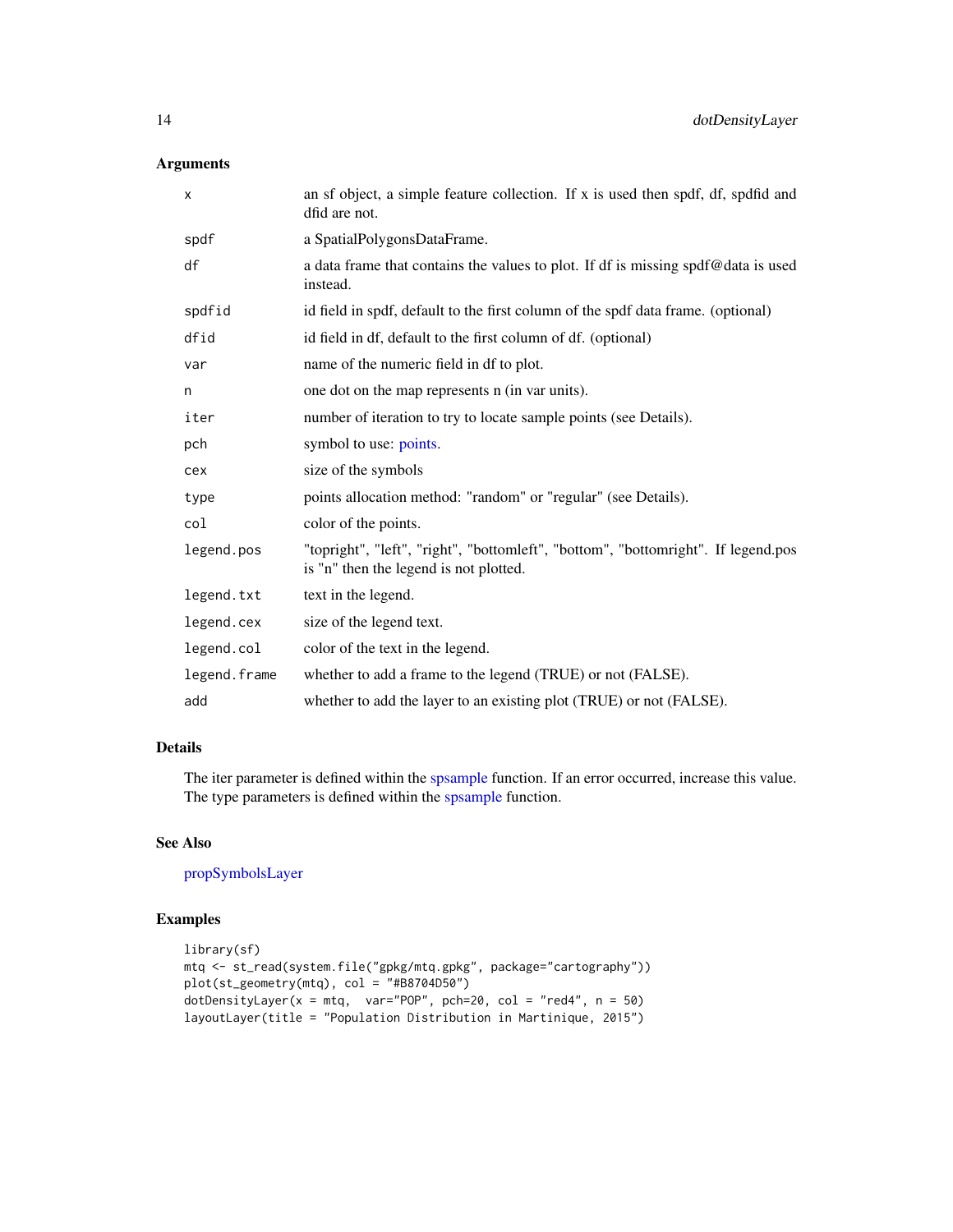<span id="page-14-0"></span>

## **Description**

Frame around European countries.

#### Format

SpatialPolygonsDataFrame.

#### Source

UMS RIATE - [http://riate.cnrs.fr/?page\\_id=153](http://riate.cnrs.fr/?page_id=153)

#### <span id="page-14-1"></span>getBorders *Extract Polygons Borders*

#### Description

Extract borders between polygons.

#### Usage

```
getBorders(x, id, spdf, spdfid = NULL)
```
#### Arguments

| $\mathsf{X}$ | an sf object, a simple feature collection or a SpatialPolygonsDataFrame.                                           |
|--------------|--------------------------------------------------------------------------------------------------------------------|
| id           | identifier field in x or spdf, default to the first column. (optional)                                             |
| spdf         | deprecated, a SpatialPolygonsDataFrame. This SpatialPolygonsDataFrame has<br>to be projected (planar coordinates). |
| spdfid       | deprecated, identifier field in spdf, default to the first column of the spdf data<br>frame. (optional)            |

#### Value

An sf object (MULTILINESTRING) of borders is returned. This object has three id fields: id, id1 and id2. id1 and id2 are ids of units that neighbour a border; id is the concatenation of id1 and id2 (with "\_" as separator).

### Note

getBorders and getOuterBorders can be combined with rbind.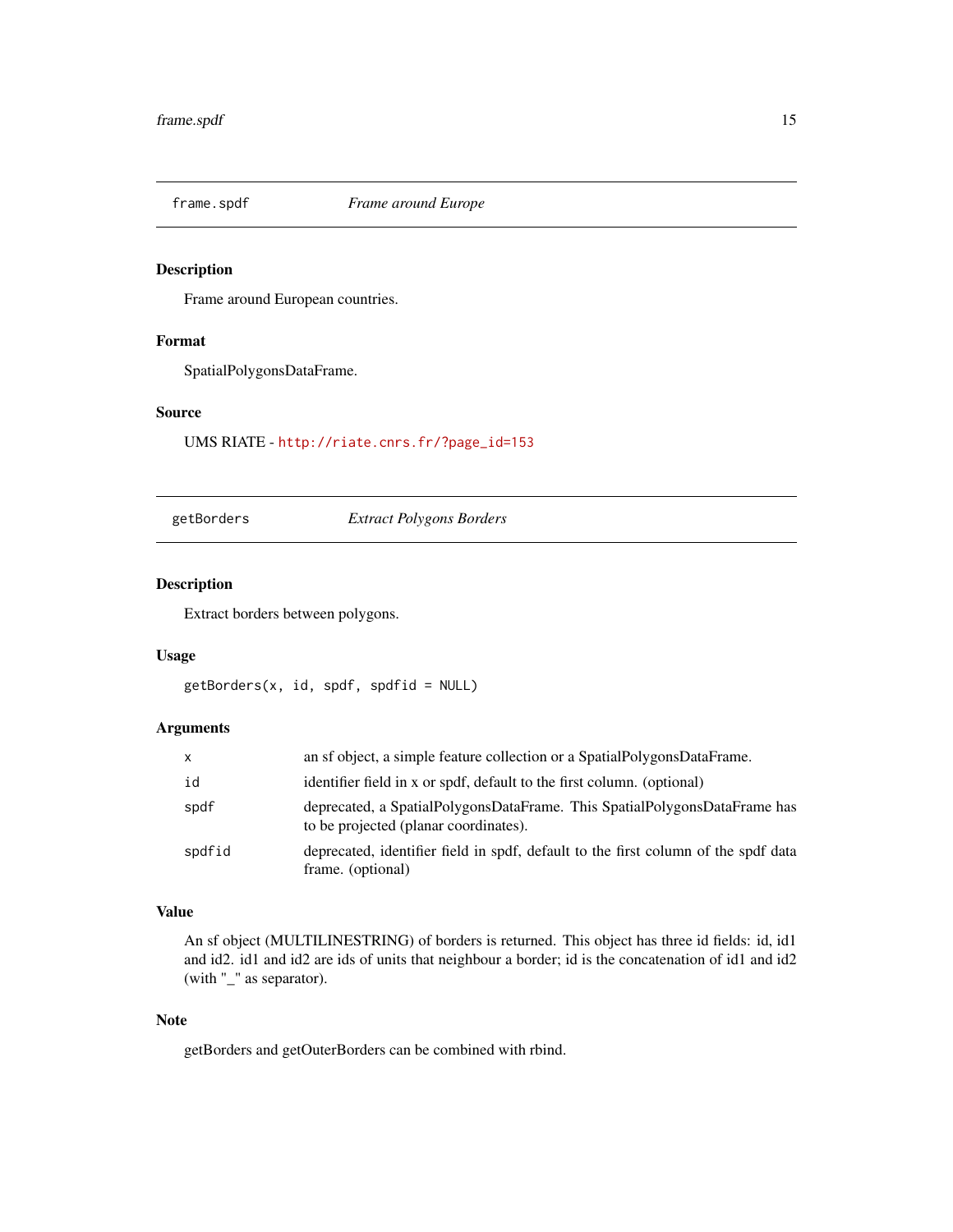## <span id="page-15-0"></span>See Also

[discLayer,](#page-9-1) [getOuterBorders](#page-20-1)

#### Examples

```
library(sf)
mtq <- st_read(system.file("gpkg/mtq.gpkg", package="cartography"))
# Get borders
mtq.borders <- getBorders(x = mtq)
# Plot polygons
plot(st_geometry(mtq), border = NA, col = "grey60")
# Plot borders
plot(st_geometry(mtq.borders),
    col = sample(x = rainbow(nrow(mtq.borders))),lwd = 3, add = TRUE)
```
<span id="page-15-1"></span>getBreaks *Classification*

## Description

A function to classify continuous variables.

#### Usage

```
getBreaks(v, nclass = NULL, method = "quantile", k = 1,middle = FALSE)
```
#### Arguments

| $\vee$ | a vector of numeric values.                                                                                                      |
|--------|----------------------------------------------------------------------------------------------------------------------------------|
| nclass | a number of classes                                                                                                              |
| method | a classification method; one of "sd", "equal", "quantile", "fisher-jenks","q6",<br>"geom", "arith", "em" or "msd" (see Details). |
| k      | number of standard deviation for "msd" method (see Details)                                                                      |
| middle | creation of a central class for "msd" method (see Details).                                                                      |

#### Details

"sd", "equal", "quantile" and "fisher-jenks" are [classIntervals](#page-0-0) methods.

Jenks and Fisher-Jenks algorithms are based on the same principle and give quite similar results but Fisher-Jenks is much faster.

The "q6" method uses the following [quantile](#page-0-0) probabilities: 0, 0.05, 0.275, 0.5, 0.725, 0.95, 1.

The "geom" method is based on a geometric progression along the variable values.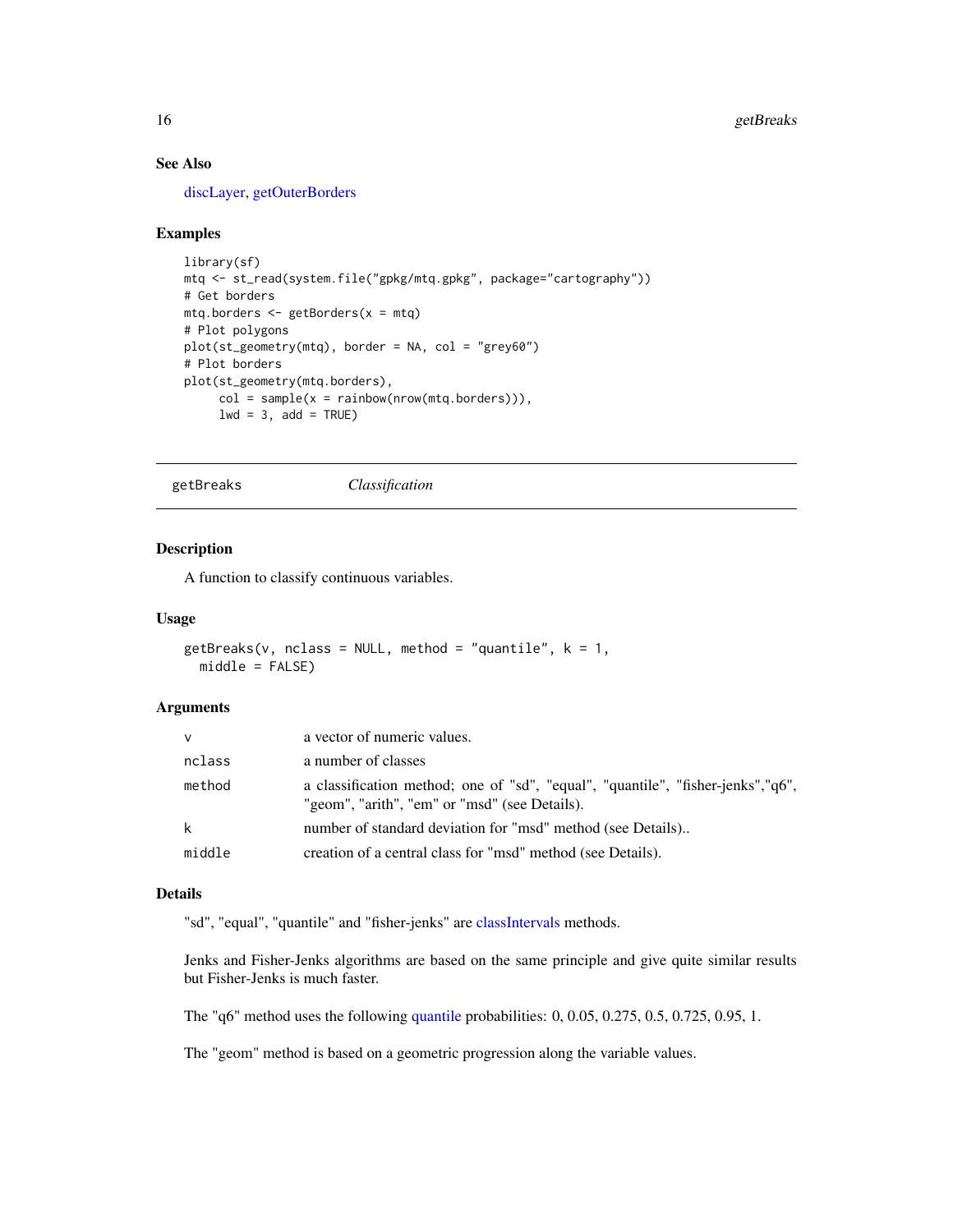#### getBreaks 17

The "arith" method is based on an arithmetic progression along the variable values.

The "em" method is based on nested averages computation.

The "msd" method is based on the mean and the standard deviation of a numeric vector. The nclass parameter is not relevant, use k and middle instead. k indicates the extent of each class in share of standard deviation. If middle=TRUE then the mean value is the center of a class else the mean is a break value.

#### Value

A numeric vector of breaks

#### Note

This function is mainly a wrapper classInt::classIntervals + arith, em, q6, geom and msd methods.

#### Examples

```
library(sf)
mtq <- st_read(system.file("gpkg/mtq.gpkg", package="cartography"))
var <- mtq$MED
# Histogram
hist(var, probability = TRUE, breaks = 20)
rug(var)
moy \leftarrow mean(var)med <- median(var)
abline(v = moy, col = "red", lwd = 3)abline(v = med, col = "blue", lwd = 3)# Quantile intervals
breaks \leq getBreaks(v = var, nclass = 6, method = "quantile")
hist(var, probability = TRUE, breaks = breaks, col = "#F0D9F9")
rug(var)
med <- median(var)
abline(v = med, col = "blue", lwd = 3)# Geometric intervals
breaks \leq getBreaks(v = var, nclass = 8, method = "geom")
hist(var, probability = TRUE, breaks = breaks, col = "#F0D9F9")
rug(var)
# Mean and standard deviation (msd)
breaks \leq getBreaks(v = var, method = "msd", k = 1, middle = TRUE)
hist(var, probability = TRUE, breaks = breaks, col = "#F0D9F9")
rug(var)
moy <- mean(var)
sd \leftarrow sd(var)abline(v = moy, col = "red", lwd = 3)abline(v = moy + 0.5 * sd, col = "blue", lwd = 3)abline(v = moy - 0.5 * sd, col = "blue", lwd = 3)
```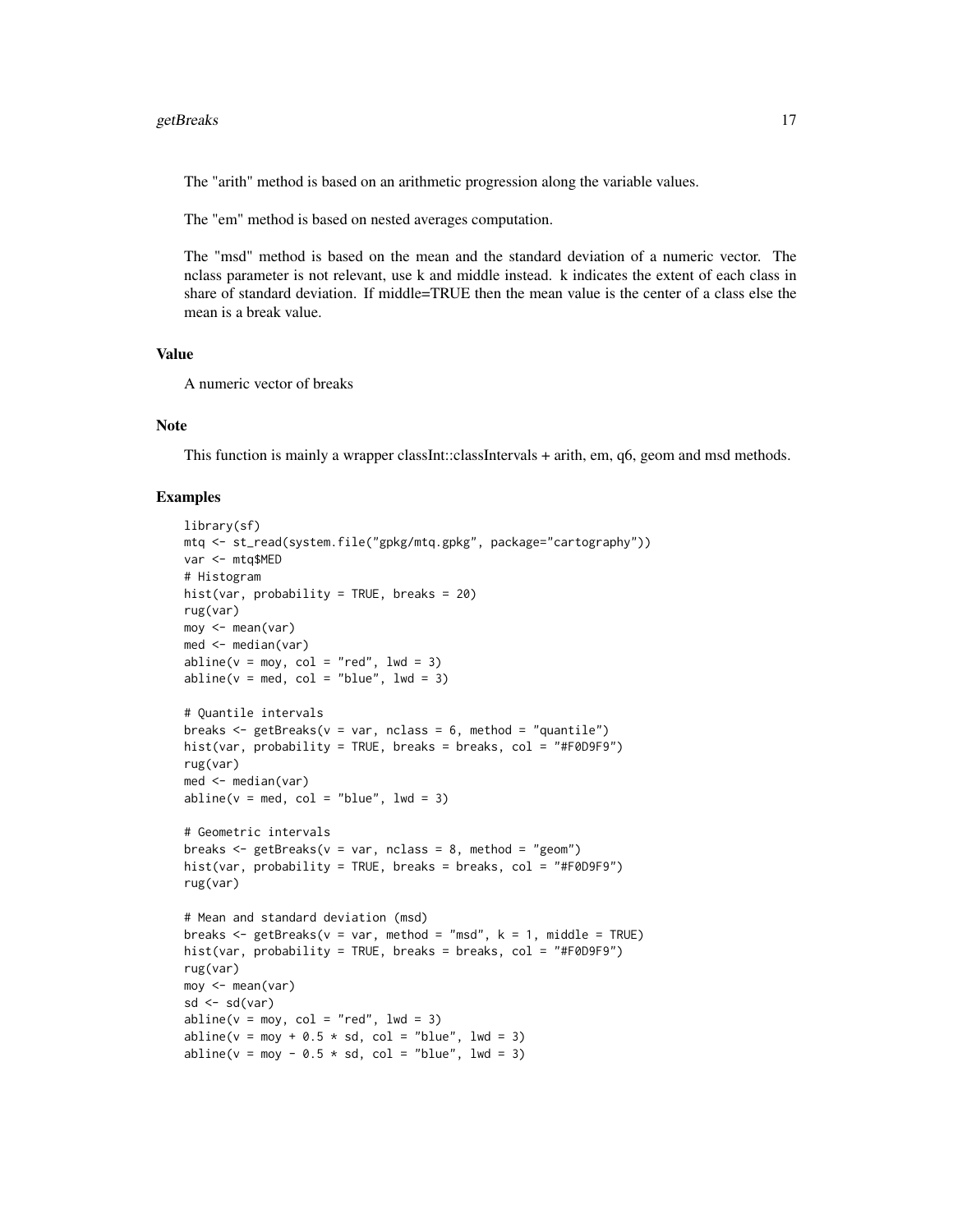<span id="page-17-0"></span>

#### Description

Give the dimension of a map figure to be exported in raster or vector format. Output dimension are based on a spatial object dimension ratio, margins of the figure, a targeted width or height and a resolution.

#### Usage

```
getFigDim(x, spdf, width = NULL, height = NULL, mar = par("mar"),res = 72)
```
#### Arguments

| X      | an sf object, a simple feature collection or a Spatial*DataFrame.                                                                                                |
|--------|------------------------------------------------------------------------------------------------------------------------------------------------------------------|
| spdf   | deprecated, a Spatial*DataFrame.                                                                                                                                 |
| width  | width of the figure (in pixels), either width or height must be set.                                                                                             |
| height | height of the figure (in pixels), either width or height must be set.                                                                                            |
| mar    | a numerical vector of the form c(bottom, left, top, right) which gives the number<br>of lines of margin to be specified on the four sides of the plot (see par). |
| res    | the nominal resolution in ppi which will be recorded in the bitmap file.                                                                                         |

## Details

The function can be used to export vector or raster files (see examples).

#### Value

A vector of width and height in pixels is returned.

## Examples

```
## Not run:
library(sf)
mtq <- st_read(system.file("gpkg/mtq.gpkg", package="cartography"))
## PNG export
# get figure dimension
sizes \leq getFigDim(x = mtq, width = 450, mar = c(0,0,1.2,0))
# export the map
png(filename = "mtq.png", width = sizes[1], height = sizes[2])
par(max = c(0, 0, 1.2, 0))plot(st_geometry(mtq), col = "#D1914D", border = "white", bg = "#A6CAE0")
title("Madinina")
dev.off()
```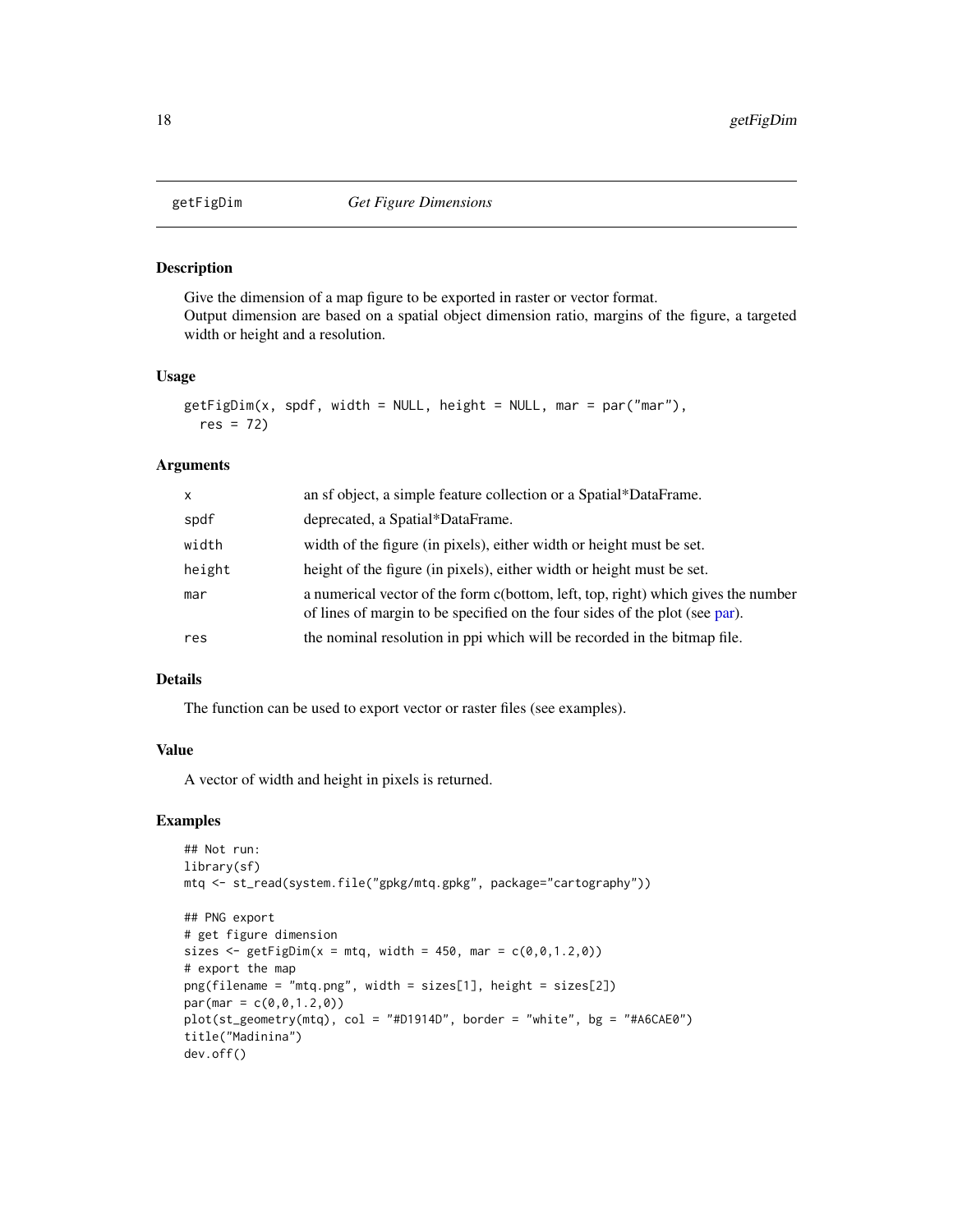## <span id="page-18-0"></span>getGridData 19

```
## PDF export
# get figure dimension
sizes \leq getFigDim(x = mtq, width = 450, mar = c(1,1,2.2,1))
# export the map
pdf(file = "mtq.pdf", width = sizes[1]/72, height = sizes[2]/72)
par(max = c(1, 1, 2.2, 1))plot(st_geometry(mtq), col = "#D1914D", border = "white", bg = "#A6CAE0")
title("Madinina")
dev.off()
## End(Not run)
```
getGridData *Compute Data for a Grid Layer*

## Description

Defunct

## Usage

getGridData(x, df, dfid = NULL, var)

## Arguments

| Χ    |  |
|------|--|
| df   |  |
| dfid |  |
| var  |  |

<span id="page-18-1"></span>getGridLayer *Build a Regular Grid Layer*

#### Description

Build a regular grid based on an sf object or a SpatialPolygonsDataFrame.

```
getGridLayer(x, cellsize, type = "regular", var, spdf, spdfid = NULL)
```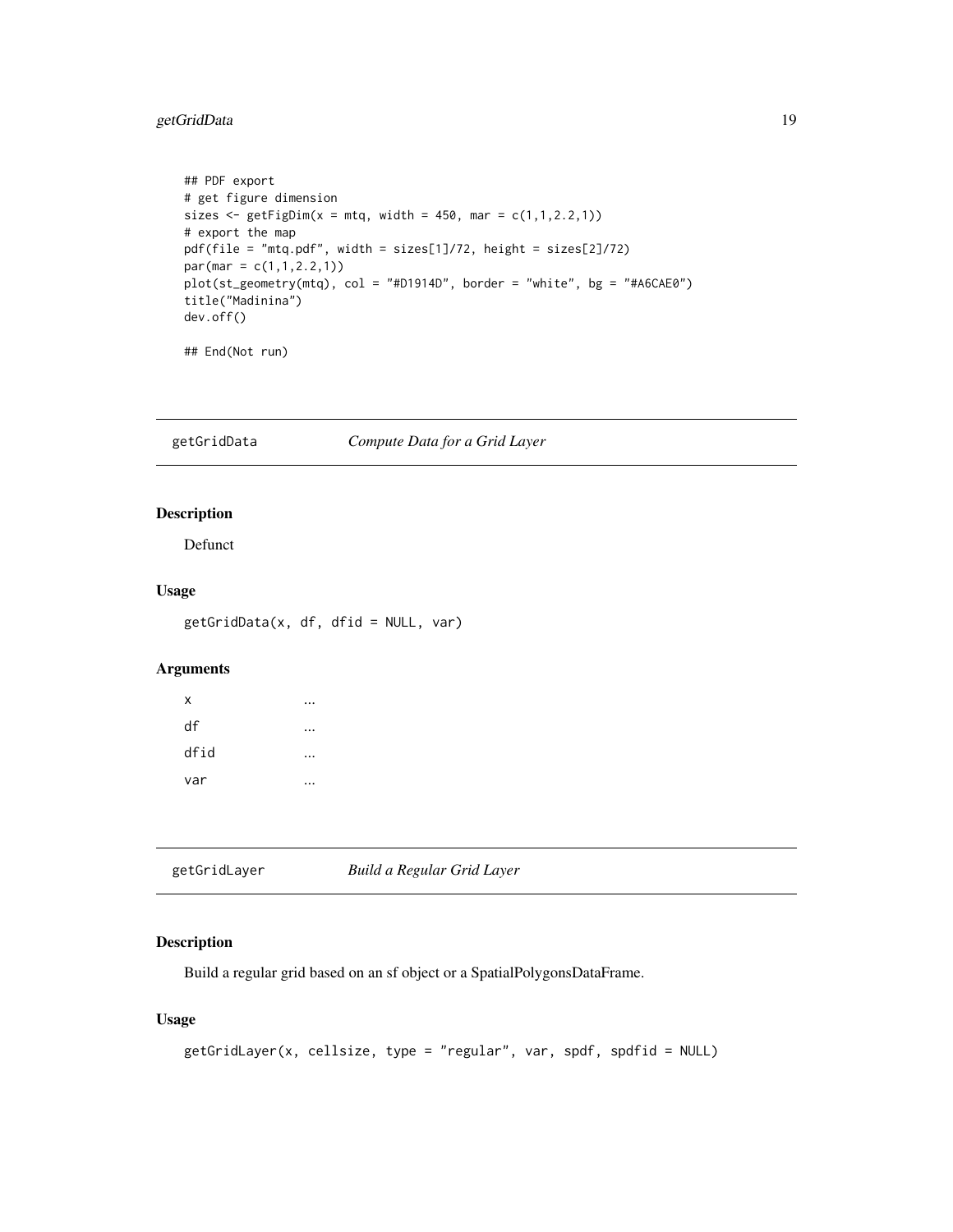#### **Arguments**

| $\mathsf{x}$ | an sf object, a simple feature collection or a SpatialPolygonsDataFrame.                                |
|--------------|---------------------------------------------------------------------------------------------------------|
| cellsize     | targeted area of the cell, in map units.                                                                |
| type         | shape of the cell, "regular" for squares, "hexagonal" for hexagons.                                     |
| var          | name of the numeric field(s) in x to adapt to the grid (a vector).                                      |
| spdf         | deprecated, a SpatialPolygonsDataFrame.                                                                 |
| spdfid       | deprecated, identifier field in spdf, default to the first column of the spdf data<br>frame. (optional) |

#### Value

A grid is returned as an sf object.

#### Examples

```
library(sf)
mtq <- st_read(system.file("gpkg/mtq.gpkg", package="cartography"))
# Plot dentsity of population
mtq$POPDENS <- 1e6 * mtq$POP / st_area(mtq)
bks <- getBreaks(v = mtq$POPDENS, method = "geom", 5)
\text{cols} \leq \text{carto.pal(pal1 = "taupe.pal", n1 = 5})opar <- par(mfrow = c(1,2), mar = c(0,0,0,0))
chorolayer(x = mtq, var = "POPDENS", breaks = bks,border = "burlywood3", col = cols,legend.pos = "topright", legend.values.rnd = 0,
           legend.title.txt = "Population density")
mygrid <- getGridLayer(x = mtq, cellsize = 3e7,
                       type = "hexagonal", var = "POP")
## conversion from square meter to square kilometers
mygrid$POPDENSG <- 1e6 * mygrid$POP / mygrid$gridarea
chorolayer(x = mygrid, var = "POPDENSG", breaks = bks,border = "burlywood3", col = cols,
           legend.pos = "n", legend.values.rnd = 1,
           legend.title.txt = "Population density")
par(opar)
```
<span id="page-19-1"></span>getLinkLayer *Create a Links Layer from a Data Frame of Links.*

## Description

Create a links layer from a data frame of links.

```
getLinkLayer(x, xid = NULL, df, dfid = NULL, spdf, spdf2 = NULL,spdfid = NULL, spdf2id = NULL, dfids = NULL, dfide = NULL)
```
<span id="page-19-0"></span>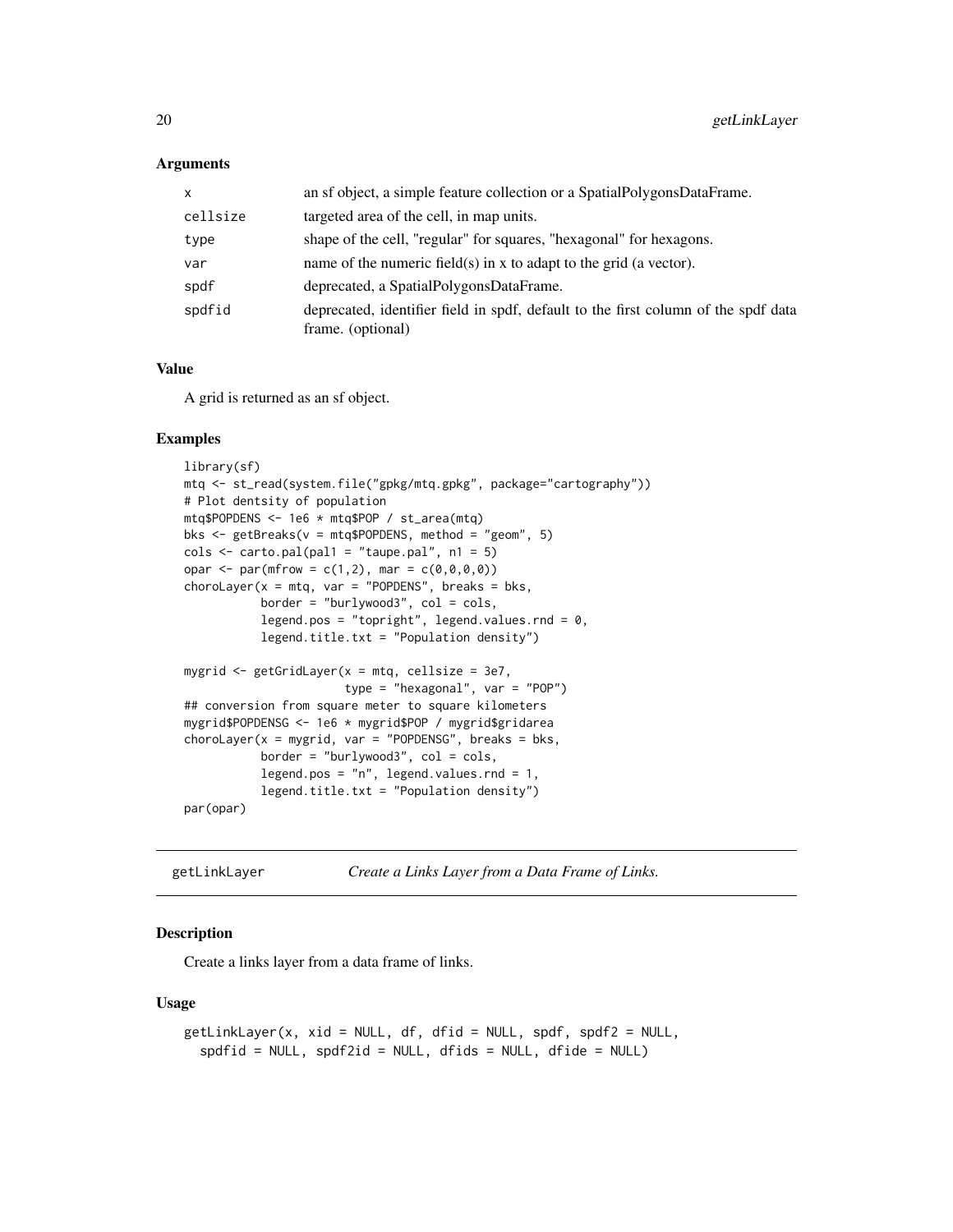## <span id="page-20-0"></span>getOuterBorders 21

#### Arguments

| X       | an sf object, a simple feature collection (or a Spatial*DataFrame).                                    |
|---------|--------------------------------------------------------------------------------------------------------|
| xid     | identifier field in x, default to the first column (optional)                                          |
| df      | a data frame that contains identifiers of starting and ending points.                                  |
| dfid    | identifier fields in df, character vector of length 2, default to the two first columns.<br>(optional) |
| spdf    | defunct.                                                                                               |
| spdf2   | defunct.                                                                                               |
| spdfid  | defunct.                                                                                               |
| spdf2id | defunct.                                                                                               |
| dfids   | defunct.                                                                                               |
| dfide   | defunct.                                                                                               |

## Value

An sf LINESTRING is returned, it contains two fields (origins and destinations).

#### See Also

[gradLinkLayer,](#page-24-1) [propLinkLayer](#page-45-1)

#### Examples

```
library(sf)
mtq <- st_read(system.file("gpkg/mtq.gpkg", package="cartography"))
mob <- read.csv(system.file("csv/mob.csv", package="cartography"))
# Select links from Fort-de-France (97209))
mob_97209 <- mob[mob$i == 97209, ]
# Create a link layer
mob.sf <- getLinkLayer(x = mtq, df = mob_97209, dfid = c("i", "j"))
# Plot the links1
plot(st_geometry(mtq), col = "grey")
plot(st\_geometry(mob.sf), col = "red4", lwd = 2, add = TRUE)
```
<span id="page-20-1"></span>getOuterBorders *Extract Polygons Outer Borders*

#### Description

Extract outer borders between polygons. Outer borders are non-contiguous polygons borders (e.g. maritime borders).

```
getOuterBorders(x, id, res = NULL, width = NULL, spdf, spdfid = NULL)
```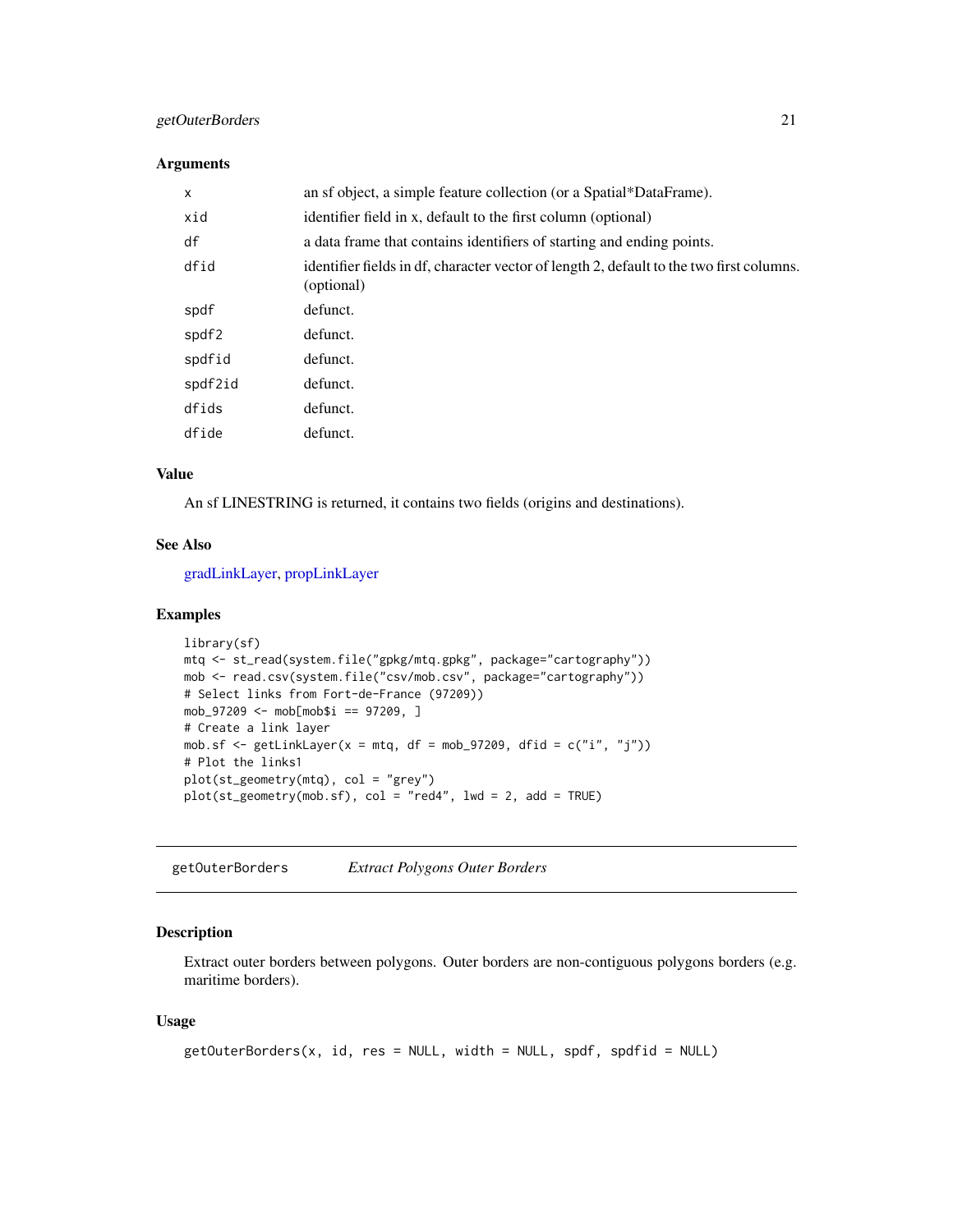#### <span id="page-21-0"></span>Arguments

| $\mathsf{x}$ | an sf object, a simple feature collection or a SpatialPolygonsDataFrame.                                                                             |
|--------------|------------------------------------------------------------------------------------------------------------------------------------------------------|
| id           | identifier field in x, default to the first column. (optional)                                                                                       |
| res          | resolution of the grid used to compute borders (in x units). A high resolution<br>will give more detailed borders. (optional)                        |
| width        | maximum distance between used to compute borders (in x units). A higher<br>width will build borders between units that are farther apart. (optional) |
| spdf         | deprecated, a SpatialPolygonsDataFrame. This SpatialPolygonsDataFrame has<br>to be projected (planar coordinates).                                   |
| spdfid       | deprecated, identifier field in spdf, default to the first column of the spdf data<br>frame. (optional)                                              |

#### Value

An sf object (MULTILINESTRING) of borders is returned. This object has three id fields: id, id1 and id2. id1 and id2 are ids of units that neighbour a border; id is the concatenation of id1 and id2 (with "\_" as separator).

### Note

getBorders and getOuterBorders can be combined with rbind.

#### See Also

[discLayer,](#page-9-1) [getBorders](#page-14-1)

## Examples

```
library(sf)
mtq <- st_read(system.file("gpkg/mtq.gpkg", package="cartography"))
# Get units borders
mtq.outer \leq getOuterBorders(x = mtq, res = 1000, width = 2500)
# Plot municipalities
plot(st_geometry(mtq), col = "grey60")
# Plot borders
plot(st_geometry(mtq.outer), col = sample(x = rainbow(nrow(mtq.outer))),
     lwd = 3, add = TRUE)
```
getPencilLayer *Pencil Layer*

#### Description

Create a pencil layer. This function transforms a POLYGON or MULTIPOLYGON sf object into a MULTILINESTRING one.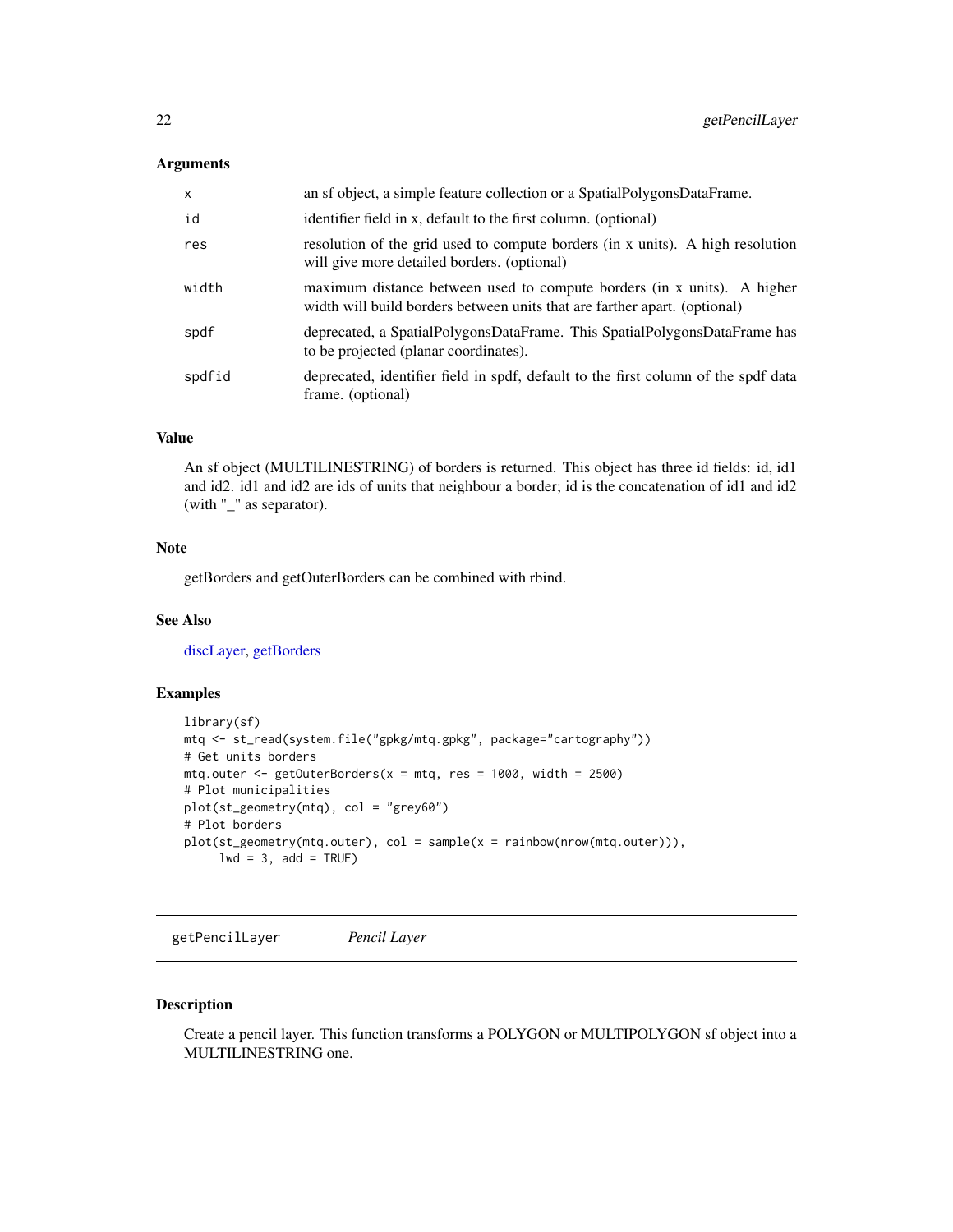#### <span id="page-22-0"></span>getTiles 23

## Usage

 $getPencilLayer(x, size = 100, buffer = 1000, left-handed = TRUE)$ 

#### Arguments

| $\mathsf{x}$ | an sf object, a simple feature collection (POLYGON or MULTIPOLYGON).                                                                                                               |
|--------------|------------------------------------------------------------------------------------------------------------------------------------------------------------------------------------|
| size         | density of the penciling. Median number of points used to build the MULTI-<br>LINESTRING.                                                                                          |
| buffer       | buffer around each polygon. This buffer (in map units) is used to take sample<br>points. A negative value adds a margin between the penciling and the original<br>polygons borders |
| lefthanded   | if TRUE the penciling is done left-handed style.                                                                                                                                   |

## Value

A MULTILINESTRING sf object is returned.

## Examples

```
library(sf)
mtq <- st_read(system.file("gpkg/mtq.gpkg", package="cartography"))
mtq_pencil <- getPencilLayer(x = mtq)
plot(st_geometry(mtq_pencil), col = 1:8)
plot(st_geometry(mtq), add = TRUE)
typoLayer(x = mtq_pencil, var="STATUS",
          col = c("aquamarine4", "yellow3","wheat"),
          legend.values.order = c("Prefecture",
                                  "Sub-prefecture",
                                  "Simple municipality"),
          legend.pos = "topright",
          legend.title.txt = "Status")
plot(st_geometry(mtq), add = TRUE, ldy=2)
layoutLayer(title = "Municipality Status")
```
<span id="page-22-1"></span>getTiles *Get Tiles from Open Map Servers*

## Description

Get map tiles based on a spatial object extent. Maps can be fetched from various open map servers.

```
getTiles(x, spdf, type = "osm", zoom = NULL, crop = FALSE,
 verbose = FALSE)
```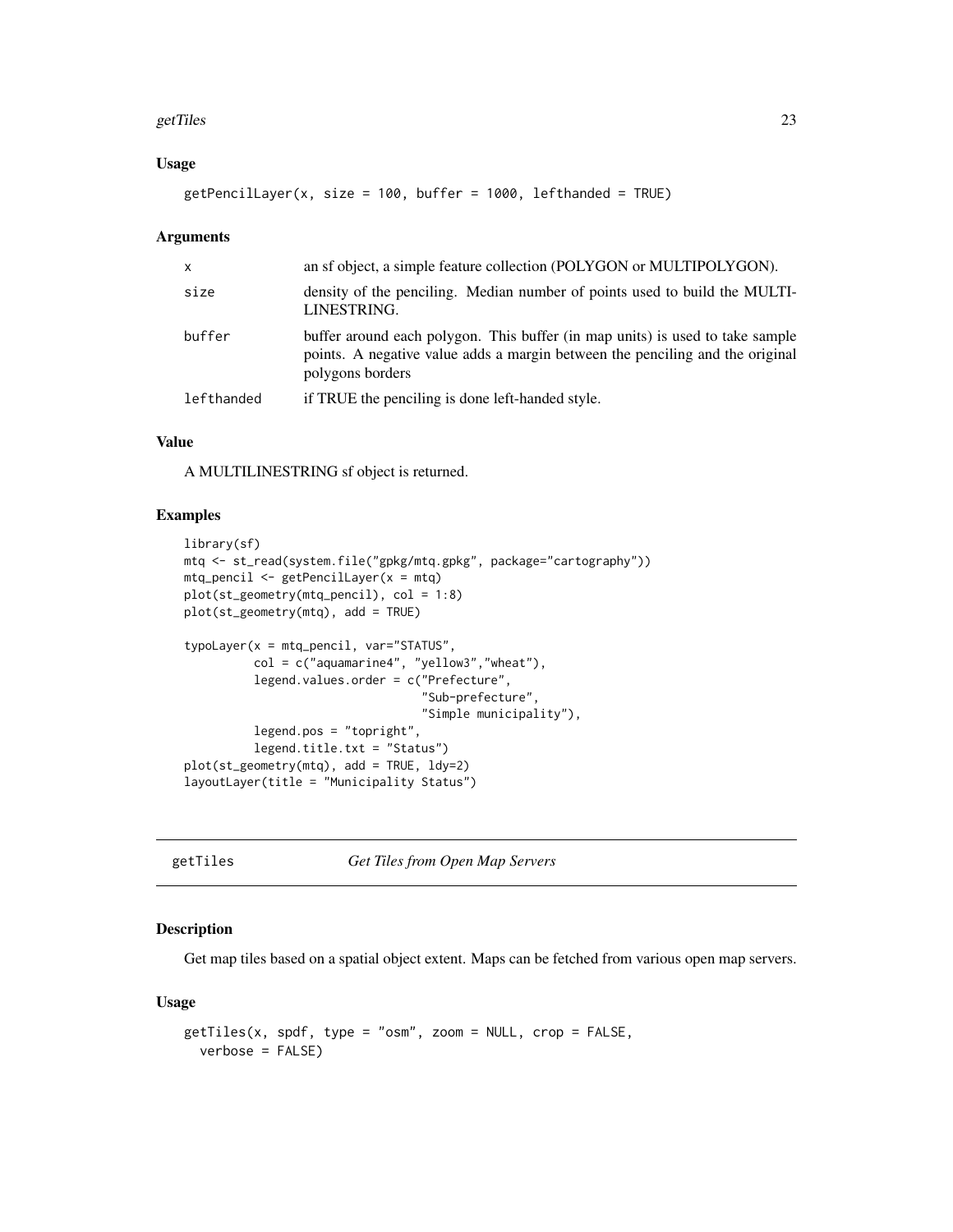#### <span id="page-23-0"></span>Arguments

| X       | an sf object, a simple feature collection or a Spatial*DataFrame.                                                                                              |
|---------|----------------------------------------------------------------------------------------------------------------------------------------------------------------|
| spdf    | deprecated, a Spatial*DataFrame with a valid projection attribute.                                                                                             |
| type    | the tile server from which to get the map, one of "osm", "hotstyle", "hikebike",<br>"osmgrayscale", "stamenbw", "stamenwatercolor", "cartodark", "cartolight". |
| zoom    | the zoom level. If null, it is determined automatically (see Details).                                                                                         |
| crop    | TRUE if results should be cropped to the specified x extent, FALSE otherwise.                                                                                  |
| verbose | if TRUE a progress bar is displayed.                                                                                                                           |

## Details

Zoom levels are described on the OpenStreetMap wiki: [http://wiki.openstreetmap.org/wiki/](http://wiki.openstreetmap.org/wiki/Zoom_levels) [Zoom\\_levels](http://wiki.openstreetmap.org/wiki/Zoom_levels).

## Value

A RatserBrick is returned.

#### Note

This function is a wrapper around the osm.raster function from the rosm package. Use directly the [rosm](https://CRAN.R-project.org/package=rosm) package to have a finer control over extraction and display parameters.

#### See Also

#### [tilesLayer](#page-56-1)

#### Examples

```
## Not run:
library(sf)
mtq <- st_read(system.file("gpkg/mtq.gpkg", package="cartography"))
# Download the tiles, extent = Martinique
mtqOSM <- getTiles(x = mtq, type = "osm", crop = TRUE)
# Plot the tiles
tilesLayer(mtqOSM)
# Plot countries
plot(st_geometry(mtq), add=TRUE)
txt <- "© OpenStreetMap contributors. Tiles style under CC BY-SA, www.openstreetmap.org/copyright"
mtext{text}(\text{text} = \text{txt}, \text{side} = 1, \text{adj} = 0, \text{cex} = 0.7, \text{font} = 3)
```
## End(Not run)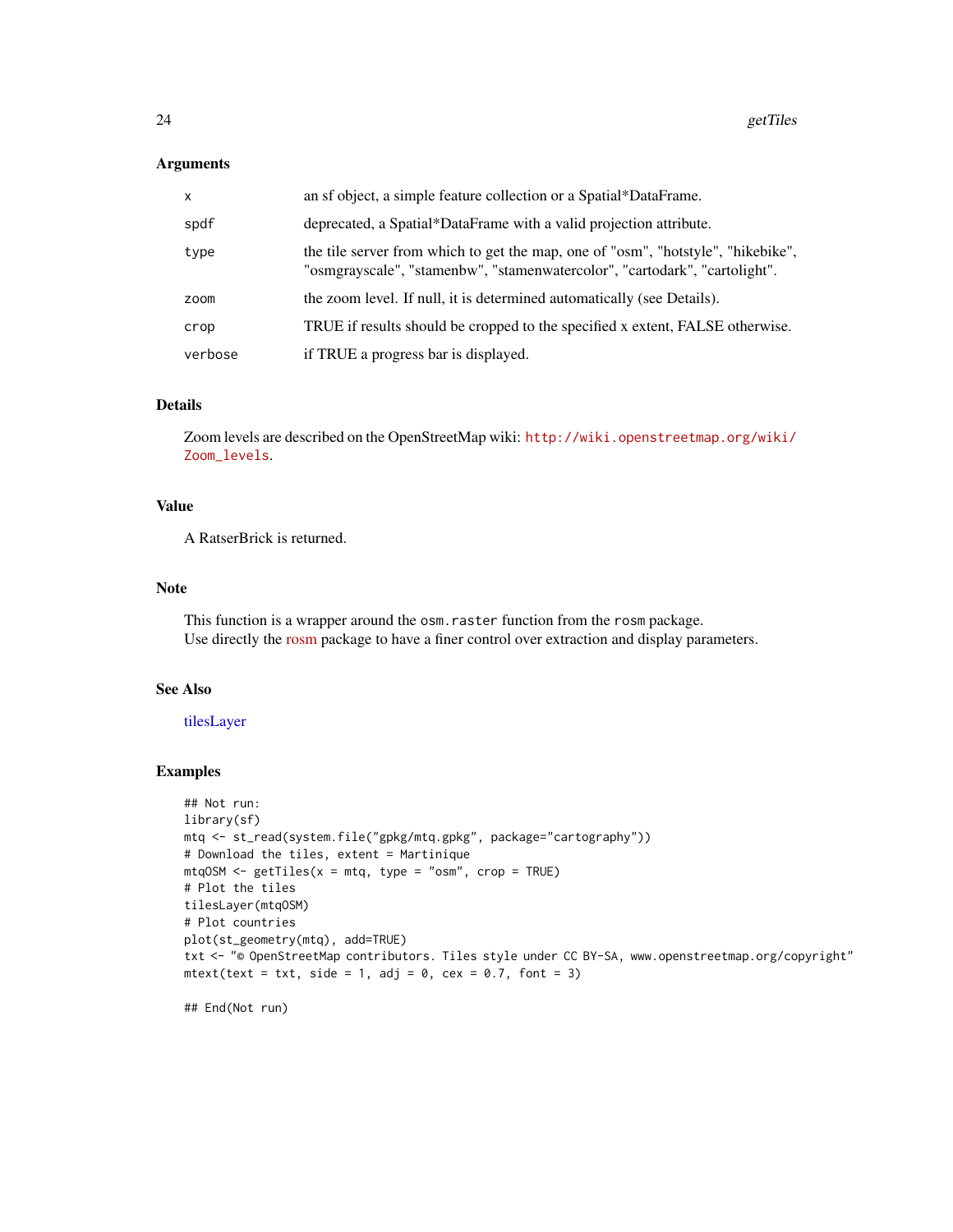<span id="page-24-1"></span><span id="page-24-0"></span>

#### Description

Plot a layer of graduated links. Links are plotted according to discrete classes of widths.

### Usage

```
gradLinkLayer(x, df, xid = NULL, dfid = NULL, var,
 breaks = getBreaks(v = df[, var], nclass = 4, method = "quantile"),lwd = c(1, 2, 4, 6), col = "red", legend.pos = "bottomleft",legend.title.txt = var, legend.title.cex = 0.8,
  legend.values.cex = 0.6, legend.values.rnd = 0,
  legend.frame = FALSE, add = TRUE, spdf, spdfid, spdfids, spdfide,
  dfids, dfide)
```

| X                 | an sf object, a simple feature collection.                                                                                                                                                                                              |
|-------------------|-----------------------------------------------------------------------------------------------------------------------------------------------------------------------------------------------------------------------------------------|
| df                | a data frame that contains identifiers of starting and ending points and a variable.                                                                                                                                                    |
| xid               | identifier fields in x, character vector of length 2, default to the 2 first columns.<br>(optional)                                                                                                                                     |
| dfid              | identifier fields in df, character vector of length 2, default to the two first columns.<br>(optional)                                                                                                                                  |
| var               | name of the variable used to plot the links widths.                                                                                                                                                                                     |
| breaks            | break values in sorted order to indicate the intervals for assigning the lines<br>widths.                                                                                                                                               |
| lwd               | vector of widths (classes of widths).                                                                                                                                                                                                   |
| col               | color of the links.                                                                                                                                                                                                                     |
| legend.pos        | position of the legend, one of "topleft", "top", "topright", "right", "bottomright",<br>"bottom", "bottomleft", "left" or a vector of two coordinates in map units $(c(x,$<br>y)). If legend pos is "n" then the legend is not plotted. |
| legend.title.txt  |                                                                                                                                                                                                                                         |
|                   | title of the legend.                                                                                                                                                                                                                    |
| legend.title.cex  |                                                                                                                                                                                                                                         |
|                   | size of the legend title.                                                                                                                                                                                                               |
| legend.values.cex |                                                                                                                                                                                                                                         |
|                   | size of the values in the legend.                                                                                                                                                                                                       |
| legend.values.rnd |                                                                                                                                                                                                                                         |
|                   | number of decimal places of the values displayed in the legend.                                                                                                                                                                         |
| legend.frame      | whether to add a frame to the legend (TRUE) or not (FALSE).                                                                                                                                                                             |
| add               | whether to add the layer to an existing plot (TRUE) or not (FALSE).                                                                                                                                                                     |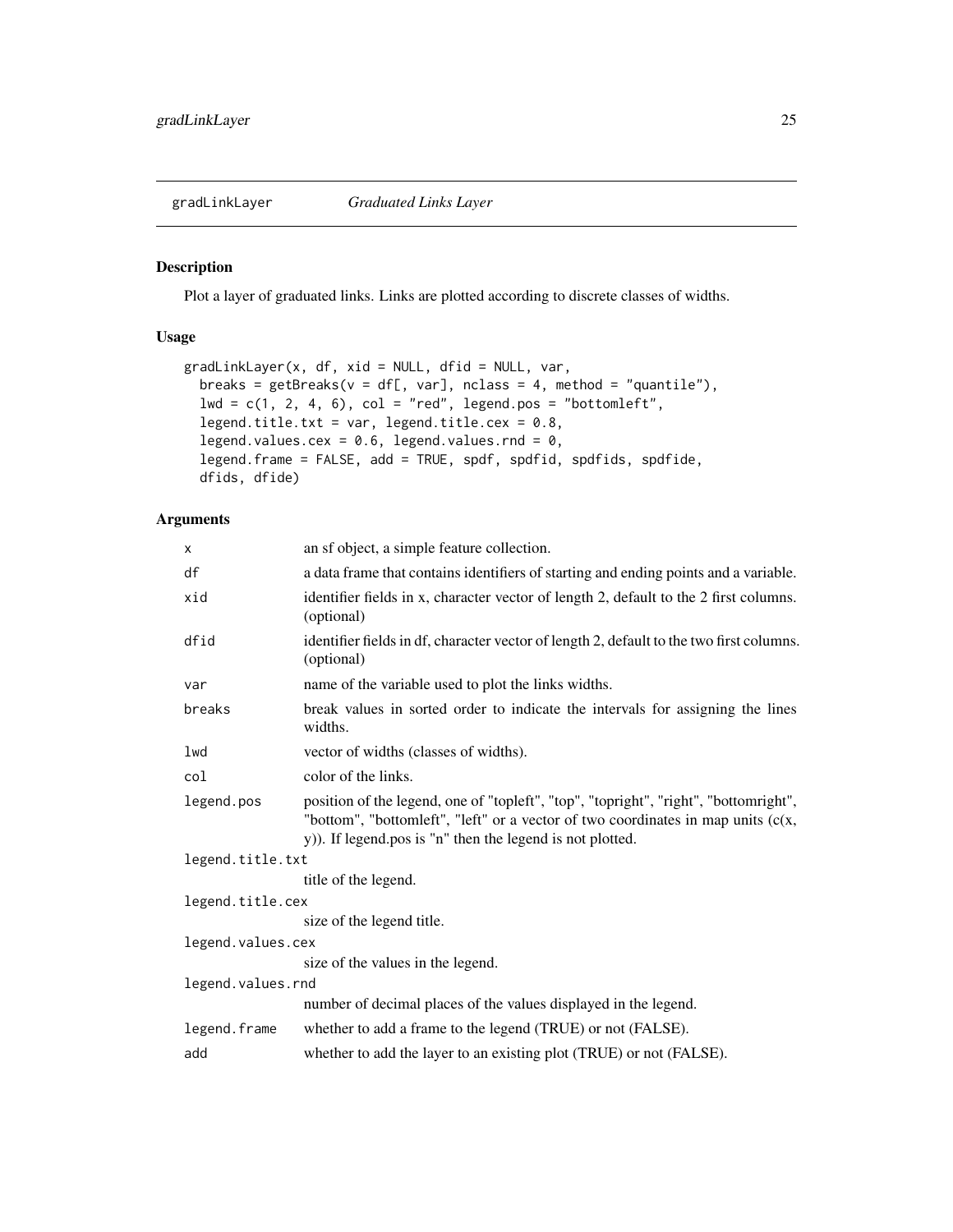<span id="page-25-0"></span>

| spdf    | defunct  |
|---------|----------|
| spdfid  | defunct. |
| spdfids | defunct. |
| spdfide | defunct. |
| dfids   | defunct. |
| dfide   | defunct  |

#### Note

Unlike most of cartography functions, identifiers fields are mandatory.

#### See Also

[getLinkLayer,](#page-19-1) [propLinkLayer,](#page-45-1) [legendGradLines](#page-34-1)

## Examples

```
library(sf)
mtq <- st_read(system.file("gpkg/mtq.gpkg", package="cartography"))
mob <- read.csv(system.file("csv/mob.csv", package="cartography"))
# Create a link layer - work mobilities to Fort-de-France (97209)
mob.sf <- getLinkLayer(x = mtq, df = mob[mob$j==97209,], dfid = c("i", "j"))
# Plot the links - Work mobility
plot(st_geometry(mtq), col = "grey60",border = "grey20")
gradLinkLayer(x = mob.sf, df = mob,legend.pos = "topright",
              var = "fij",breaks = c(109,500,1000,2000,4679),
              lwd = c(1, 2, 4, 10),
              col = "#92000090", add = TRUE)
```
<span id="page-25-1"></span>gradLinkTypoLayer *Graduated and Colored Links Layer*

#### **Description**

Plot a layer of colored and graduated links. Links are plotted according to discrete classes of widths. Colors depend on a discrete variable of categories.

```
gradLinkTypeLayer(x, df, xid = NULL, dfid = NULL, var,breaks = getBreaks(v = df[, var], nclass = 4, method = "quantile"),1wd = c(1, 2, 4, 6), \text{var2, col} = NULL, \text{colNA} = \text{"white",}legend.title.cex = 0.8, legend.values.cex = 0.6,
  legend.values.rnd = 0, legend.var.pos = "bottomleft",
  legend.var.title.txt = var, legend.var.frame = FALSE,
```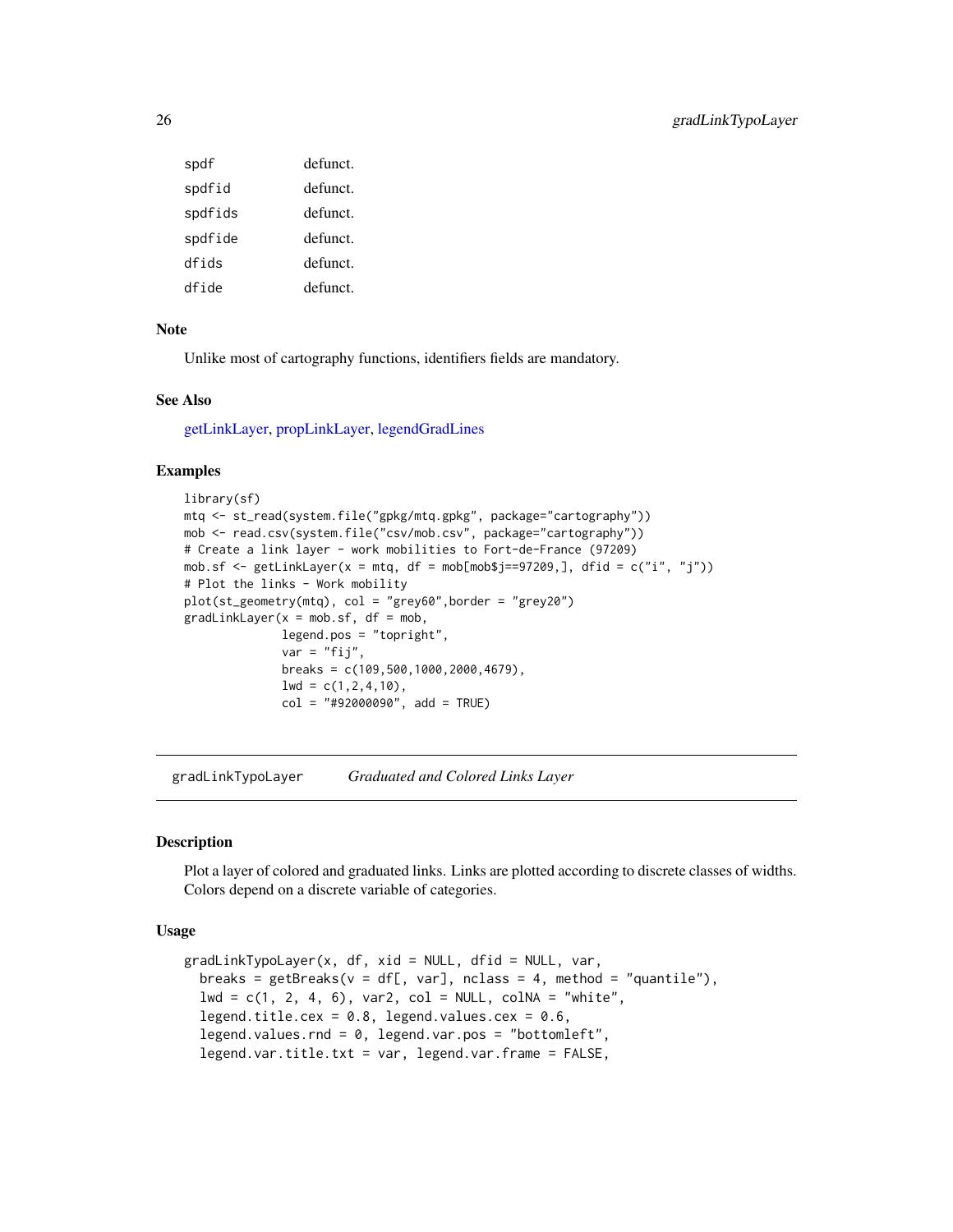## gradLinkTypoLayer 27

```
legend.var2.pos = "topright", legend.var2.title.txt = var2,
legend.var2.values.order = NULL, legend.var2.nodata = "no data",
legend.var2.frame = FALSE, add = TRUE, spdf, spdfid, spdfids,
spdfide, dfids, dfide)
```

| х                        | an sf object, a simple feature collection.                                                                                                                                       |  |
|--------------------------|----------------------------------------------------------------------------------------------------------------------------------------------------------------------------------|--|
| df                       | a data frame that contains identifiers of starting and ending points and variables.                                                                                              |  |
| xid                      | identifier fields in x, character vector of length 2, default to the 2 first columns.<br>(optional)                                                                              |  |
| dfid                     | identifier fields in df, character vector of length 2, default to the two first columns.<br>(optional)                                                                           |  |
| var                      | name of the variable used to plot the links widths.                                                                                                                              |  |
| breaks                   | break values in sorted order to indicate the intervals for assigning the lines<br>widths.                                                                                        |  |
| lwd                      | vector of widths (classes of widths).                                                                                                                                            |  |
| var <sub>2</sub>         | name of the variable used to plot the links colors.                                                                                                                              |  |
| col                      | color of the links.                                                                                                                                                              |  |
| colNA                    | no data color.                                                                                                                                                                   |  |
| legend.title.cex         |                                                                                                                                                                                  |  |
|                          | size of the legend title.                                                                                                                                                        |  |
| legend.values.cex        |                                                                                                                                                                                  |  |
|                          | size of the values in the legend.                                                                                                                                                |  |
| legend.values.rnd        |                                                                                                                                                                                  |  |
|                          | number of decimal places of the values in the legend.                                                                                                                            |  |
| legend.var.pos           | position of the legend, one of "topleft", "top", "topright", "right", "bottomright",<br>"bottom", "bottomleft", "left" or a vector of two coordinates in map units (c(x,<br>y)). |  |
| legend.var.title.txt     |                                                                                                                                                                                  |  |
|                          | title of the legend (numeric data).                                                                                                                                              |  |
| legend.var.frame         |                                                                                                                                                                                  |  |
|                          | whether to add a frame to the legend (TRUE) or not (FALSE).                                                                                                                      |  |
| legend.var2.pos          |                                                                                                                                                                                  |  |
|                          | position of the legend, one of "topleft", "top", "topright", "right", "bottomright",<br>"bottom", "bottomleft", "left" or a vector of two coordinates in map units (c(x,         |  |
|                          | y)).                                                                                                                                                                             |  |
| legend.var2.title.txt    |                                                                                                                                                                                  |  |
|                          | title of the legend (factor data).                                                                                                                                               |  |
| legend.var2.values.order |                                                                                                                                                                                  |  |
|                          | values order in the legend, a character vector that matches var modalities. Colors<br>will be affected following this order.                                                     |  |
| legend.var2.nodata       |                                                                                                                                                                                  |  |
|                          | text for "no data" values                                                                                                                                                        |  |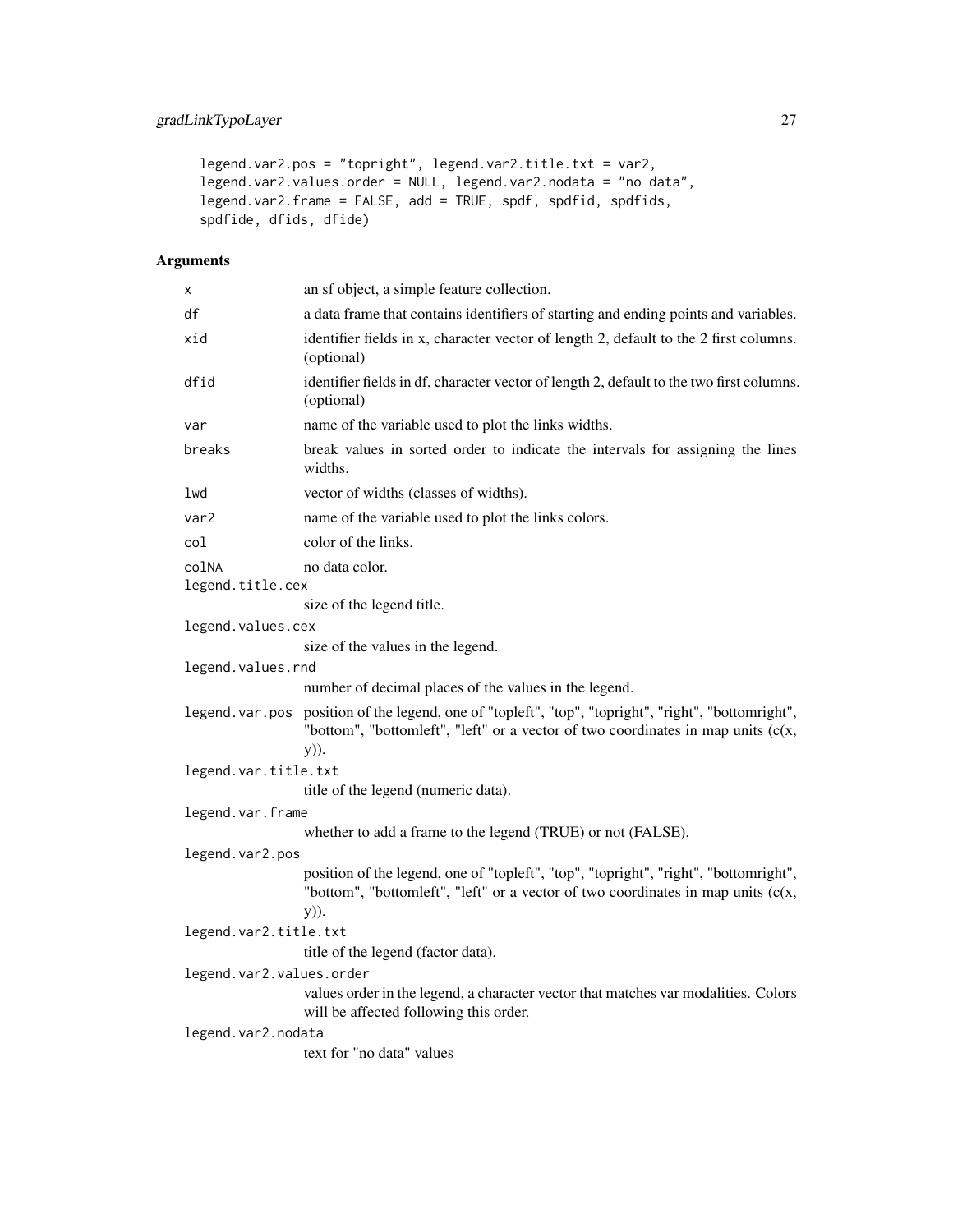## legend.var2.frame

whether to add a frame to the legend (TRUE) or not (FALSE). add whether to add the layer to an existing plot (TRUE) or not (FALSE). spdf defunct. spdfid defunct. spdfids defunct. spdfide defunct. dfids defunct. dfide defunct.

#### Note

Unlike most of cartography functions, identifiers fields are mandatory.

#### See Also

[getLinkLayer,](#page-19-1) [propLinkLayer,](#page-45-1) [legendGradLines,](#page-34-1) [gradLinkLayer](#page-24-1)

#### Examples

```
library(sf)
mtq <- st_read(system.file("gpkg/mtq.gpkg", package="cartography"))
mob <- read.csv(system.file("csv/mob.csv", package="cartography"))
# Create a link layer - work mobilities to Fort-de-France (97209) and
# Le Lamentin (97213)
mob.sf <- getLinkLayer(x = mtq, df = mob[mob$j %in% c(97209, 97213),],
                       dfid = c("i", "j"))
# Plot the links - Work mobility
plot(st_geometry(mtq), col = "grey60",border = "grey20")
gradLinkTypeLayer(x = mob.sf, df = mob,var = "fij",breaks = c(109,500,1000,2000,4679),
                  lwd = c(1, 2, 4, 10),
                  var2='j', add = TRUE)
```
graticule.spdf *Graticule around Europe*

#### Description

Graticule around Europe.

#### Format

SpatialLines.

#### Source

UMS RIATE - [http://riate.cnrs.fr/?page\\_id=153](http://riate.cnrs.fr/?page_id=153)

<span id="page-27-0"></span>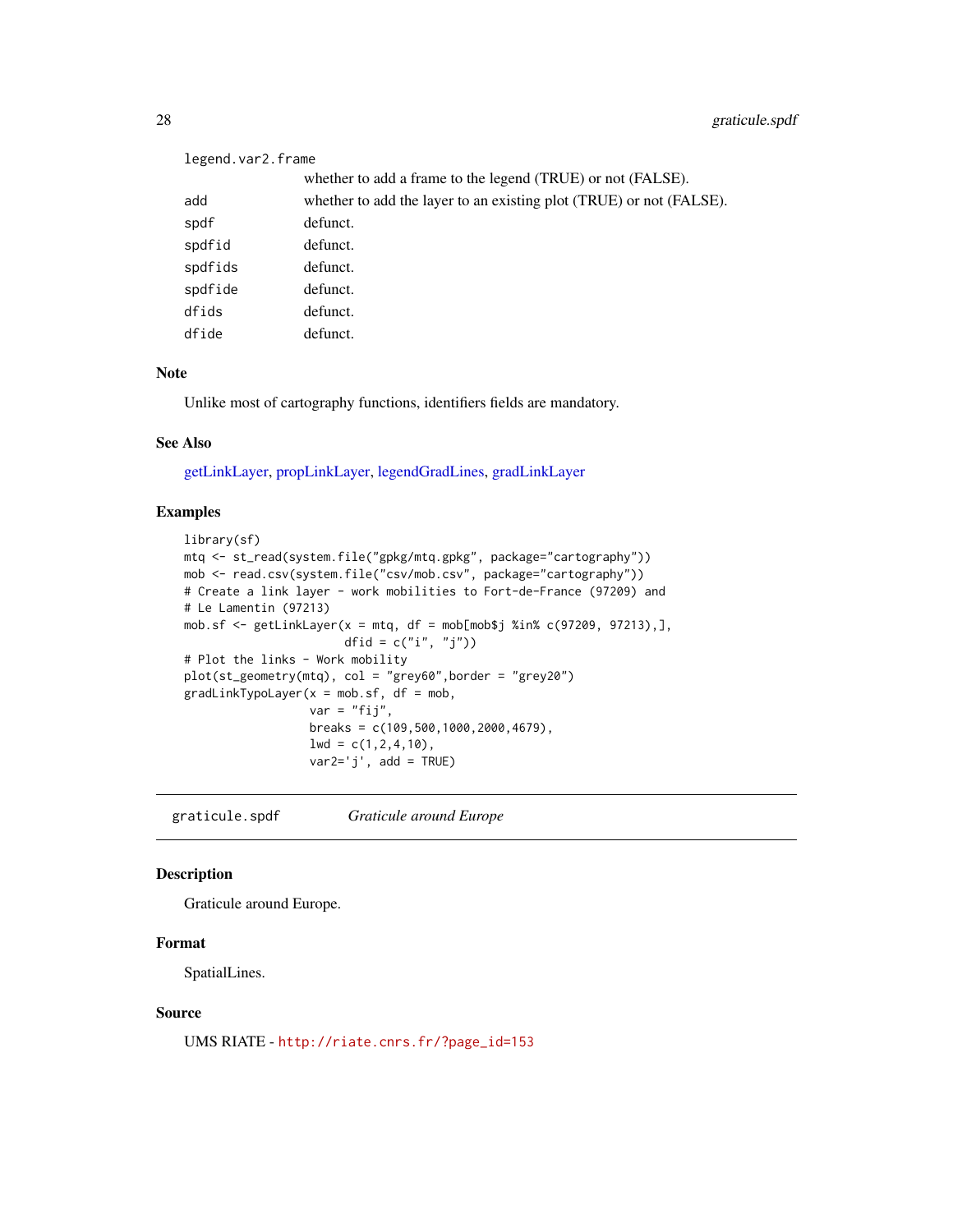<span id="page-28-1"></span><span id="page-28-0"></span>labelLayer *Label Layer*

## Description

Put labels on a map.

## Usage

```
labelLayer(x, spdf, df, spdfid = NULL, dfid = NULL, txt,
 col = "black", cex = 0.7, overlap = TRUE, show.lines = TRUE,halo = FALSE, bg = "white", r = 0.1, ...)
```
## Arguments

| X          | an sf object, a simple feature collection.                                                                                                     |
|------------|------------------------------------------------------------------------------------------------------------------------------------------------|
| spdf       | a SpatialPointsDataFrame or a SpatialPolygonsDataFrame; if spdf is a Spa-<br>tialPolygonsDataFrame texts are plotted on centroids.             |
| df         | a data frame that contains the labels to plot. If df is missing spdf@data is used<br>instead.                                                  |
| spdfid     | identifier field in spdf, default to the first column of the spdf data frame. (op-<br>tional)                                                  |
| dfid       | identifier field in df, default to the first column of df. (optional)                                                                          |
| txt        | labels field in df.                                                                                                                            |
| col        | labels color.                                                                                                                                  |
| cex        | labels cex.                                                                                                                                    |
| overlap    | if FALSE, labels are moved so they do not overlap.                                                                                             |
| show.lines | if TRUE, then lines are plotted between x,y and the word, for those words not<br>covering their x,y coordinate                                 |
| halo       | If TRUE, then a 'halo' is printed around the text and additional arguments bg<br>and r can be modified to set the color and width of the halo. |
| bg         | halo color if halo is TRUE                                                                                                                     |
| r          | width of the halo                                                                                                                              |
| $\cdots$   | further text arguments.                                                                                                                        |
|            |                                                                                                                                                |

## See Also

[layoutLayer](#page-29-1)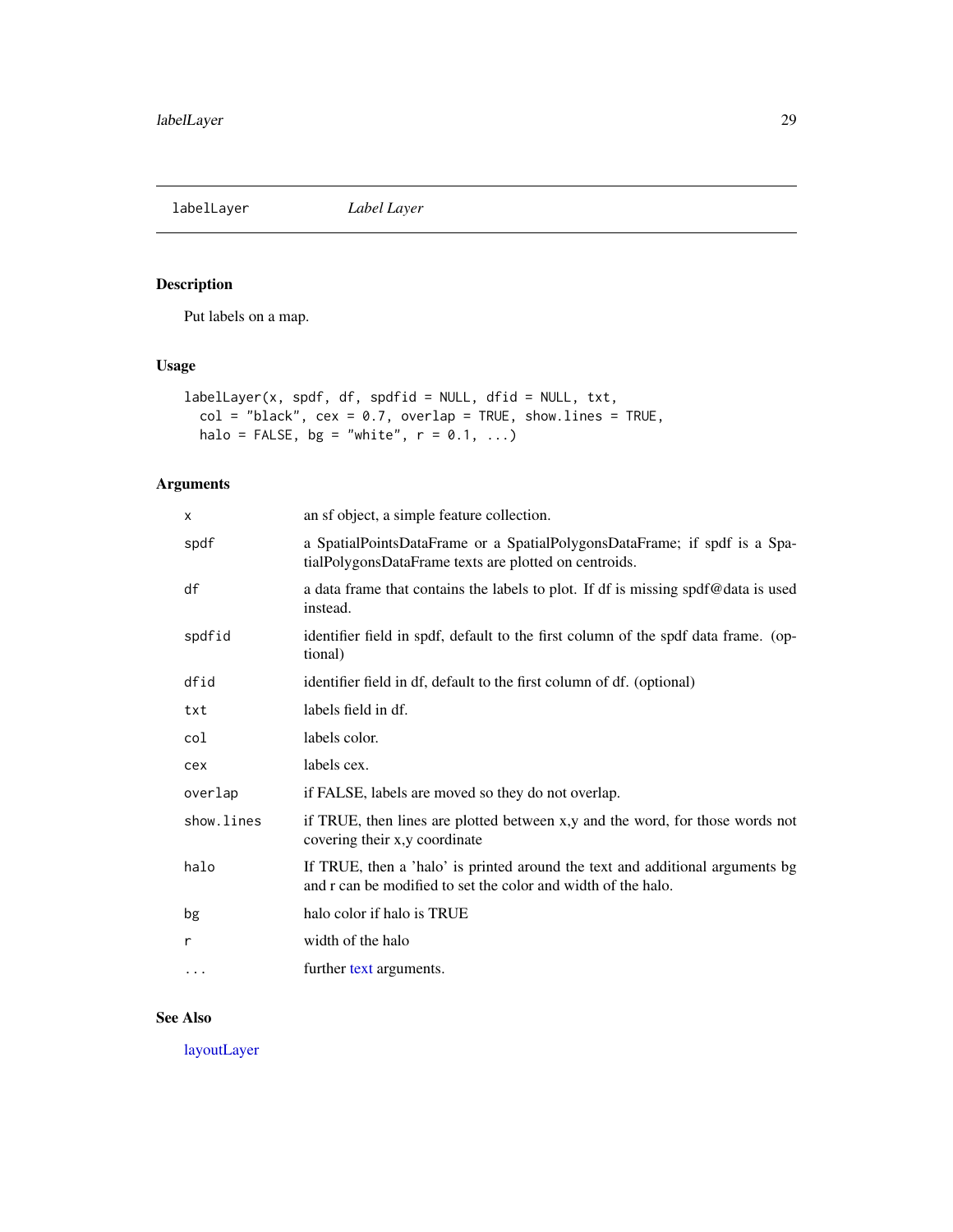```
library(sf)
opar \leq par(mar = c(0,0,0,0))
mtq <- st_read(system.file("gpkg/mtq.gpkg", package="cartography"))
plot(st_geometry(mtq), col = "darkseagreen3", border = "darkseagreen4",
    bg = "#A6CAE0")
labelLayer(x = mtq, txt = "LIBGE0", col = "black", cex = 0.7, font = 4,halo = TRUE, bg = "white", r = 0.1,overlap = FALSE, show.lines = FALSE)
par(opar)
```
<span id="page-29-1"></span>layoutLayer *Layout Layer*

#### Description

Plot a layout layer.

#### Usage

```
layoutLayer(title = "Title of the map, year", sources = "",
  author = "", horiz = TRUE, col = "black", coltitle = "white",
  theme = NULL, bg = NULL, scale = "auto",posscale = "bottomright", frame = TRUE, north = FALSE,
  south = FALSE, extent = NULL, tabtitle = FALSE,
 postitle = "left")
```

| title    | title of the map.                                                                                                                                       |
|----------|---------------------------------------------------------------------------------------------------------------------------------------------------------|
| sources  | sources of the map (or something else).                                                                                                                 |
| author   | author of the map (or something else).                                                                                                                  |
| horiz    | orientation of sources and author. TRUE for horizontal display on the bottom<br>left corner, FALSE for vertical display on the bottom right corner.     |
| col      | color of the title box and frame border.                                                                                                                |
| coltitle | color of the title.                                                                                                                                     |
| theme    | name of a cartographic palette (see carto.pal.info). col and coltitle are set ac-<br>cording to the chosen palette.                                     |
| bg       | color of the frame background.                                                                                                                          |
| scale    | size of the scale bar in kilometers. If set to FALSE, no scale bar is displayed, if<br>set to "auto" an automatic size is used (1/10 of the map width). |
| posscale | position of the scale, can be "bottomright", "bottomleft" or a vector of two co-<br>ordinates $(c(x, y))$                                               |
| frame    | whether displaying a frame (TRUE) or not (FALSE).                                                                                                       |

<span id="page-29-0"></span>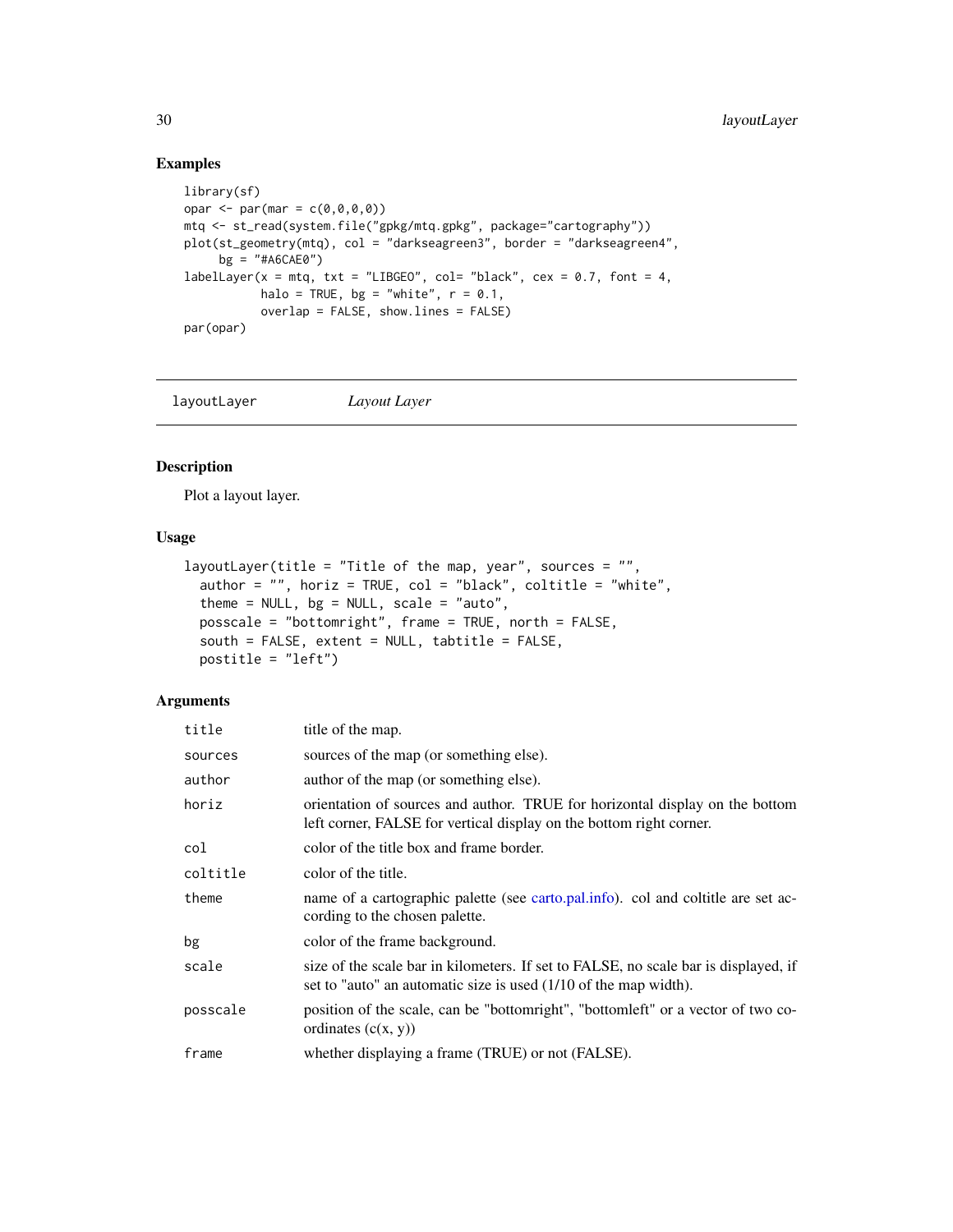## <span id="page-30-0"></span>legendBarsSymbols 31

| north    | whether displaying a North arrow (TRUE) or not (FALSE).                                                    |
|----------|------------------------------------------------------------------------------------------------------------|
| south    | whether displaying a South arrow (TRUE) or not (FALSE).                                                    |
| extent   | sf object or Spatial*DataFrame; sets the extent of the frame to the one of a spatial<br>object. (optional) |
| tabtitle | size of the title box either a full banner (FALSE) or a "tab" (TRUE).                                      |
| postitle | position of the title, one of "left", "center", "right".                                                   |

#### Details

If extent is not set, plot.new has to be called first. The size of the title box in layoutLayer is fixed to 1.2 lines height.

#### See Also

[labelLayer](#page-28-1)

#### Examples

```
library(sf)
mtq <- st_read(system.file("gpkg/mtq.gpkg", package="cartography"))
plot(st_geometry(mtq), col = "#D1914D", border = "white", bg = "#A6CAE0")
# Layout plot
layoutLayer()
plot(st_geometry(mtq), col = "#D1914D", border = "white", bg = "#A6CAE0")
# Layout plot
layoutLayer(title = "Martinique",
            author = paste0("cartography ", packageVersion("cartography")),
            tabtitle = TRUE, scale = 5, north = TRUE, frame = FALSE,
            theme = "sand.pal")
```
<span id="page-30-1"></span>legendBarsSymbols *Legend for Proportional Bars Maps*

#### Description

Plot legend for proportional bars maps

```
legendBarsSymbols(pos = "topleft", title.txt = "Title of the legend",
  title.cex = 0.8, cex = 1, border = "black", lwd = 1,
  values.cex = 0.6, var, inches, col = "red", frame = FALSE,
  values.rnd = 0, style = "c")
```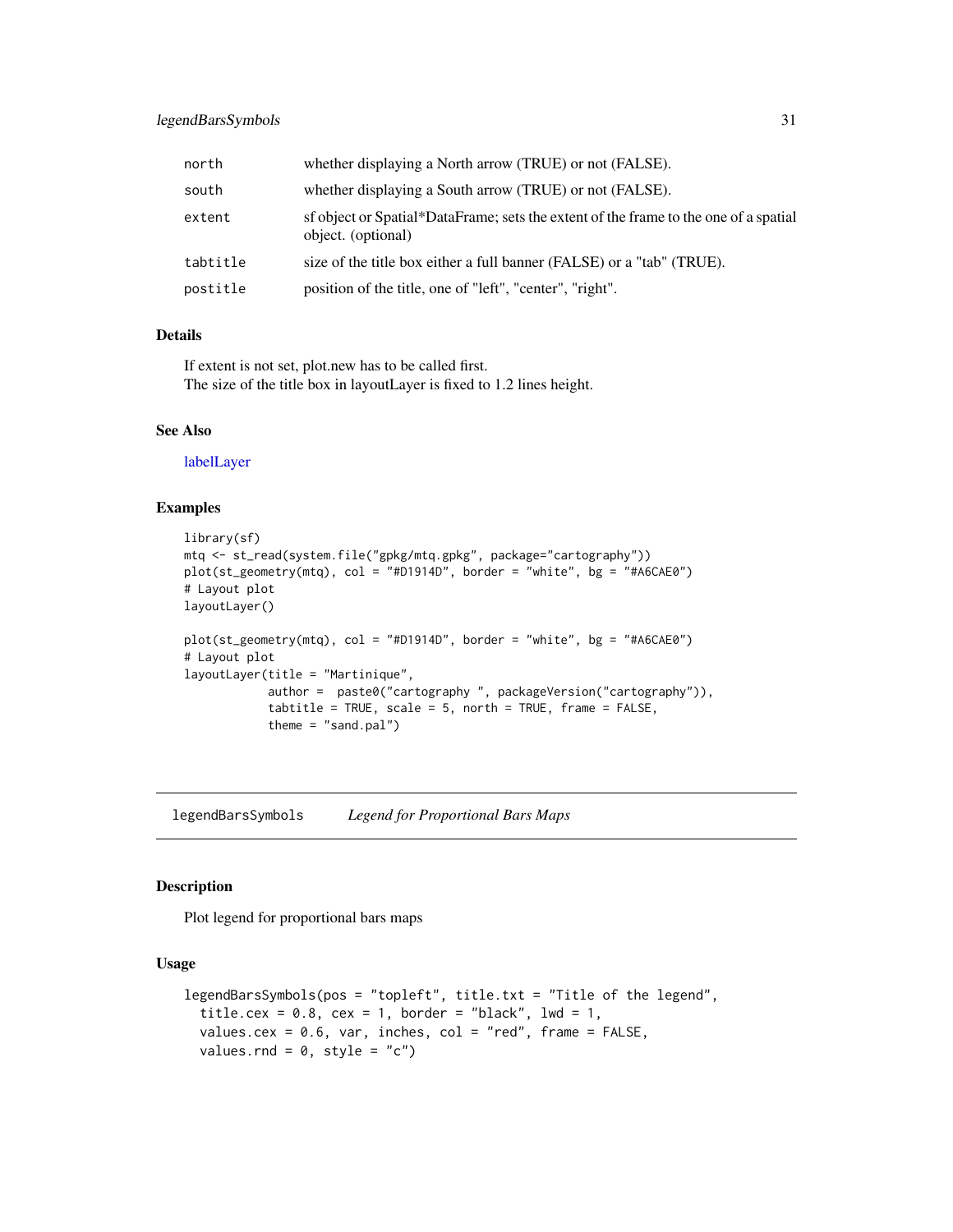## <span id="page-31-0"></span>Arguments

| pos        | position of the legend, one of "topleft", "top", "topright", "right", "bottomright",<br>"bottom", "bottomleft", "bottomleftextra", "left" or a vector of two coordinates<br>in map units $(c(x, y))$ . |
|------------|--------------------------------------------------------------------------------------------------------------------------------------------------------------------------------------------------------|
| title.txt  | title of the legend.                                                                                                                                                                                   |
| title.cex  | size of the legend title.                                                                                                                                                                              |
| cex        | size of the legend. 2 means two times bigger.                                                                                                                                                          |
| border     | color of the borders.                                                                                                                                                                                  |
| lwd        | width of the borders.                                                                                                                                                                                  |
| values.cex | size of the values in the legend.                                                                                                                                                                      |
| var        | vector of values (at least min and max).                                                                                                                                                               |
| inches     | height of the higher bar.                                                                                                                                                                              |
| col        | color of symbols.                                                                                                                                                                                      |
| frame      | whether to add a frame to the legend (TRUE) or not (FALSE).                                                                                                                                            |
| values.rnd | number of decimal places of the values in the legend.                                                                                                                                                  |
| style      | either "c" or "e". The legend has two display styles, "c" stands for compact and<br>"e" for extended.                                                                                                  |

## Examples

```
library(sf)
mtq <- st_read(system.file("gpkg/mtq.gpkg", package="cartography"))
plot(st_geometry(mtq))
box()
legendBarsSymbols(pos = "topleft", title.txt = "Title of\nthe legend",
                     title.cex = 0.8, values.cex = 0.6, cex = 1,
                     var = c(min(mtq$POP),max(mtq$POP)),
                     inches = 0.5,
                     col = "purple",
                     values.rnd=0, style ="e")
```
<span id="page-31-1"></span>

legendChoro *Legend for Choropleth Maps*

## Description

Plot legend for choropleth maps.

```
legendChoro(pos = "topleft", title.txt = "Title of the legend",
  title.cex = 0.8, values.cex = 0.6, breaks, col, cex = 1,
 values.rnd = 2, nodata = TRUE, nodata.txt = "No data",
 nodata.col = "white", frame = FALSE, symbol = "box",
 border = "black", horiz = FALSE)
```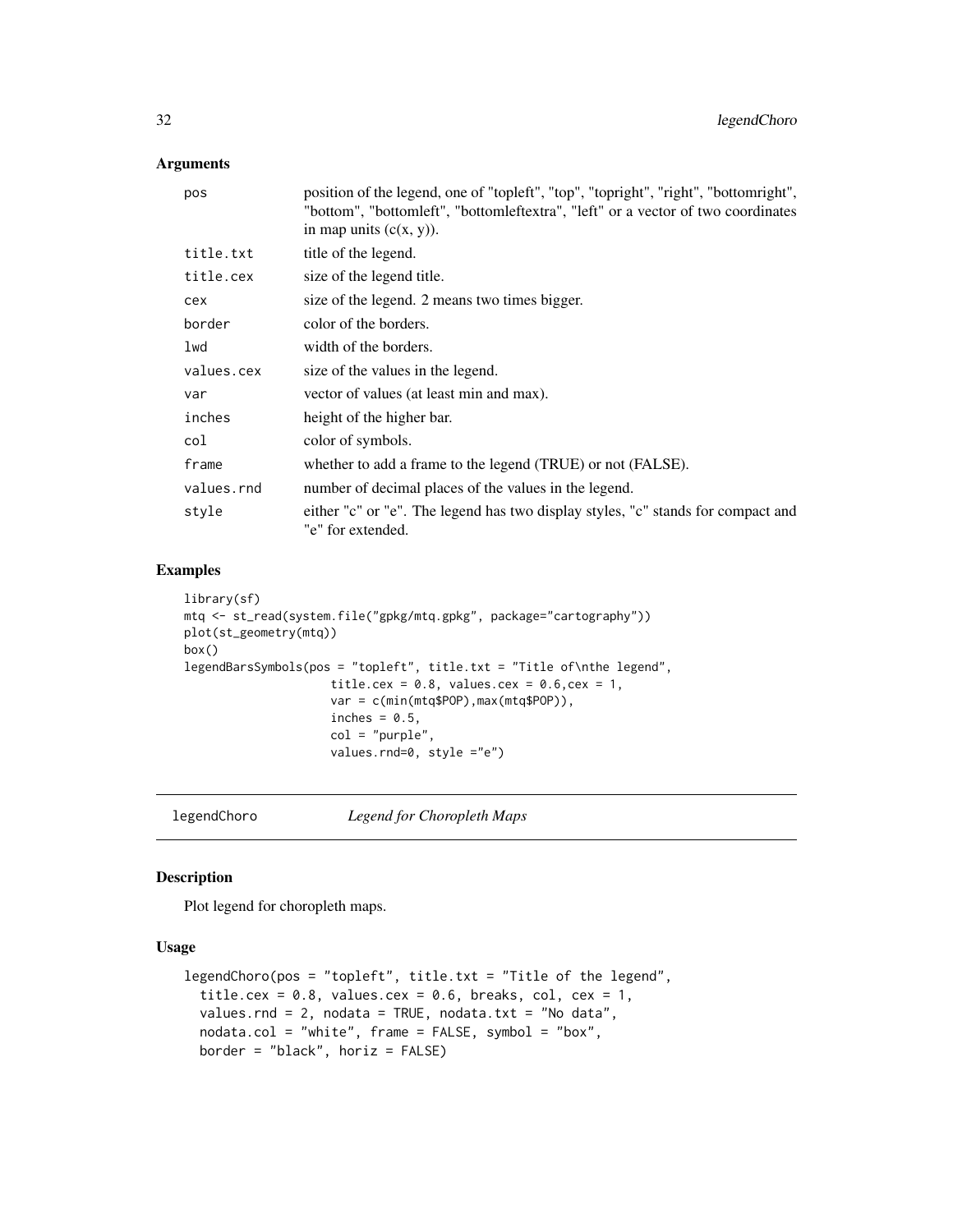## legendChoro 33

#### **Arguments**

| pos        | position of the legend, one of "topleft", "top", "topright", "right", "bottomright",<br>"bottom", "bottomleft", "bottomleftextra", "left" or a vector of two coordinates<br>in map units $(c(x, y))$ .                        |
|------------|-------------------------------------------------------------------------------------------------------------------------------------------------------------------------------------------------------------------------------|
| title.txt  | title of the legend.                                                                                                                                                                                                          |
| title.cex  | size of the legend title.                                                                                                                                                                                                     |
| values.cex | size of the values in the legend.                                                                                                                                                                                             |
| breaks     | break points in sorted order to indicate the intervals for assigning the colors.<br>Note that if there are nlevel colors (classes) there should be (nlevel+1) break-<br>points. It is possible to use a vector of characters. |
| col        | a vector of colors.                                                                                                                                                                                                           |
| cex        | size of the legend. 2 means two times bigger.                                                                                                                                                                                 |
| values.rnd | number of decimal places of the values in the legend.                                                                                                                                                                         |
| nodata     | if TRUE a "no data" box or line is plotted.                                                                                                                                                                                   |
| nodata.txt | label for "no data" values.                                                                                                                                                                                                   |
| nodata.col | color of "no data" values.                                                                                                                                                                                                    |
| frame      | whether to add a frame to the legend (TRUE) or not (FALSE).                                                                                                                                                                   |
| symbol     | type of symbol in the legend 'line' or 'box'                                                                                                                                                                                  |
| border     | color of the box borders                                                                                                                                                                                                      |
| horiz      | layout of legend, TRUE for horizontal layout                                                                                                                                                                                  |
|            |                                                                                                                                                                                                                               |

#### Examples

```
library(sf)
mtq <- st_read(system.file("gpkg/mtq.gpkg", package="cartography"))
plot(st_geometry(mtq))
box()
legendChoro(pos = "bottomleft", title.txt = "Title of the legend", title.cex = 0.8,
            values.cex = 0.6, breaks = c(1, 2, 3, 4, 10.27, 15.2),
            col = carto.pal(pal1 = "orange.pal", n1 = 5), values.rnd =2,
            nodata = TRUE, nodata.txt = "No data available", frame = TRUE, symbol="box")
legendChoro(pos = "bottomright", title.txt = "Title of the legend", title.cex = 0.8,
            values. cex = 0.6, breaks = c(1, 2, 5, 7, 10, 15.27),
            col = carto.pal(pal1 = "wine.pal", n1 = 5), values. rnd = 0,
            nodata = TRUE, nodata.txt = "NA",nodata,col = "black",frame = TRUE, symbol="line")
legendChoro(pos = "topright", title.txt = "Title of the legend", title.cex = 0.8,
            values.cex = 0.6,
            breaks = c(0,"two","100","1 000","10,000", "1 Million"),
            col = carto.pal(pal1 = "orange.pal", n1 = 5), values.rnd =2,nodata = TRUE, nodata.txt = "No data available", frame = TRUE,
            symbol="box")
```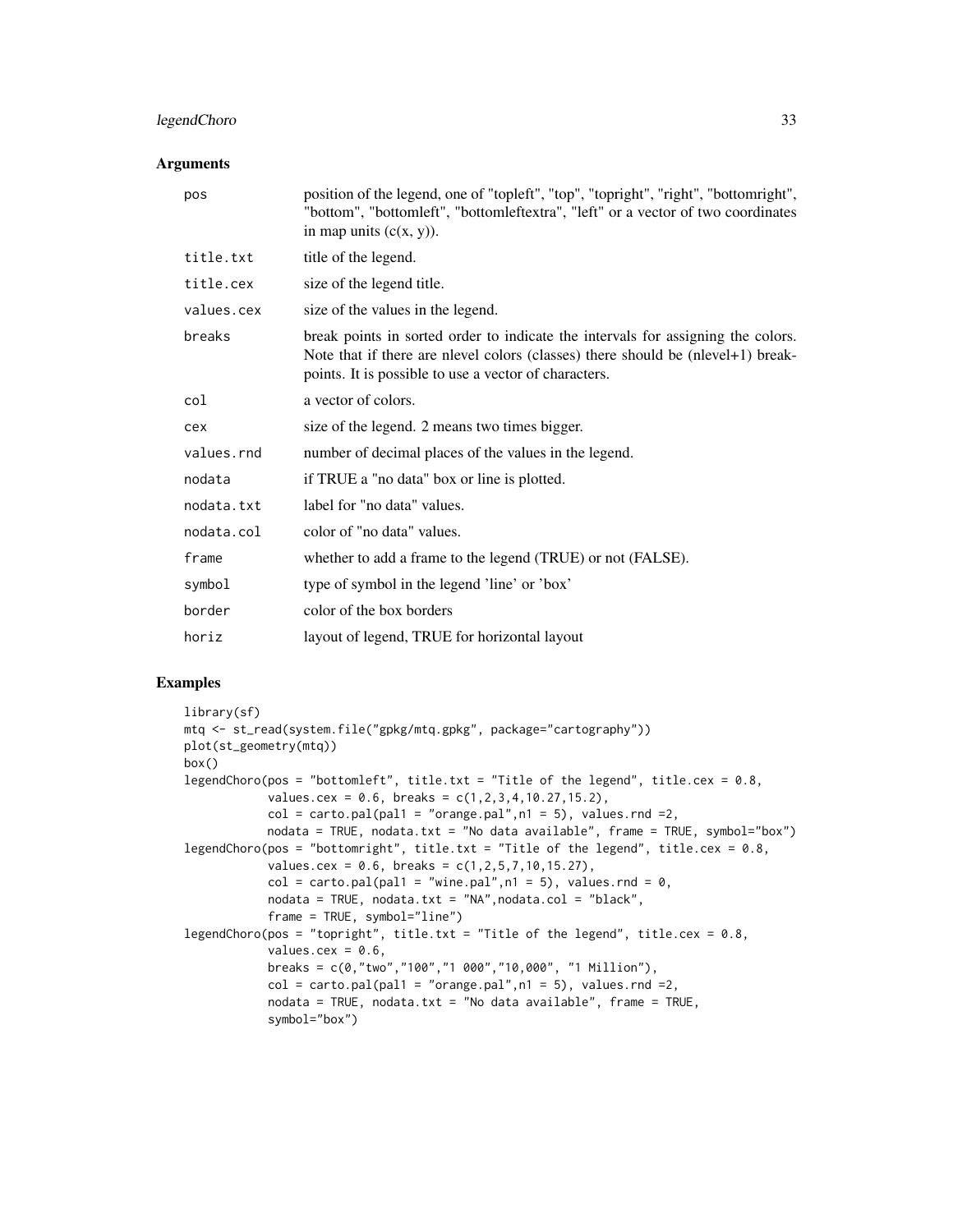<span id="page-33-1"></span><span id="page-33-0"></span>legendCirclesSymbols *Legend for Proportional Circles Maps*

## Description

Plot legend for proportional circles maps

#### Usage

```
legendCirclesSymbols(pos = "topleft",
  title.txt = "Title of the legend", title.cex = 0.8, cex = 1,
 border = "black", lwd = 1, values.cex = 0.6, var, inches,
 col = "#E84923", frame = FALSE, values.rnd = 0, style = "c")
```
## Arguments

| pos        | position of the legend, one of "topleft", "top", "topright", "right", "bottomright",<br>"bottom", "bottomleft", "bottomleftextra", "left" or a vector of two coordinates<br>in map units $(c(x, y))$ . |
|------------|--------------------------------------------------------------------------------------------------------------------------------------------------------------------------------------------------------|
| title.txt  | title of the legend.                                                                                                                                                                                   |
| title.cex  | size of the legend title.                                                                                                                                                                              |
| cex        | size of the legend. 2 means two times bigger.                                                                                                                                                          |
| border     | color of the borders.                                                                                                                                                                                  |
| lwd        | width of the borders.                                                                                                                                                                                  |
| values.cex | size of the values in the legend.                                                                                                                                                                      |
| var        | vector of values (at least min and max).                                                                                                                                                               |
| inches     | radio of the biggest circle.                                                                                                                                                                           |
| col        | color of symbols.                                                                                                                                                                                      |
| frame      | whether to add a frame to the legend (TRUE) or not (FALSE).                                                                                                                                            |
| values.rnd | number of decimal places of the values in the legend.                                                                                                                                                  |
| style      | either "c" or "e". The legend has two display styles, "c" stands for compact and<br>"e" for extended.                                                                                                  |

## Examples

```
library(sf)
mtq <- st_read(system.file("gpkg/mtq.gpkg", package="cartography"))
plot(st_geometry(mtq))
box()
propSymbolsLayer(x = mtq, var = "POP",
                inches = 0.2, legend.pos = "n")legendCirclesSymbols(pos = "topleft", inches = 0.2,
```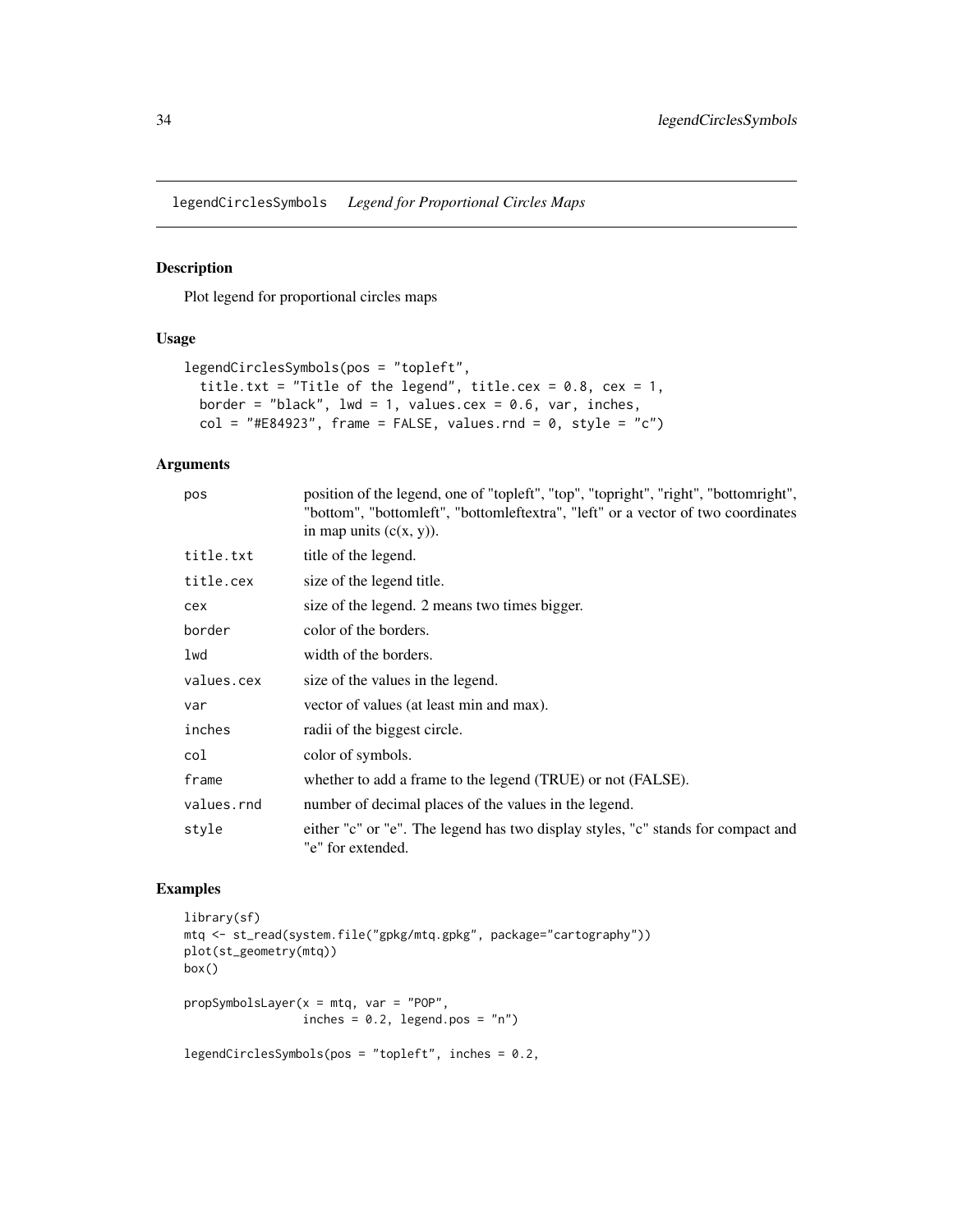## <span id="page-34-0"></span>legendGradLines 35

```
var = c(min(mtq$POP), max(mtq$POP)))
legendCirclesSymbols(pos = "left",
                     var = c(min(mtq$POP), max(mtq$POP)),
                     inches = 0.2, style = "e")
legendCirclesSymbols(pos = "bottomleft",
                     var = c(600, 12000, 40000, max(mtq$POP)),
                     inches = 0.2, style = "c")
legendCirclesSymbols(pos = "topright", cex = 2,
                     var = c(600, 30000,max(mtq$POP)),
                     inches = 0.2, style = "e", frame = TRUE)
legendCirclesSymbols(pos = c(736164.4, 1596658),
                     var = c(min(mtq$POP),max(mtq$POP)),
                     inches = 0.2, frame = TRUE)
```
<span id="page-34-1"></span>legendGradLines *Legend for Graduated Size Lines Maps*

## Description

Plot legend for graduated size lines maps.

#### Usage

```
legendGradLines(pos = "topleft", title.txt = "Title of the legend",
  title.cex = 0.8, cex = 1, values.cex = 0.6, breaks, lwd, col,
 values.rnd = 2, frame = FALSE)
```

| pos        | position of the legend, one of "topleft", "top", "topright", "right", "bottomright",<br>"bottom", "bottomleft", "bottomleftextra", "left" or a vector of two coordinates<br>in map units $(c(x, y))$ . |
|------------|--------------------------------------------------------------------------------------------------------------------------------------------------------------------------------------------------------|
| title.txt  | title of the legend.                                                                                                                                                                                   |
| title.cex  | size of the legend title.                                                                                                                                                                              |
| cex        | size of the legend. 2 means two times bigger.                                                                                                                                                          |
| values.cex | size of the values in the legend.                                                                                                                                                                      |
| breaks     | break points in sorted order to indicate the intervals for assigning the width of<br>the lines                                                                                                         |
| lwd        | a vector giving the width of the lines.                                                                                                                                                                |
| col        | color of symbols.                                                                                                                                                                                      |
| values.rnd | number of decimal places of the values in the legend.                                                                                                                                                  |
| frame      | whether to add a frame to the legend (TRUE) or not (FALSE).                                                                                                                                            |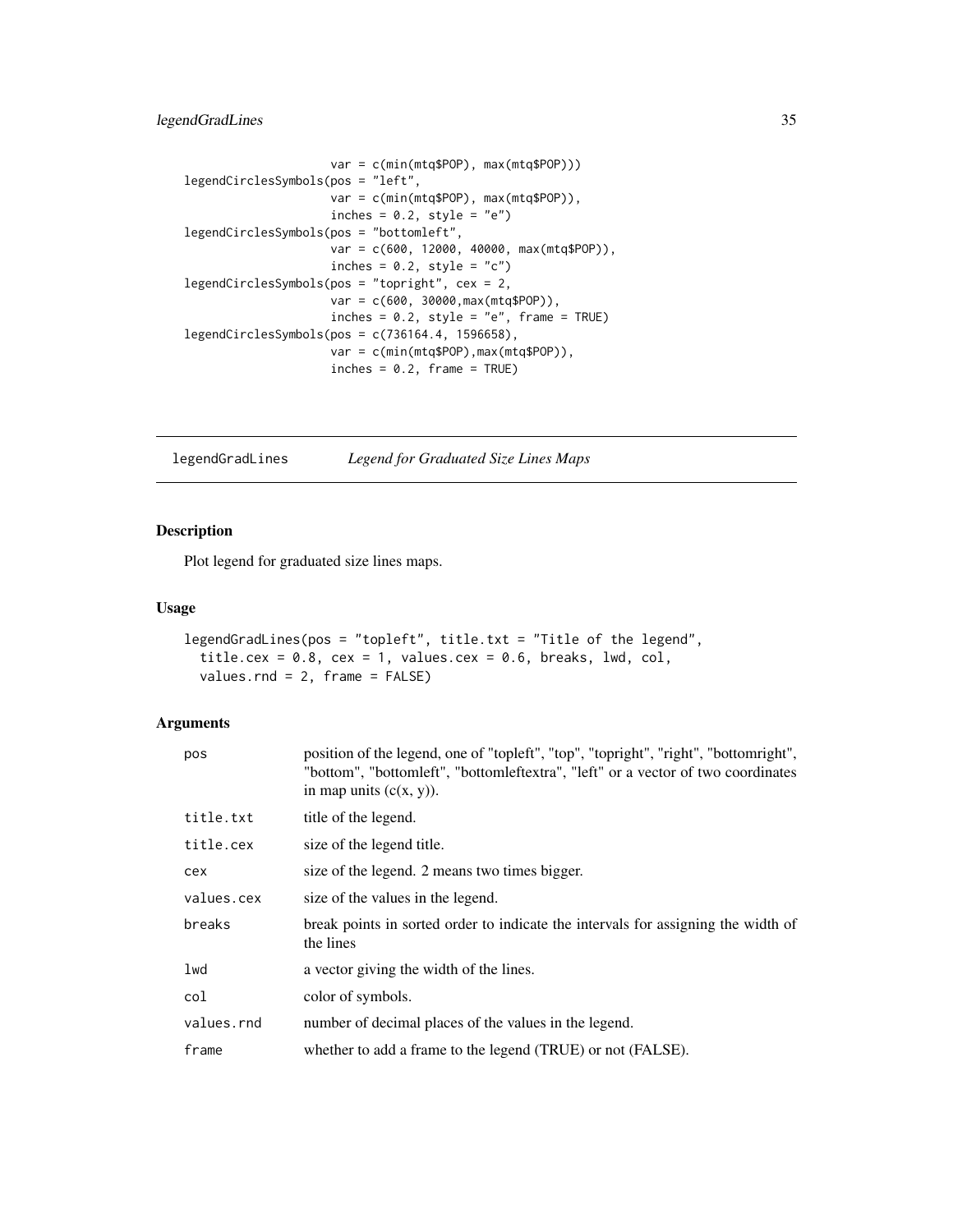```
library(sf)
mtq <- st_read(system.file("gpkg/mtq.gpkg", package="cartography"))
plot(st_geometry(mtq))
box()
legendGradLines(title.txt = "Title of the legend",
               pos = "topright",
                title.cex = 0.8,
                values.cex = 0.6, breaks = c(1,2,3,4,10.2,15.2),
                1wd = c(0.2, 2, 4, 5, 10),
                col ="blue", values.rnd =2)
```
<span id="page-35-1"></span>legendPropLines *Legend for Proportional Lines Maps*

## Description

Plot legend for proportional lines maps

#### Usage

```
legendPropLines(pos = "topleft", title.txt = "Title of the legend",
 title.cex = 0.8, cex = 1, values.cex = 0.6, var, lwd,
 col = "red", frame = FALSE, values.rnd = 0)
```

| pos        | position of the legend, one of "topleft", "top", "topright", "right", "bottomright",<br>"bottom", "bottomleft", "bottomleftextra", "left" or a vector of two coordinates<br>in map units $(c(x, y))$ . |
|------------|--------------------------------------------------------------------------------------------------------------------------------------------------------------------------------------------------------|
| title.txt  | title of the legend.                                                                                                                                                                                   |
| title.cex  | size of the legend title.                                                                                                                                                                              |
| cex        | size of the legend. 2 means two times bigger.                                                                                                                                                          |
| values.cex | size of the values in the legend.                                                                                                                                                                      |
| var        | vector of values (at least min and max).                                                                                                                                                               |
| lwd        | width of the larger line.                                                                                                                                                                              |
| col        | color of symbols.                                                                                                                                                                                      |
| frame      | whether to add a frame to the legend (TRUE) or not (FALSE).                                                                                                                                            |
| values.rnd | number of decimal places of the values in the legend.                                                                                                                                                  |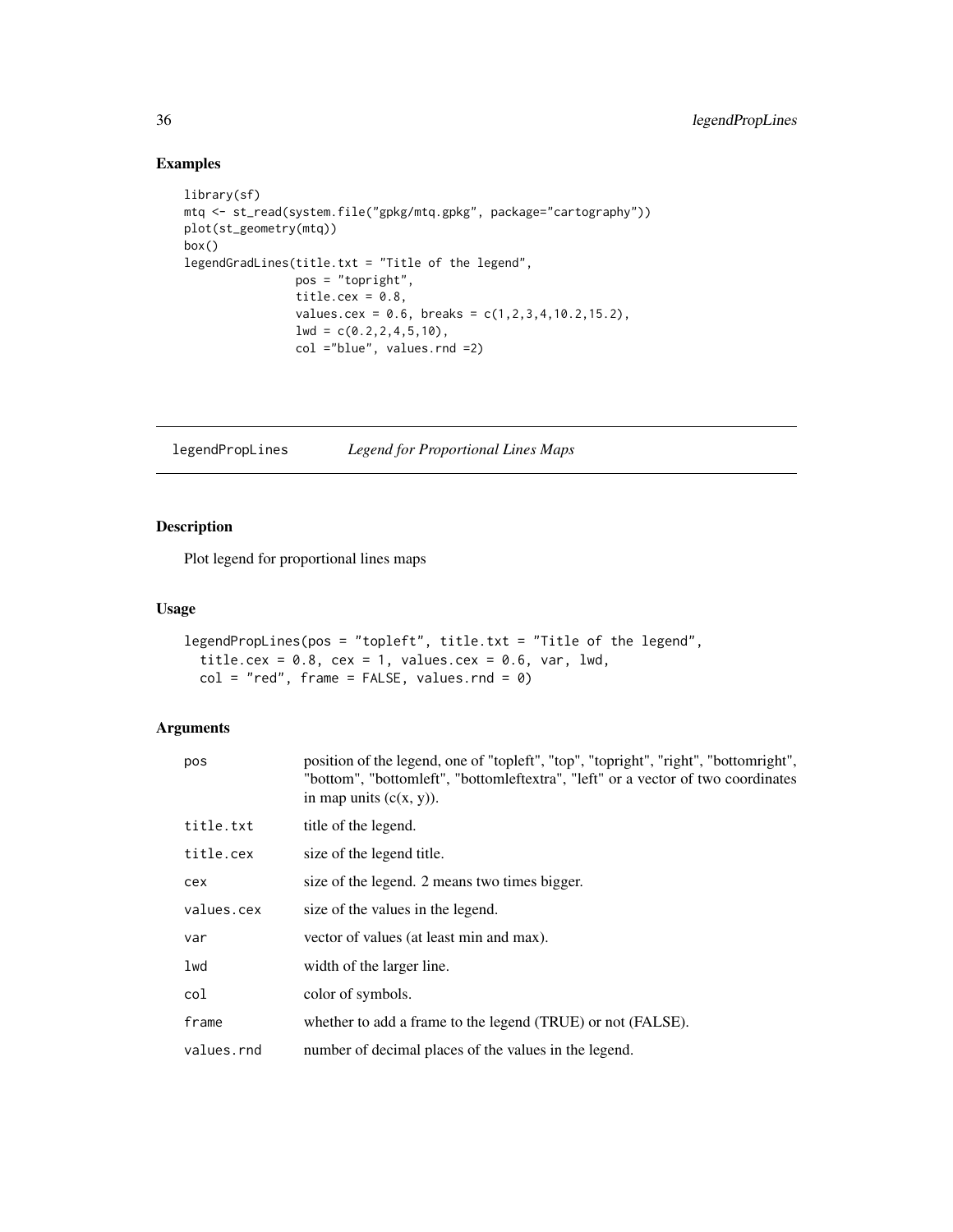## <span id="page-36-0"></span>legendPropTriangles 37

## Examples

```
library(sf)
mtq <- st_read(system.file("gpkg/mtq.gpkg", package="cartography"))
plot(st_geometry(mtq))
box()
legendPropLines(pos = "topleft", title.txt = "Title",
               title.cex = 0.8, values.cex = 0.6, cex = 1,
                var = c(10,100),
               1wd = 15,col="red", frame=TRUE, values.rnd=0)
```
<span id="page-36-1"></span>legendPropTriangles *Legend for Double Proportional Triangles Maps*

## Description

Plot legends for double proportional triangles maps.

## Usage

```
legendPropTriangles(pos = "topleft", title.txt, var.txt, var2.txt,
 title.cex = 0.8, cex = 1, values.cex = 0.6, var, var2, r, r2,
 col = "red", col2 = "blue", frame = FALSE, values.rnd = 0,style = "c")
```

| pos              | position of the legend, one of "topleft", "top", "topright", "right", "bottomright",                  |
|------------------|-------------------------------------------------------------------------------------------------------|
|                  | "bottom", "bottomleft", "left" or a vector of two coordinates in map units $(c(x,$                    |
|                  | y)).                                                                                                  |
| title.txt        | title of the legend.                                                                                  |
| var.txt          | name of var.                                                                                          |
| var2.txt         | name of var2.                                                                                         |
| title.cex        | size of the legend title.                                                                             |
| cex              | size of the legend. 2 means two times bigger.                                                         |
| values.cex       | size of the values in the legend.                                                                     |
| var              | a first vector of positive values.                                                                    |
| var <sub>2</sub> | a second vector of positive values.                                                                   |
| r                | a first vector of sizes.                                                                              |
| r2               | a second vector of sizes.                                                                             |
| col              | color of symbols.                                                                                     |
| col2             | second color of symbols.                                                                              |
| frame            | whether to add a frame to the legend (TRUE) or not (FALSE).                                           |
| values.rnd       | number of decimal places of the values in the legend.                                                 |
| style            | either "c" or "e". The legend has two display styles, "c" stands for compact and<br>"e" for extended. |
|                  |                                                                                                       |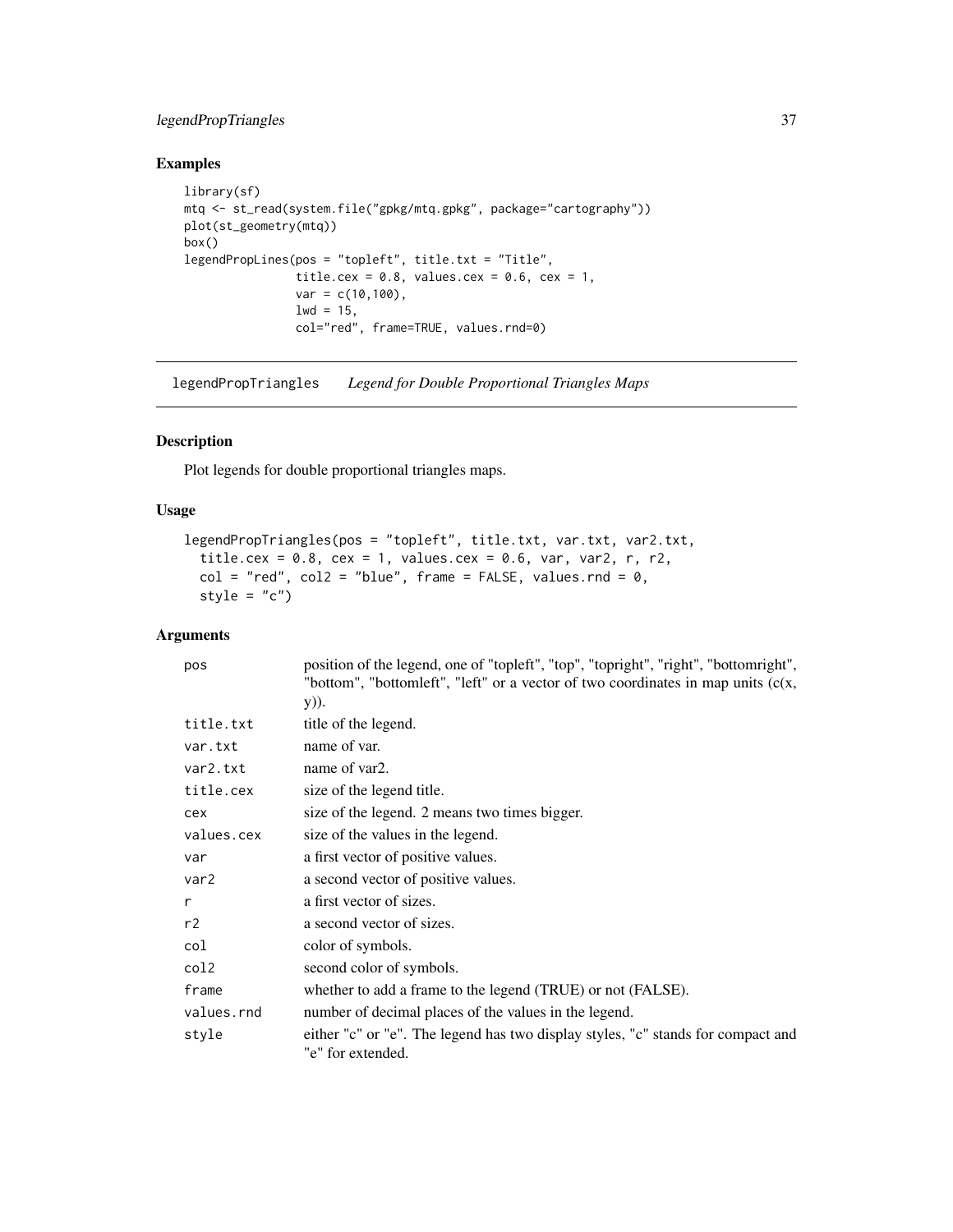```
library(sf)
mtq <- st_read(system.file("gpkg/mtq.gpkg", package="cartography"))
plot(st_geometry(mtq))
box()
var <- runif(10, 0,100)
var2 <- runif(10, 0,100)
r <- sqrt(var)*1000
r2 <- sqrt(var2)*1000
legendPropTriangles(pos = "topright", var.txt = "population 1",
                    var2.txt = "population 2", title.txt="Population totale",
                    title.cex = 0.8, values.cex = 0.6, cex = 1,
                    var = var, var2 = var2, r = r, r2 = r2,
                    col="green", col2="yellow", frame=TRUE, values.rnd=2,
                    style="c")
```
<span id="page-37-1"></span>legendSquaresSymbols *Legend for Proportional Squares Maps*

## Description

Plot legend for proportional squares maps

#### Usage

```
legendSquaresSymbols(pos = "topleft",
 title.txt = "Title of the legend", title.cex = 0.8, cex = 1,
 border = "black", lwd = 1, values.cex = 0.6, var, inches,
  col = "red", frame = FALSE, values.rnd = 0, style = "c")
```

| pos        | position of the legend, one of "topleft", "top", "topright", "right", "bottomright",<br>"bottom", "bottomleft", "bottomleftextra", "left" or a vector of two coordinates<br>in map units $(c(x, y))$ . |
|------------|--------------------------------------------------------------------------------------------------------------------------------------------------------------------------------------------------------|
| title.txt  | title of the legend.                                                                                                                                                                                   |
| title.cex  | size of the legend title.                                                                                                                                                                              |
| cex        | size of the legend. 2 means two times bigger.                                                                                                                                                          |
| border     | color of the borders.                                                                                                                                                                                  |
| lwd        | width of the borders.                                                                                                                                                                                  |
| values.cex | size of the values in the legend.                                                                                                                                                                      |
| var        | vector of values (at least min and max).                                                                                                                                                               |
| inches     | length of the sides of the larger square.                                                                                                                                                              |
| col        | color of symbols.                                                                                                                                                                                      |
| frame      | whether to add a frame to the legend (TRUE) or not (FALSE).                                                                                                                                            |

<span id="page-37-0"></span>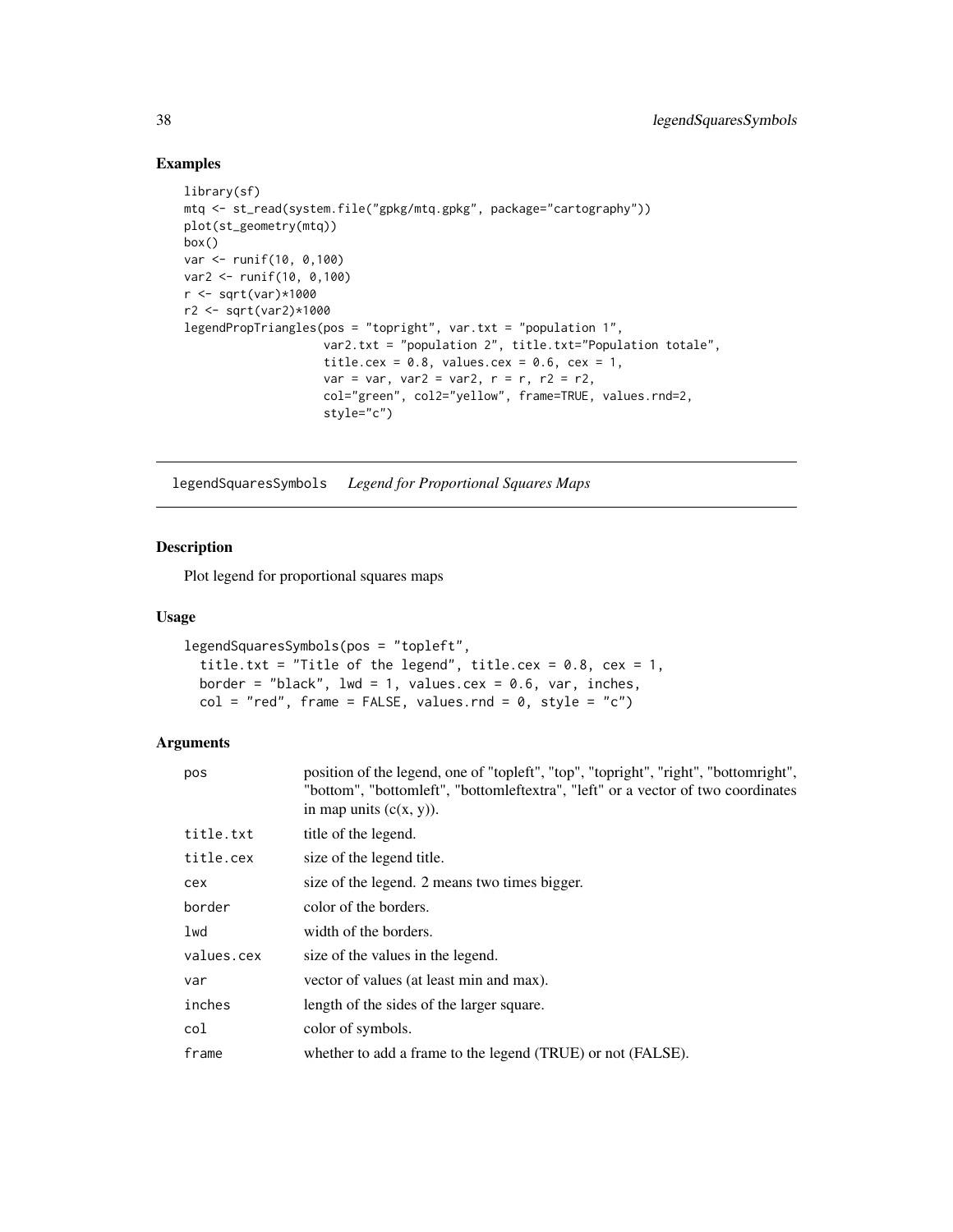<span id="page-38-0"></span>

| values.rnd | number of decimal places of the values in the legend.                                                 |
|------------|-------------------------------------------------------------------------------------------------------|
| stvle      | either "c" or "e". The legend has two display styles, "c" stands for compact and<br>"e" for extended. |

```
library(sf)
mtq <- st_read(system.file("gpkg/mtq.gpkg", package="cartography"))
plot(st_geometry(mtq))
box()
legendSquaresSymbols(pos = "bottomright", title.txt = "Title of\nthe legend ",
                     title.cex = 0.8, values.cex = 0.6,
                     var = c(max(mtq$POP), min(mtq$POP)),
                     inches = 0.5,
                     col="red",
                     frame=TRUE, values.rnd=0, style ="c")
```
<span id="page-38-1"></span>legendTypo *Legend for Typology Maps*

## Description

Plot legend for typology maps.

#### Usage

```
legendTypo(pos = "topleft", title.txt = "Title of the legend",
  title.cex = 0.8, values.cex = 0.6, col, categ, cex = 1,
 nodata = TRUE, nodata.txt = "No data", nodata.co1 = "white",frame = FALSE, symbol = "box")
```

| pos        | position of the legend, one of "topleft", "top", "topright", "right", "bottomright",<br>"bottom", "bottomleft", "bottomleftextra", "left" or a vector of two coordinates |
|------------|--------------------------------------------------------------------------------------------------------------------------------------------------------------------------|
|            | in map units $(c(x, y))$ .                                                                                                                                               |
| title.txt  | title of the legend.                                                                                                                                                     |
| title.cex  | size of the legend title.                                                                                                                                                |
| values.cex | size of the values in the legend.                                                                                                                                        |
| col        | a vector of colors.                                                                                                                                                      |
| categ      | vector of categories.                                                                                                                                                    |
| cex        | size of the legend. 2 means two times bigger.                                                                                                                            |
| nodata     | if TRUE a "no data" box or line is plotted.                                                                                                                              |
| nodata.txt | label for "no data" values.                                                                                                                                              |
| nodata.col | color of "no data" values.                                                                                                                                               |
| frame      | whether to add a frame to the legend (TRUE) or not (FALSE).                                                                                                              |
| symbol     | character; 'line' or 'box'                                                                                                                                               |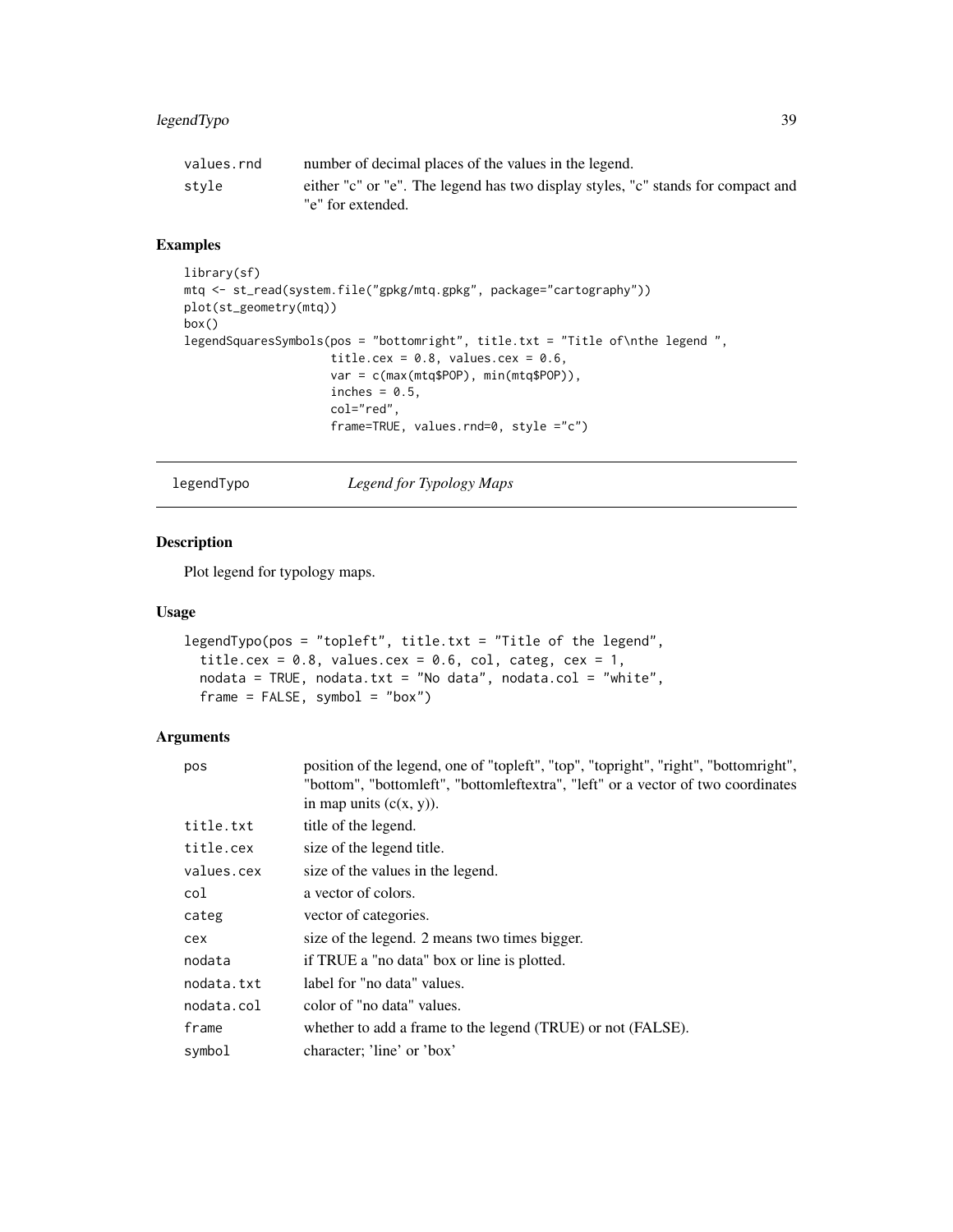```
library(sf)
mtq <- st_read(system.file("gpkg/mtq.gpkg", package="cartography"))
plot(st_geometry(mtq))
box()
# Define labels and colors
someLabels <- c("red color", "yellow color", "green color", "black color")
someColors <- c("red", "yellow", "green", "black")
# plot legend
legendTypo(pos = "bottomleft", title.txt = "Title of the legend", title.cex = 0.8,
           values.cex = 0.6, col = someColors, categ = someLabels,
           cex = 0.75,
          nodata = TRUE, nodata.txt = "no data", frame = TRUE, symbol="box")
legendTypo(pos = "topright", title.txt = "",
           title.cex = 1.5, cex = 1.25,
           values.cex = 1, col = someColors, categ = someLabels,
           nodata = FALSE, frame = FALSE, symbol="line")
```
<span id="page-39-1"></span>north *North Arrow*

#### Description

Plot a north arrow.

## Usage

north(pos = "topright", col = "grey20", south = FALSE)

## Arguments

| pos   | position of the north arrow. It can be one of "topleft", "top", "topright", "right",<br>"bottomright", "bottom", "bottomleft", "left" or a vector of two coordinates in<br>map units $(c(x, y))$ . |
|-------|----------------------------------------------------------------------------------------------------------------------------------------------------------------------------------------------------|
| col   | arrow color.                                                                                                                                                                                       |
| south | plot a south arrow instead.                                                                                                                                                                        |

## See Also

[layoutLayer](#page-29-1)

<span id="page-39-0"></span>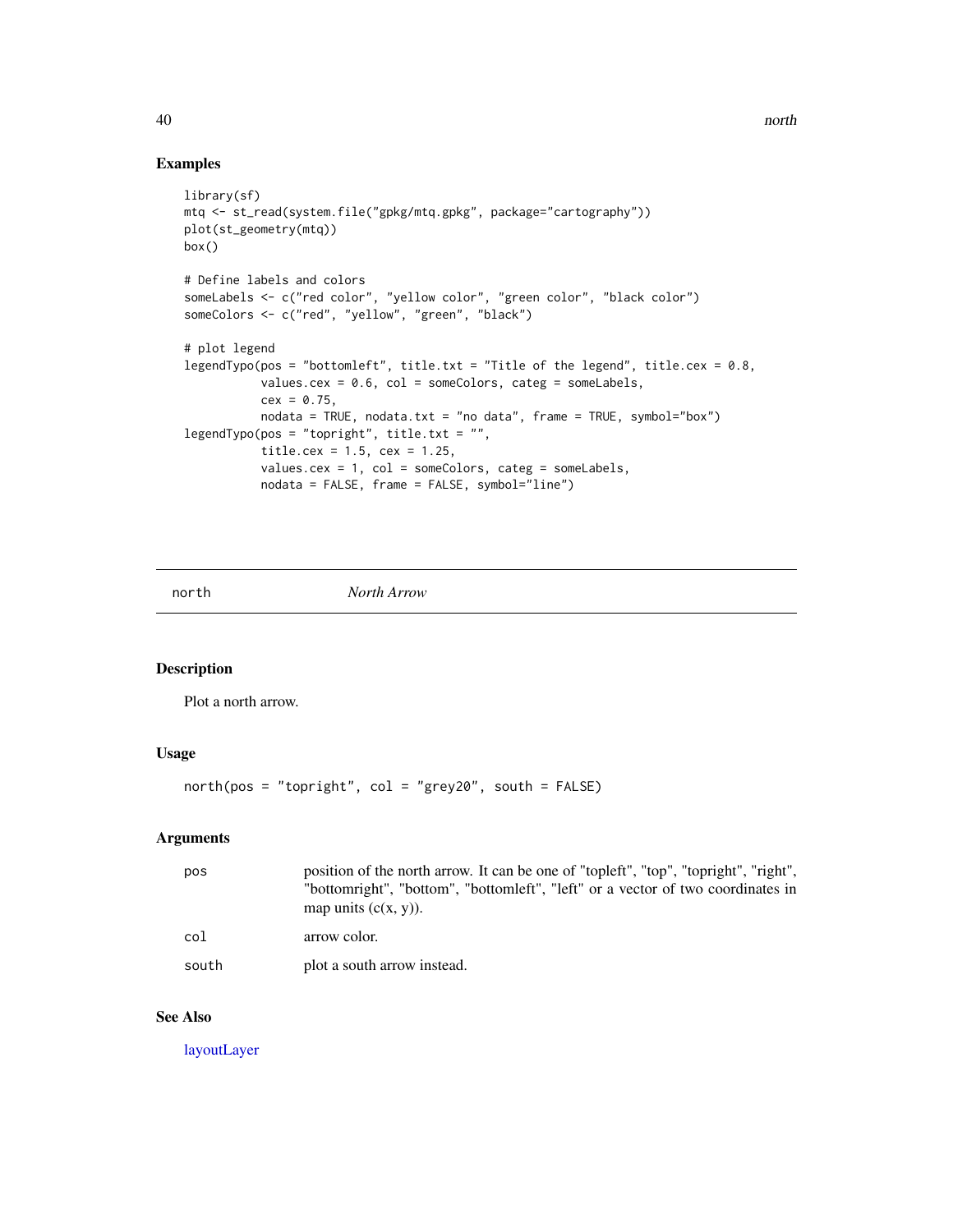#### <span id="page-40-0"></span> $nuts0.$ df  $41$

#### Examples

```
library(sf)
mtq <- st_read(system.file("gpkg/mtq.gpkg", package="cartography"))
plot(st_geometry(mtq))
box()
for (i in list("topleft", "top", "topright", "right", "bottomright",
               "bottom", "bottomleft", "left", c(746368, 1632993))){
  north(i, south = TRUE)}
```

```
nuts0.df Nuts0 Dataset
```
#### Description

This dataset contains some socio-economic data

#### Details

This data frame can be used with the SpatialPolygonsDataFrame nuts0.spdf

#### Fields

id Unique nuts id (character)

emp2008 Active population in employment in 2008 (thousands persons) (numeric)

act2008 Active population in 2008 (thousands persons) (numeric)

unemp2008 Active population unemployed in 2008 (thousands persons) (numeric)

birth\_2008 Number of birth in 2008 (live birth) (numeric)

death\_2008 Number of death in 2008 (death) (numeric)

- gdppps1999 Gross domestic product (Purchasing Power Standards) in 1999 (million euros) (numeric)
- gdppps2008 Gross domestic product (Purchasing Power Standards) in 2008 (million euros) (numeric)
- pop1999 Total population in 1999 (inhabitants) (numeric)
- pop2008 Total population in 2008 (inhabitants) (numeric)

#### Source

UMS RIATE - [http://www.ums-riate.fr/Webriate/?page\\_id=151](http://www.ums-riate.fr/Webriate/?page_id=151). Data extraction: 2011; data validity: 2008.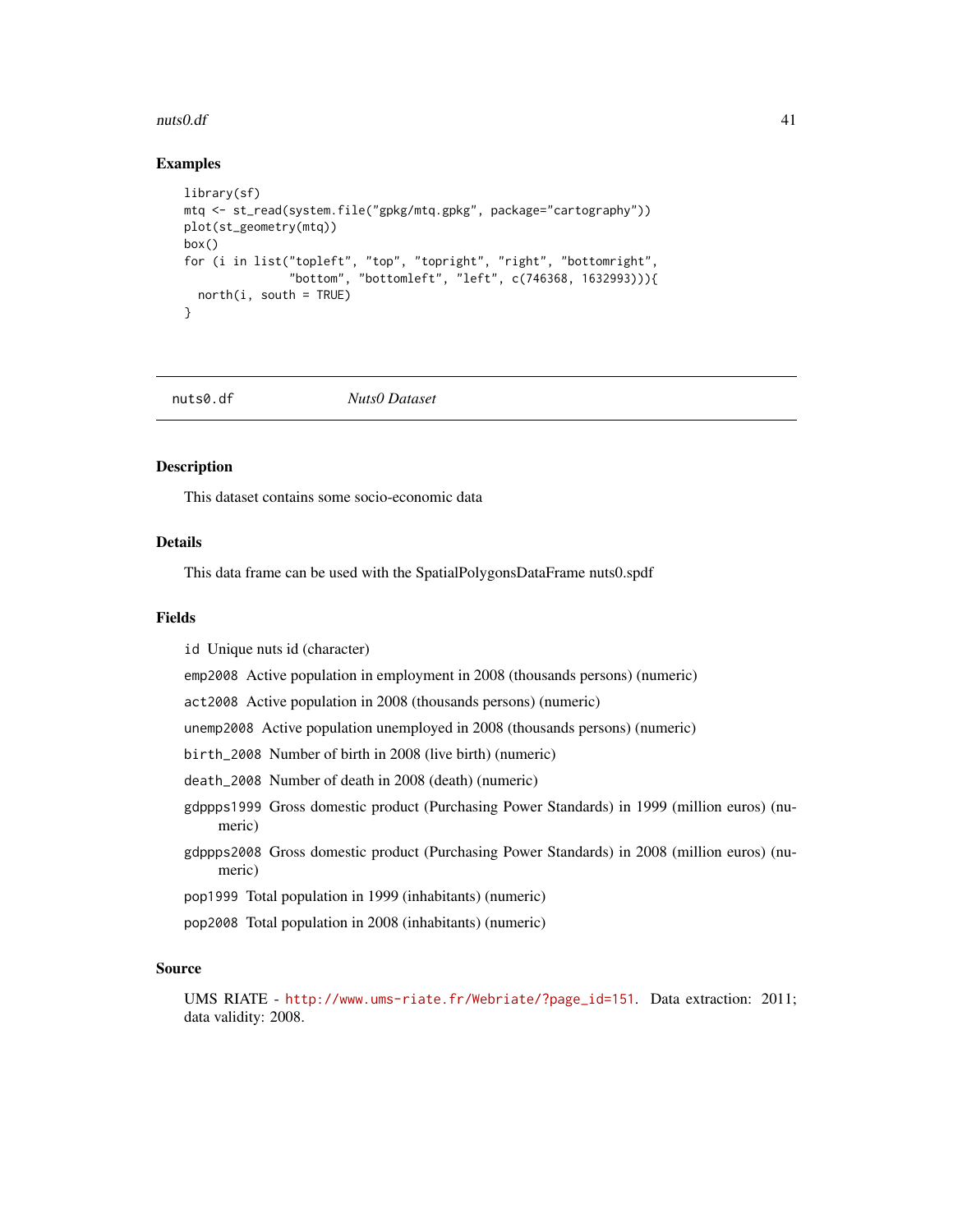<span id="page-41-0"></span>

## Description

Delineations of EU administrative units (level 0, 2006 version).

#### Format

SpatialPolygonsDataFrame.

## Details

This SpatialPolygonsDataFrame can be used with the nuts0.df data frame

#### Fields

id Unique nuts id (character)

#### Source

UMS RIATE - [http://riate.cnrs.fr/?page\\_id=153](http://riate.cnrs.fr/?page_id=153)

nuts1.df *Nuts1 Dataset*

#### Description

This dataset contains some socio-economic data

#### Details

This data frame can be used with the SpatialPolygonsDataFrame nuts1.spdf

## Fields

id Unique nuts id (character)

emp2008 Active population in employment in 2008 (thousands persons) (numeric)

act2008 Active population in 2008 (thousands persons) (numeric)

unemp2008 Active population unemployed in 2008 (thousands persons) (numeric)

birth\_2008 Number of birth in 2008 (live birth) (numeric)

death\_2008 Number of death in 2008 (death) (numeric)

gdppps1999 Gross domestic product (Purchasing Power Standards) in 1999 (million euros) (numeric)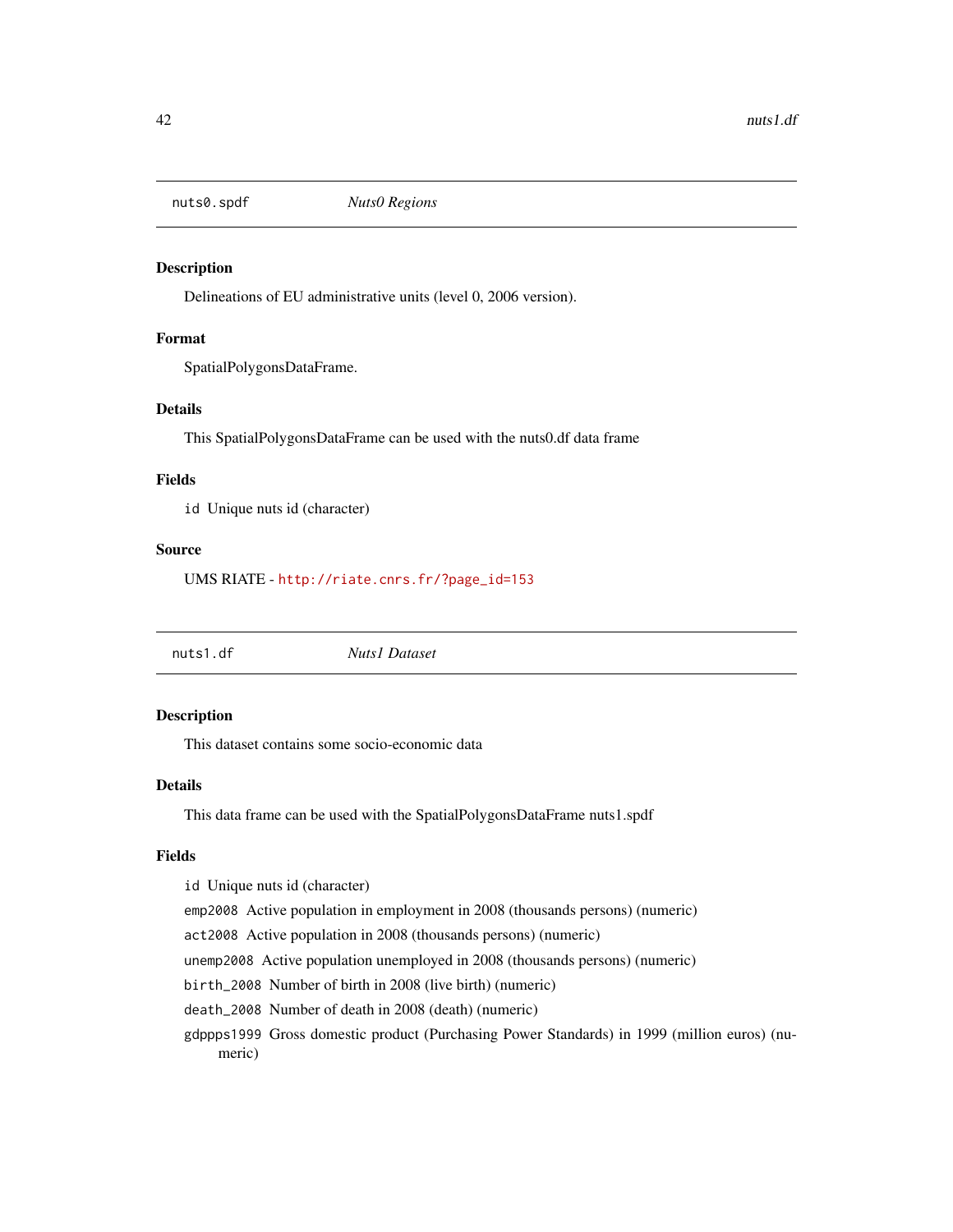## <span id="page-42-0"></span>nuts1.spdf 43

gdppps2008 Gross domestic product (Purchasing Power Standards) in 2008 (million euros) (numeric)

pop1999 Total population in 1999 (inhabitants) (numeric)

pop2008 Total population in 2008 (inhabitants) (numeric)

#### Source

UMS RIATE - [http://www.ums-riate.fr/Webriate/?page\\_id=151](http://www.ums-riate.fr/Webriate/?page_id=151). Data extraction: 2011; data validity: 2008.

nuts1.spdf *Nuts1 Regions*

#### Description

Delineations of EU administrative units (level 1, 2006 version).

## Format

SpatialPolygonsDataFrame.

#### Details

This SpatialPolygonsDataFrame can be used with the nuts1.df data frame

#### Fields

id Unique nuts id (character)

#### Source

UMS RIATE - [http://riate.cnrs.fr/?page\\_id=153](http://riate.cnrs.fr/?page_id=153)

nuts2.df *Nuts2 Dataset*

#### Description

This dataset contains some socio-economic data

### Details

This data frame can be used with the SpatialPolygonsDataFrame nuts2.spdf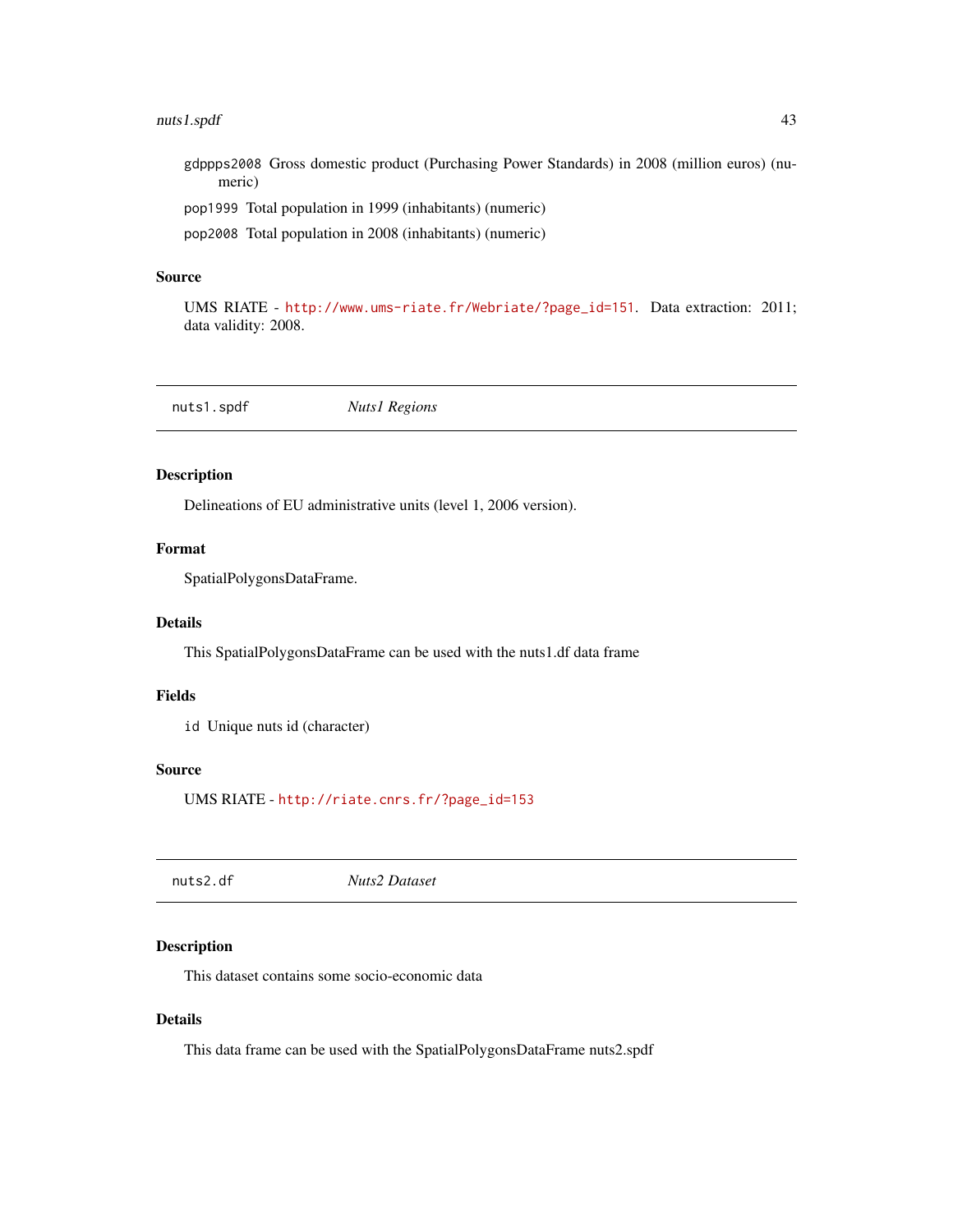## <span id="page-43-0"></span>Fields

id Unique nuts id (character)

emp2008 Active population in employment in 2008 (thousands persons) (numeric)

act2008 Active population in 2008 (thousands persons) (numeric)

unemp2008 Active population unemployed in 2008 (thousands persons) (numeric)

birth\_2008 Number of birth in 2008 (live birth) (numeric)

death\_2008 Number of death in 2008 (death) (numeric)

gdppps1999 Gross domestic product (Purchasing Power Standards) in 1999 (million euros) (numeric)

gdppps2008 Gross domestic product (Purchasing Power Standards) in 2008 (million euros) (numeric)

pop1999 Total population in 1999 (inhabitants) (numeric)

pop2008 Total population in 2008 (inhabitants) (numeric)

## Source

UMS RIATE - [http://www.ums-riate.fr/Webriate/?page\\_id=151](http://www.ums-riate.fr/Webriate/?page_id=151). Data extraction: 2011; data validity: 2008.

nuts2.spdf *Nuts2 Regions*

## Description

Delineations of EU administrative units (level 2, 2006 version).

#### Format

SpatialPolygonsDataFrame.

## Details

This SpatialPolygonsDataFrame can be used with the nuts2.df data frame

#### Fields

id Unique nuts id (character)

#### Source

UMS RIATE - [http://riate.cnrs.fr/?page\\_id=153](http://riate.cnrs.fr/?page_id=153)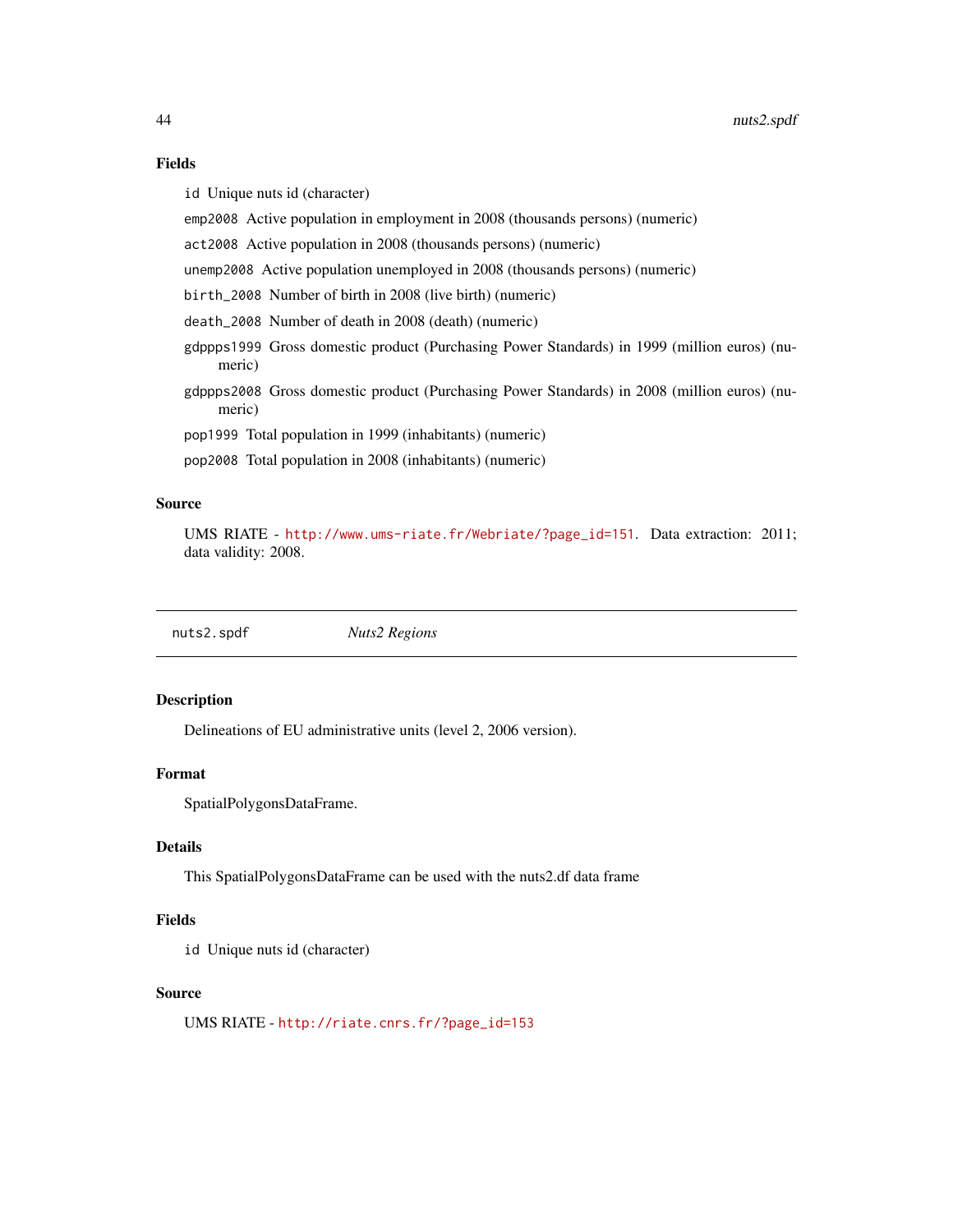<span id="page-44-0"></span>nuts3.df *Nuts3 Dataset*

#### Description

This dataset contains some socio-economic data

#### Details

This data frame can be used with the SpatialPolygonsDataFrame nuts3.spdf

#### Fields

id Unique nuts id (character)

birth\_2008 Number of birth in 2008 (live birth) (numeric)

death\_2008 Number of death in 2008 (death) (numeric)

- gdppps1999 Gross domestic product (Purchasing Power Standards) in 1999 (million euros) (numeric)
- gdppps2008 Gross domestic product (Purchasing Power Standards) in 2008 (million euros) (numeric)

pop1999 Total population in 1999 (inhabitants) (numeric)

pop2008 Total population in 2008 (inhabitants) (numeric)

#### Source

UMS RIATE - [http://www.ums-riate.fr/Webriate/?page\\_id=151](http://www.ums-riate.fr/Webriate/?page_id=151). Data extraction: 2011; data validity: 2008.

nuts3.spdf *Nuts3 Regions*

#### Description

Delineations of EU administrative units (level 3, 2006 version).

#### Format

SpatialPolygonsDataFrame.

### Details

This SpatialPolygonsDataFrame can be used with the nuts3.df data frame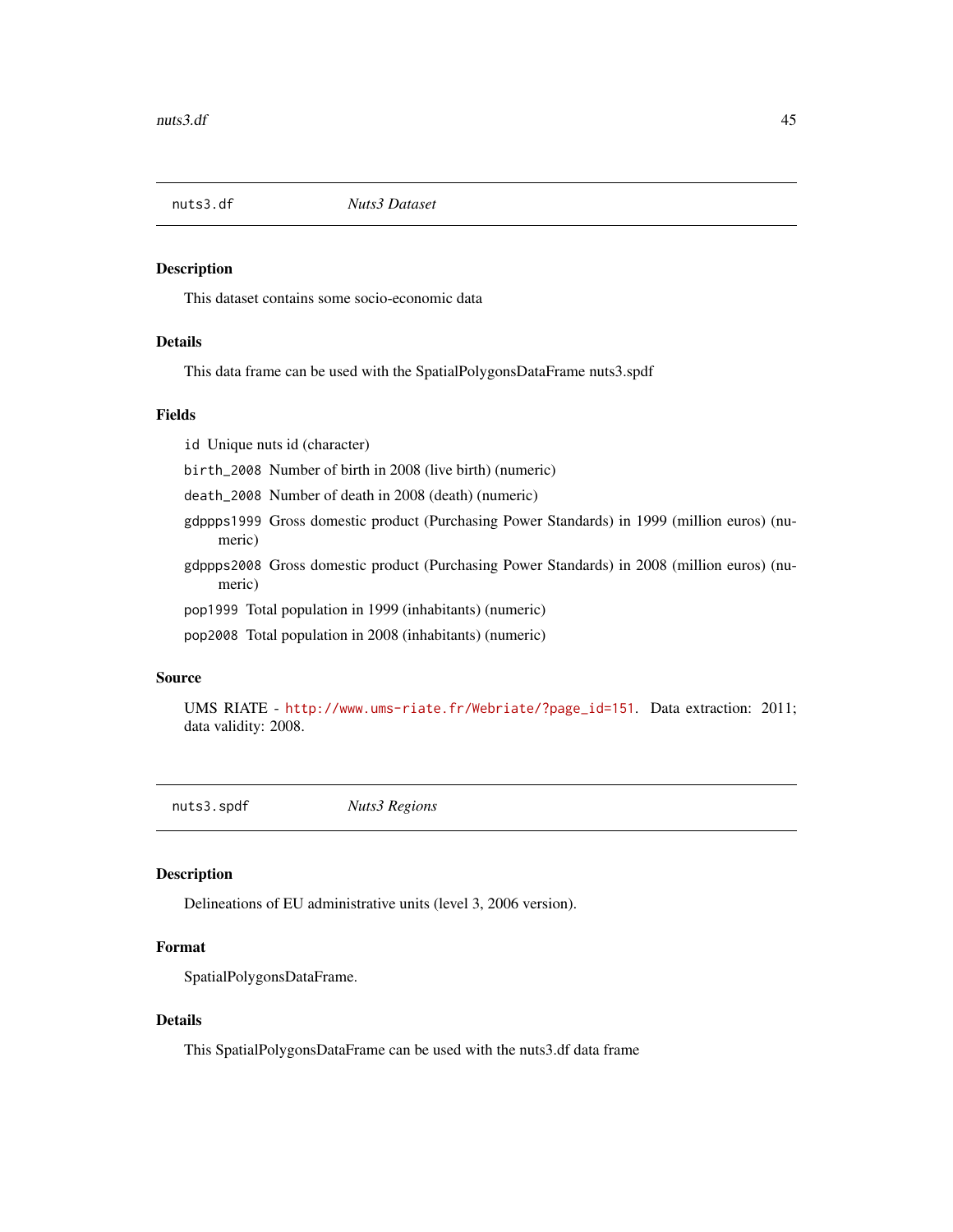## Fields

id Unique nuts id (character)

#### Source

UMS RIATE - [http://riate.cnrs.fr/?page\\_id=153](http://riate.cnrs.fr/?page_id=153)

<span id="page-45-1"></span>propLinkLayer *Proportional Links Layer*

#### Description

Plot a layer of proportional links. Links widths are directly proportional to values of a variable.

#### Usage

```
propLinkLayer(x, df, xid = NULL, dfid = NULL, var, maxlwd = 40, col,legend.pos = "bottomleft", legend.title.txt = var,
  legend.title.cex = 0.8, legend.values.cex = 0.6,
  legend.values.rnd = 0, legend.frame = FALSE, add = TRUE, spdf,
  spdfid, spdfids, spdfide, dfids, dfide)
```

| $\times$          | an sf object, a simple feature collection.                                                                                                                                                                                              |  |
|-------------------|-----------------------------------------------------------------------------------------------------------------------------------------------------------------------------------------------------------------------------------------|--|
| df                | a data frame that contains identifiers of starting and ending points and a variable.                                                                                                                                                    |  |
| xid               | identifier fields in x, character vector of length 2, default to the 2 first columns.<br>(optional)                                                                                                                                     |  |
| dfid              | identifier fields in df, character vector of length 2, default to the two first columns.<br>(optional)                                                                                                                                  |  |
| var               | name of the variable used to plot the links widths.                                                                                                                                                                                     |  |
| maxlwd            | maximum size of the links.                                                                                                                                                                                                              |  |
| col               | color of the links.                                                                                                                                                                                                                     |  |
| legend.pos        | position of the legend, one of "topleft", "top", "topright", "right", "bottomright",<br>"bottom", "bottomleft", "left" or a vector of two coordinates in map units $(c(x,$<br>y)). If legend pos is "n" then the legend is not plotted. |  |
| legend.title.txt  |                                                                                                                                                                                                                                         |  |
|                   | title of the legend.                                                                                                                                                                                                                    |  |
| legend.title.cex  |                                                                                                                                                                                                                                         |  |
|                   | size of the legend title.                                                                                                                                                                                                               |  |
| legend.values.cex |                                                                                                                                                                                                                                         |  |
|                   | size of the values in the legend.                                                                                                                                                                                                       |  |
| legend.values.rnd |                                                                                                                                                                                                                                         |  |
|                   | number of decimal places of the values displayed in the legend.                                                                                                                                                                         |  |

<span id="page-45-0"></span>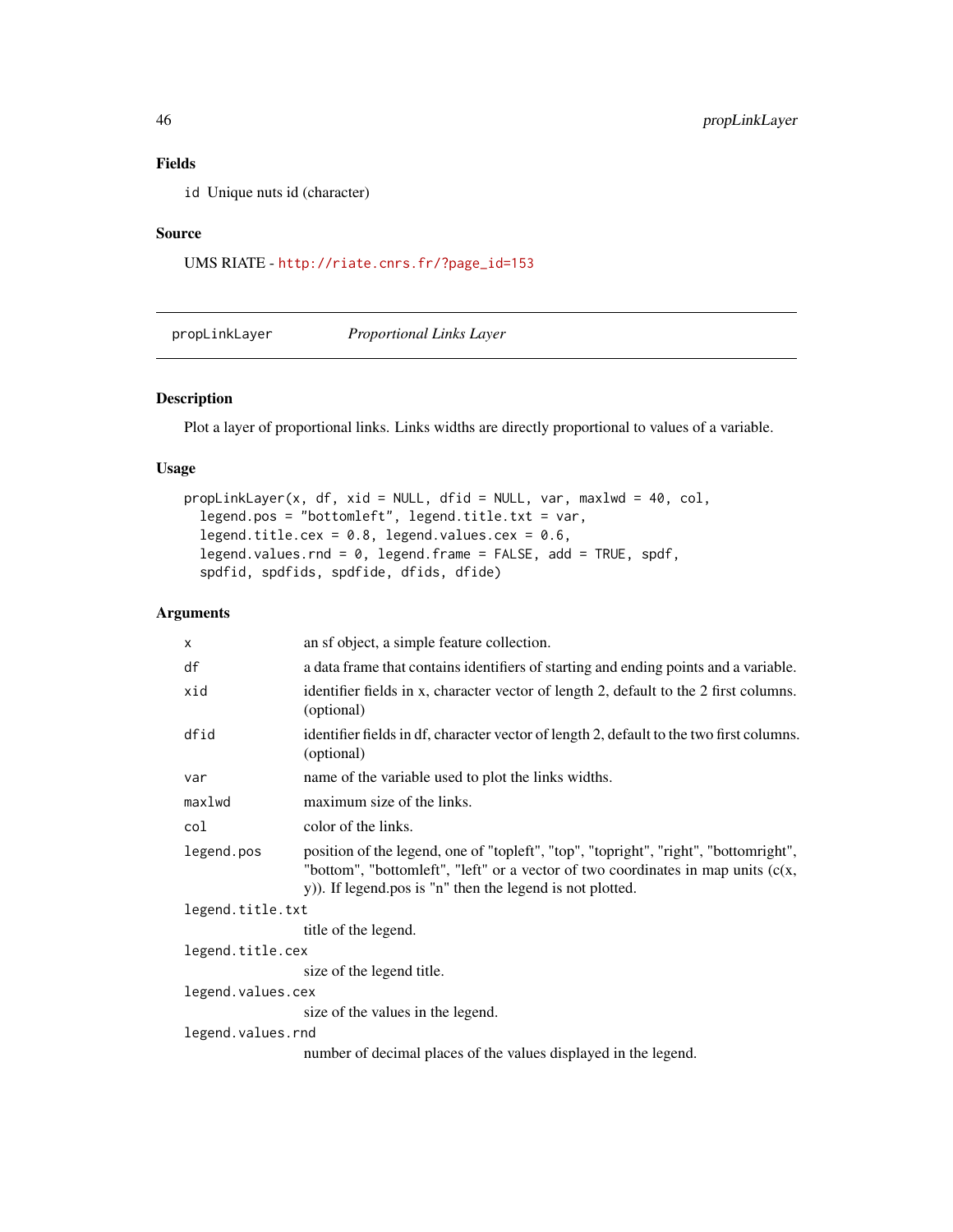## <span id="page-46-0"></span>propSymbolsChoroLayer 47

| legend.frame | whether to add a frame to the legend (TRUE) or not (FALSE).         |
|--------------|---------------------------------------------------------------------|
| add          | whether to add the layer to an existing plot (TRUE) or not (FALSE). |
| spdf         | defunct.                                                            |
| spdfid       | defunct.                                                            |
| spdfids      | defunct.                                                            |
| spdfide      | defunct.                                                            |
| dfids        | defunct.                                                            |
| dfide        | defunct.                                                            |

#### **Note**

Unlike most of cartography functions, identifiers fields are mandatory.

#### See Also

[gradLinkLayer,](#page-24-1) [getLinkLayer,](#page-19-1) [legendPropLines](#page-35-1)

## Examples

```
library(sf)
mtq <- st_read(system.file("gpkg/mtq.gpkg", package="cartography"))
mob <- read.csv(system.file("csv/mob.csv", package="cartography"))
# Create a link layer - work mobilities to Fort-de-France (97209)
mob.sf <- getLinkLayer(x = mtq, df = mob[mob$j==97209,], dfid = c("i", "j"))
# Plot the links - Work mobility
plot(st_geometry(mtq), col = "grey60",border = "grey20")
propLinkLayer(x = \text{mob.sf}, df = \text{mob},
              max1wd = 10,
              legend.pos = "topright",
              var = "fij",col = "#92000090", add = TRUE)
```
<span id="page-46-1"></span>propSymbolsChoroLayer *Proportional and Choropleth Symbols Layer*

#### **Description**

Plot a proportional symbols layer with colors based on a quantitative data classification

```
propSymbolsChoroLayer(x, spdf, df, spdfid = NULL, dfid = NULL, var,
  inches = 0.3, fixmax = NULL, symbols = "circle",border = "grey20", 1wd = 1, var2, breaks = NULL,
  method = "quantile", nclass = NULL, col = NULL, colNA = "white",
  legend.title.cex = 0.8, legend.values.cex = 0.6,
```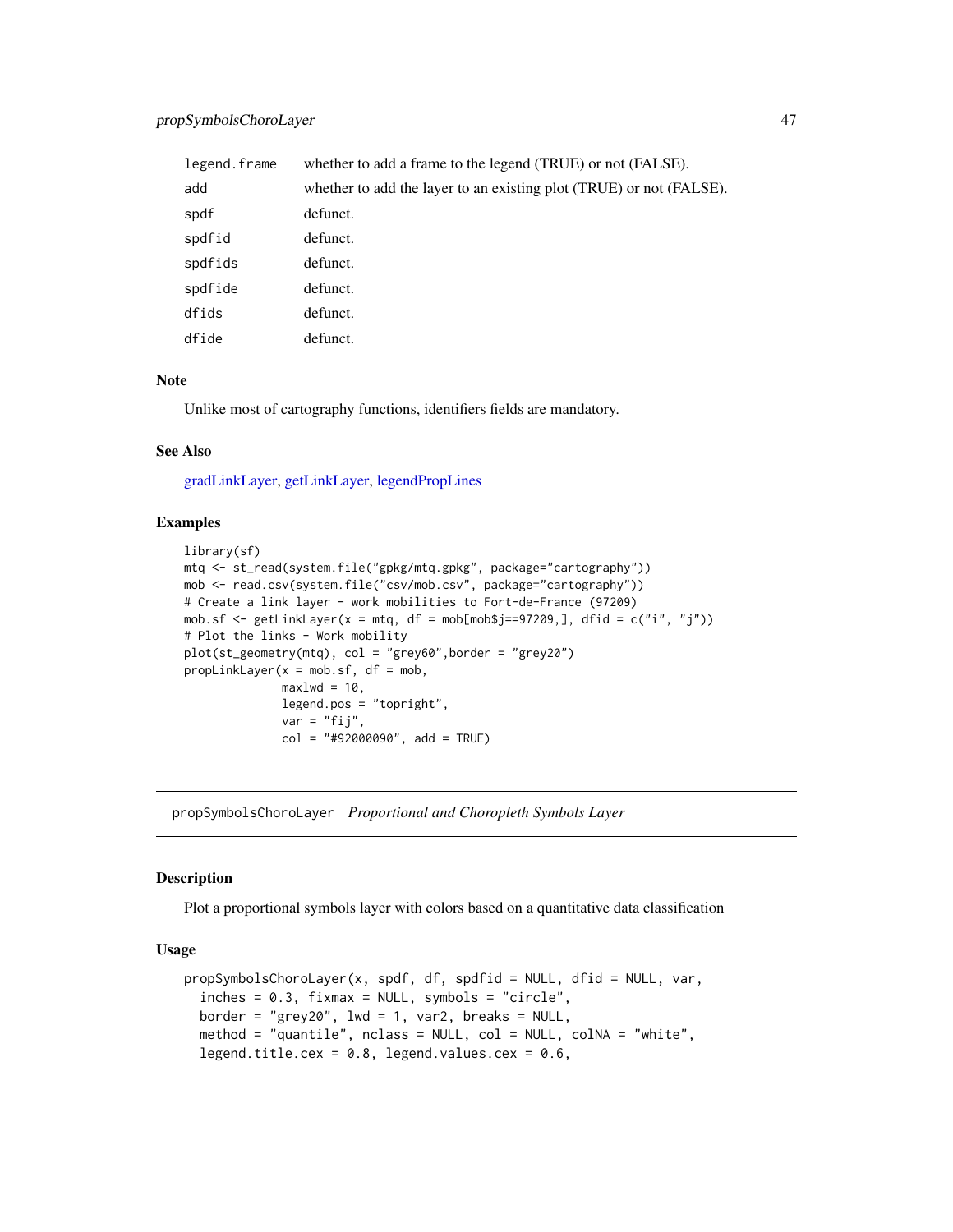```
legend.var.pos = "right", legend.var.title.txt = var,
legend.var.values.rnd = 0, legend.var.style = "c",
legend.var.frame = FALSE, legend.var2.pos = "topright",
legend.var2.title.txt = var2, legend.var2.values.rnd = 2,
legend.var2.nodata = "no data", legend.var2.frame = FALSE,
legend.var2.border = "black", legend.var2.horiz = FALSE,
add = TRUE)
```

| X                         | an sf object, a simple feature collection. If x is used then spdf, df, spdfid and<br>dfid are not.                                                                                                                                          |  |
|---------------------------|---------------------------------------------------------------------------------------------------------------------------------------------------------------------------------------------------------------------------------------------|--|
| spdf                      | SpatialPointsDataFrame or SpatialPolygonsDataFrame; if spdf is a SpatialPoly-<br>gonsDataFrame symbols are plotted on centroids.                                                                                                            |  |
| df                        | a data frame that contains the values to plot. If df is missing spdf@data is used<br>instead.                                                                                                                                               |  |
| spdfid                    | identifier field in spdf, default to the first column of the spdf data frame. (op-<br>tional)                                                                                                                                               |  |
| dfid                      | identifier field in df, default to the first column of df. (optional)                                                                                                                                                                       |  |
| var                       | name of the numeric field in df to plot the symbols sizes.                                                                                                                                                                                  |  |
| inches                    | size of the biggest symbol (radius for circles, width for squares, height for bars)<br>in inches.                                                                                                                                           |  |
| fixmax                    | value of the biggest symbol (see propSymbolsLayer Details).                                                                                                                                                                                 |  |
| symbols                   | type of symbols, one of "circle", "square" or "bar".                                                                                                                                                                                        |  |
| border                    | color of symbols borders.                                                                                                                                                                                                                   |  |
| lwd                       | width of symbols borders.                                                                                                                                                                                                                   |  |
| var <sub>2</sub>          | name of the numeric field in df to plot the colors.                                                                                                                                                                                         |  |
| breaks                    | break points in sorted order to indicate the intervals for assigning the colors.<br>Note that if there are nlevel colors (classes) there should be (nlevel+1) break-<br>points (see choroLayer Details).                                    |  |
| method                    | a classification method; one of "sd", "equal", "quantile", "fisher-jenks", "q6" or<br>"geom" (see choroLayer Details).                                                                                                                      |  |
| nclass                    | a targeted number of classes. If null, the number of class is automatically defined<br>(see choroLayer Details).                                                                                                                            |  |
| col                       | a vector of colors. Note that if breaks is specified there must be one less colors<br>specified than the number of break.                                                                                                                   |  |
| colNA<br>legend.title.cex | no data color.                                                                                                                                                                                                                              |  |
|                           | size of the legend title.                                                                                                                                                                                                                   |  |
| legend.values.cex         |                                                                                                                                                                                                                                             |  |
|                           | size of the values in the legend.                                                                                                                                                                                                           |  |
| legend.var.pos            | position of the legend, one of "topleft", "top", "topright", "right", "bottomright",<br>"bottom", "bottomleft", "left" or a vector of two coordinates in map units $(c(x,$<br>y)). If legend var.pos is "n" then the legend is not plotted. |  |

<span id="page-47-0"></span>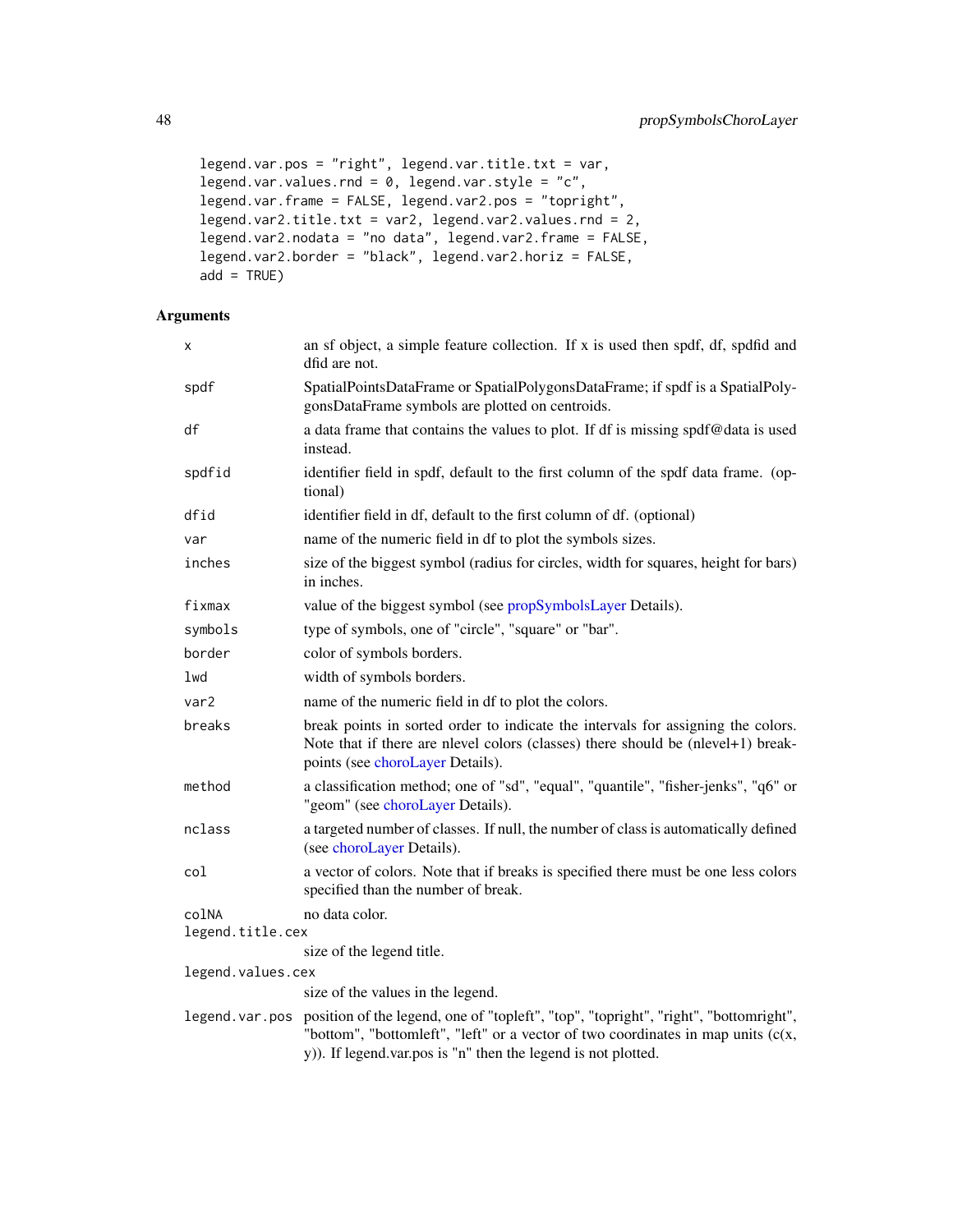```
legend.var.title.txt
                  title of the legend (proportional symbols).
legend.var.values.rnd
                  number of decimal places of the values in the legend.
legend.var.style
                  either "c" or "e". The legend has two display styles.
legend.var.frame
                  whether to add a frame to the legend (TRUE) or not (FALSE).
legend.var2.pos
                  position of the legend, one of "topleft", "top", "topright", "right", "bottomright",
                  "bottom", "bottomleft", "left" or a vector of two coordinates in map units (c(x,
                  y)). If legend.var2.pos is "n" then the legend is not plotted.
legend.var2.title.txt
                  title of the legend (colors).
legend.var2.values.rnd
                  number of decimal places of the values in the legend.
legend.var2.nodata
                  text for "no data" values
legend.var2.frame
                  whether to add a frame to the legend (TRUE) or not (FALSE).
legend.var2.border
                  color of boxes borders in the legend.
legend.var2.horiz
                  whether to display the legend horizontally (TRUE) or not (FALSE).
add whether to add the layer to an existing plot (TRUE) or not (FALSE).
```
#### See Also

[legendBarsSymbols,](#page-30-1) [legendChoro,](#page-31-1) [legendCirclesSymbols,](#page-33-1) [legendSquaresSymbols,](#page-37-1) [choroLayer,](#page-6-1) [pro](#page-49-1)p-[SymbolsLayer](#page-49-1)

## Examples

```
library(sf)
mtq <- st_read(system.file("gpkg/mtq.gpkg", package="cartography"))
plot(st_geometry(mtq), col = "grey60",border = "white",
     lwd=0.4, bg = "lightsteelblue1")
propSymbolsChoroLayer(x = mtq, var = "POP", var2 = "MED",
                      col = carto.pal(pal1 = "blue.pal", n1 = 3,pal2 = "red.pal", n2 = 3),
                      inches = 0.2, method = "q6",
                      border = "grey50", 1wd = 1,
                      legend.var.pos = "topright",
                      legend.var2.pos = "left",
                      legend.var2.values.rnd = -2,
                      legend.var2.title.txt = "Median Income\n(in euros)",
                      legend.var.title.txt = "Total Population",
                      legend.var.style = "e")
# First layout
```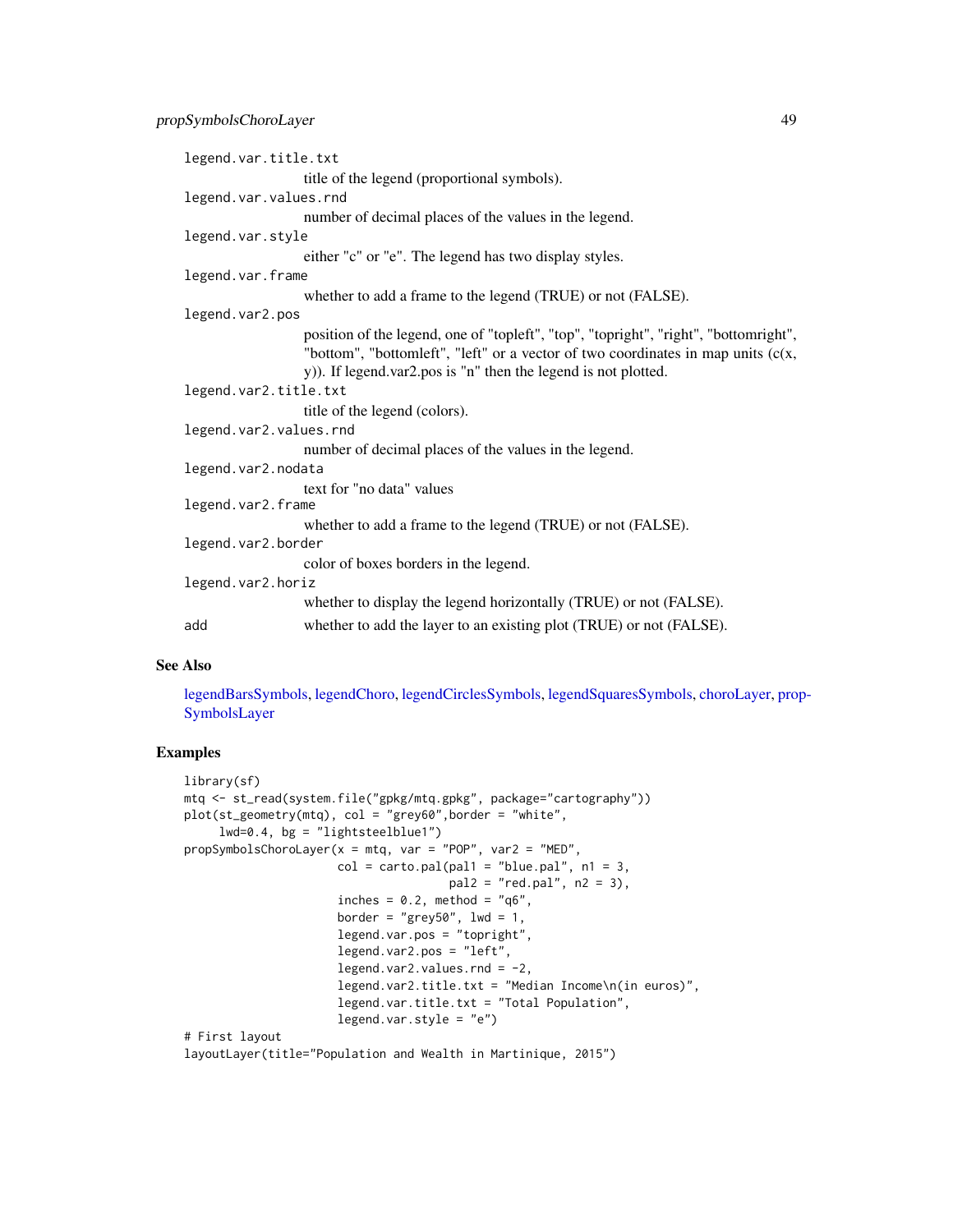<span id="page-49-1"></span><span id="page-49-0"></span>

## Description

Plot a proportional symbols layer.

## Usage

```
propSymbolsLayer(x, spdf, df, spdfid = NULL, dfid = NULL, var,
  inches = 0.3, fixmax = NULL, synbols = "circle", col = "#E84923",border = "black", lwd = 1, legend.pos = "bottomleft",
 legend.title.txt = var, legend.title.cex = 0.8,
  legend.values.cex = 0.6, legend.values.rnd = 0, legend.style = "c",
  legend.frame = FALSE, add = TRUE, breakval = NULL, col2)
```

| X                | an sf object, a simple feature collection. If x is used then spdf, df, spdfid and<br>dfid are not.                                                                                                                                      |
|------------------|-----------------------------------------------------------------------------------------------------------------------------------------------------------------------------------------------------------------------------------------|
| spdf             | a SpatialPointsDataFrame or a SpatialPolygonsDataFrame; if spdf is a Spa-<br>tialPolygonsDataFrame symbols are plotted on centroids.                                                                                                    |
| df               | a data frame that contains the values to plot. If df is missing spdf@data is used<br>instead.                                                                                                                                           |
| spdfid           | identifier field in spdf, default to the first column of the spdf data frame. (op-<br>tional)                                                                                                                                           |
| dfid             | identifier field in df, default to the first column of df. (optional)                                                                                                                                                                   |
| var              | name of the numeric field in df to plot.                                                                                                                                                                                                |
| inches           | size of the biggest symbol (radius for circles, width for squares, height for bars)<br>in inches.                                                                                                                                       |
| fixmax           | value of the biggest symbol (see Details).                                                                                                                                                                                              |
| symbols          | type of symbols, one of "circle", "square" or "bar".                                                                                                                                                                                    |
| col              | color of symbols.                                                                                                                                                                                                                       |
| border           | color of symbols borders.                                                                                                                                                                                                               |
| 1wd              | width of symbols borders.                                                                                                                                                                                                               |
| legend.pos       | position of the legend, one of "topleft", "top", "topright", "right", "bottomright",<br>"bottom", "bottomleft", "left" or a vector of two coordinates in map units $(c(x,$<br>y)). If legend pos is "n" then the legend is not plotted. |
| legend.title.txt |                                                                                                                                                                                                                                         |
|                  | title of the legend.                                                                                                                                                                                                                    |
| legend.title.cex |                                                                                                                                                                                                                                         |
|                  | size of the legend title.                                                                                                                                                                                                               |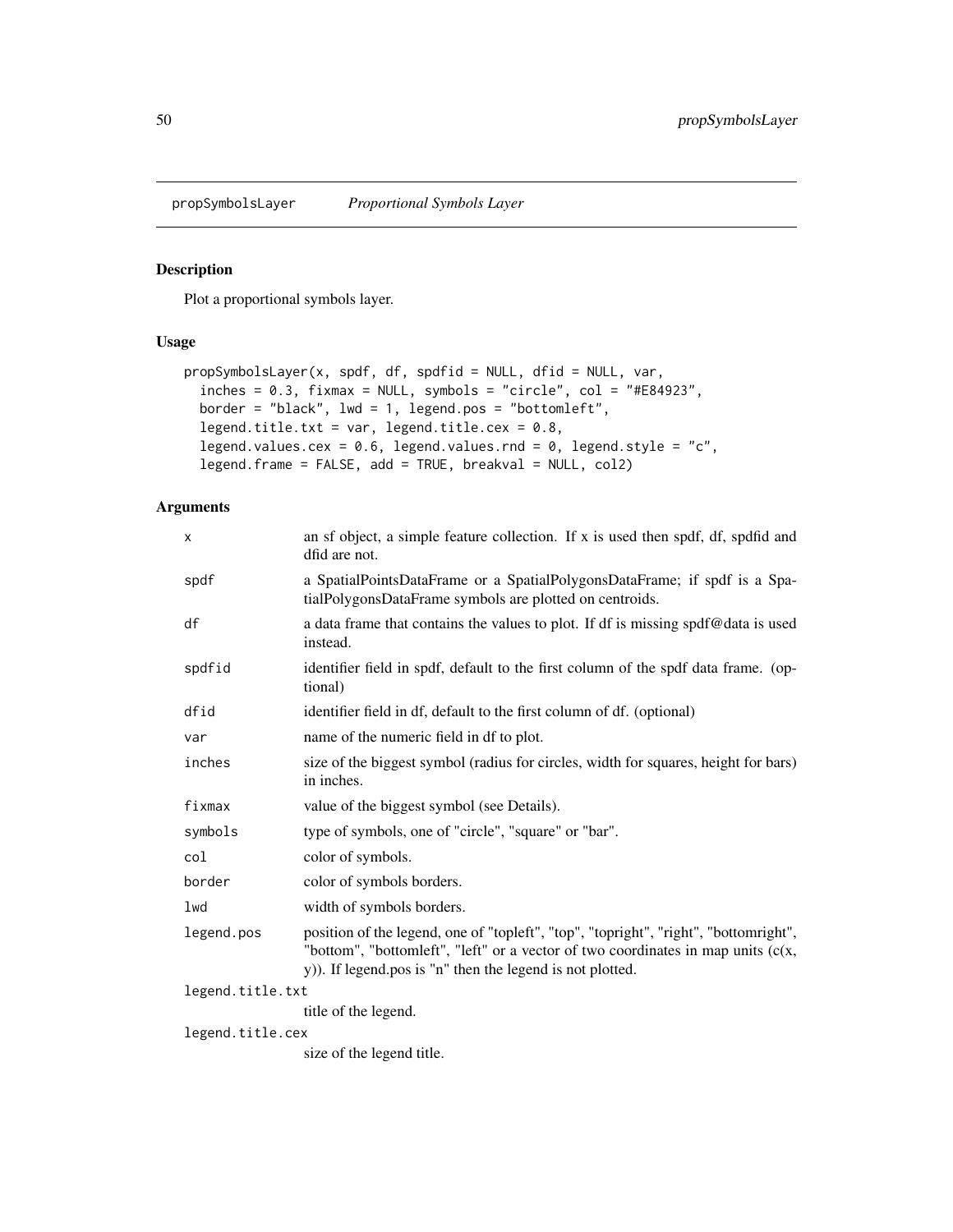<span id="page-50-0"></span>

| legend.values.cex |                                                                                                       |
|-------------------|-------------------------------------------------------------------------------------------------------|
|                   | size of the values in the legend.                                                                     |
| legend.values.rnd |                                                                                                       |
|                   | number of decimal places of the values displayed in the legend.                                       |
| legend.style      | either "c" or "e". The legend has two display styles, "c" stands for compact and<br>"e" for extended. |
| legend.frame      | boolean; whether to add a frame to the legend (TRUE) or not (FALSE).                                  |
| add               | whether to add the layer to an existing plot (TRUE) or not (FALSE).                                   |
| breakval          | defunct.                                                                                              |
| col2              | defunct.                                                                                              |

## Details

Two maps with the same inches and fixmax parameters will be comparable.

#### See Also

[legendBarsSymbols,](#page-30-1) [legendCirclesSymbols,](#page-33-1) [legendSquaresSymbols,](#page-37-1) [propSymbolsChoroLayer,](#page-46-1) [prop](#page-50-1)-[SymbolsTypoLayer](#page-50-1)

## Examples

```
library(sf)
mtq <- st_read(system.file("gpkg/mtq.gpkg", package="cartography"))
plot(st_geometry(mtq))
propSymbolsLayer(x = mtq, var = "POP")
plot(st_geometry(mtq), col = "lightblue4",border = "lightblue3",
     bg = "lightblue1")
# Population plot on proportional symbols
propSymbolsLayer(x = mtq, var = "POP",
                 symbols = "circle", col = "white",
                 legend.pos = "right", border = "grey",
                 legend.title.txt = "Total\nPopulation",
                 legend.style = "c")# Layout plot
layoutLayer(title = "Population Distribution in Martinique, 2015")
```
<span id="page-50-1"></span>propSymbolsTypoLayer *Proportional Symbols Typo Layer*

#### Description

Plot a proportional symbols layer with colors based on qualitative data.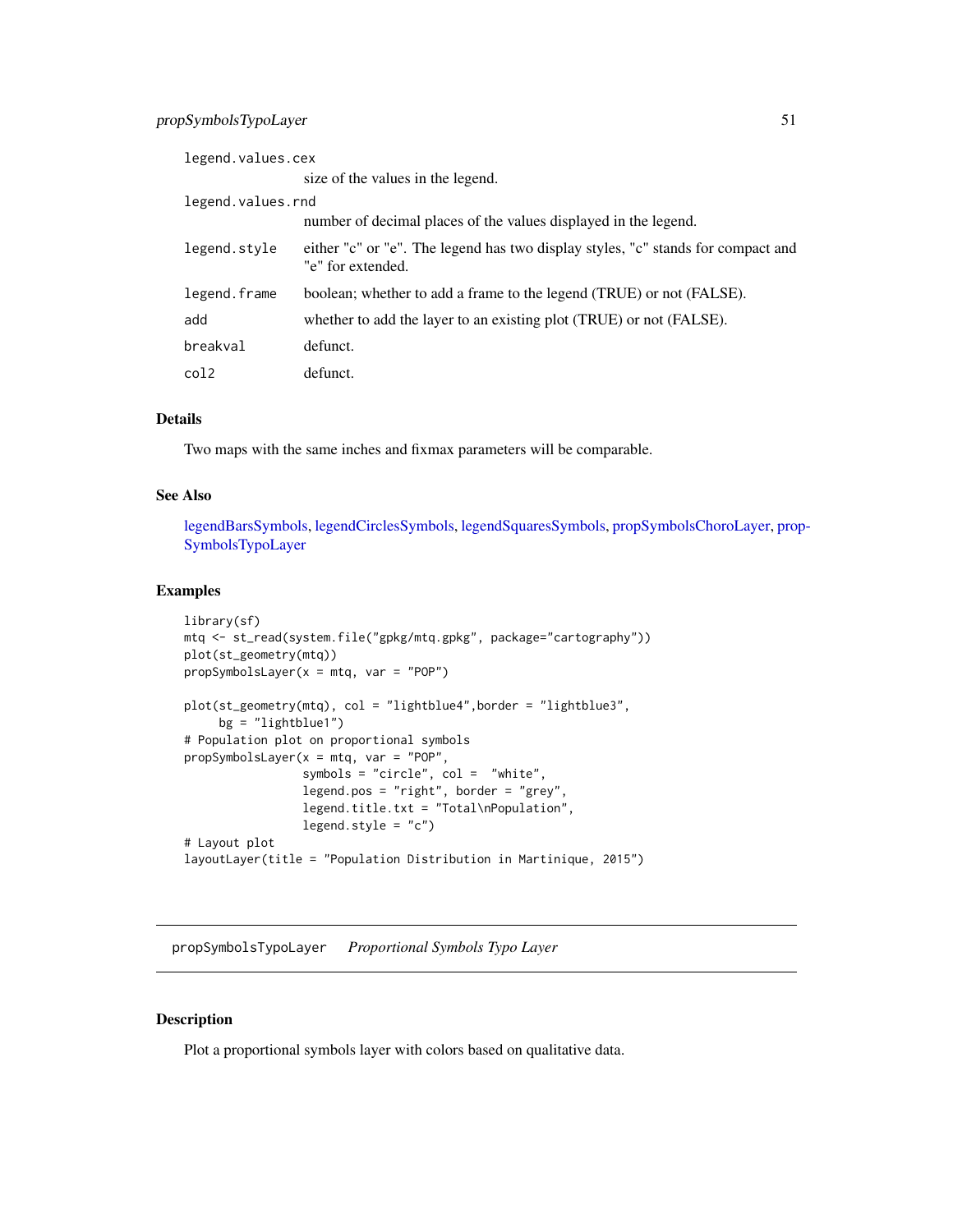## Usage

```
propSymbolsTypoLayer(x, spdf, df, spdfid = NULL, dfid = NULL, var,
  inches = 0.3, fixmax = NULL, symbols = "circle",
  border = "grey20", 1wd = 1, var2, col = NULL, colNA = "white",legend.title.cex = 0.8, legend.values.cex = 0.6,
  legend.var.pos = "bottomleft", legend.var.title.txt = var,
  legend.values.rnd = 0, legend.var.style = "c",
  legend.var.frame = FALSE, legend.var2.pos = "topright",
  legend.var2.title.txt = var2, legend.var2.values.order = NULL,
  legend.var2.nodata = "no data", legend.var2.frame = FALSE,
  add = TRUE)
```

| X                    | an sf object, a simple feature collection. If x is used then spdf, df, spdfid and<br>dfid are not.                                                                                 |  |
|----------------------|------------------------------------------------------------------------------------------------------------------------------------------------------------------------------------|--|
| spdf                 | SpatialPointsDataFrame or SpatialPolygonsDataFrame; if spdf is a SpatialPoly-<br>gonsDataFrame symbols are plotted on centroids.                                                   |  |
| df                   | a data frame that contains the values to plot. If df is missing spdf@data is used<br>instead.                                                                                      |  |
| spdfid               | identifier field in spdf, default to the first column of the spdf data frame. (op-<br>tional)                                                                                      |  |
| dfid                 | identifier field in df, default to the first column of df. (optional)                                                                                                              |  |
| var                  | name of the numeric field in df to plot the symbols sizes.                                                                                                                         |  |
| inches               | size of the biggest symbol (radius for circles, width for squares, height for bars)<br>in inches.                                                                                  |  |
| fixmax               | value of the biggest symbol. (optional)                                                                                                                                            |  |
| symbols              | type of symbols, one of "circle", "square" or "bar".                                                                                                                               |  |
| border               | color of symbols borders.                                                                                                                                                          |  |
| lwd                  | width of symbols borders.                                                                                                                                                          |  |
| var2                 | name of the factor (or character) field in df to plot.                                                                                                                             |  |
| col                  | a vector of colors.                                                                                                                                                                |  |
| colNA                | no data color.                                                                                                                                                                     |  |
| legend.title.cex     |                                                                                                                                                                                    |  |
|                      | size of the legend title.                                                                                                                                                          |  |
| legend.values.cex    |                                                                                                                                                                                    |  |
|                      | size of the values in the legend.                                                                                                                                                  |  |
| legend.var.pos       | position of the legend, one of "topleft", "top", "topright", "right", "bottomright",<br>"bottom", "bottomleft", "left" or a vector of two coordinates in map units $(c(x,$<br>y)). |  |
| legend.var.title.txt |                                                                                                                                                                                    |  |
|                      | title of the legend (numeric data).                                                                                                                                                |  |
| legend.values.rnd    |                                                                                                                                                                                    |  |
|                      | number of decimal places of the values in the legend.                                                                                                                              |  |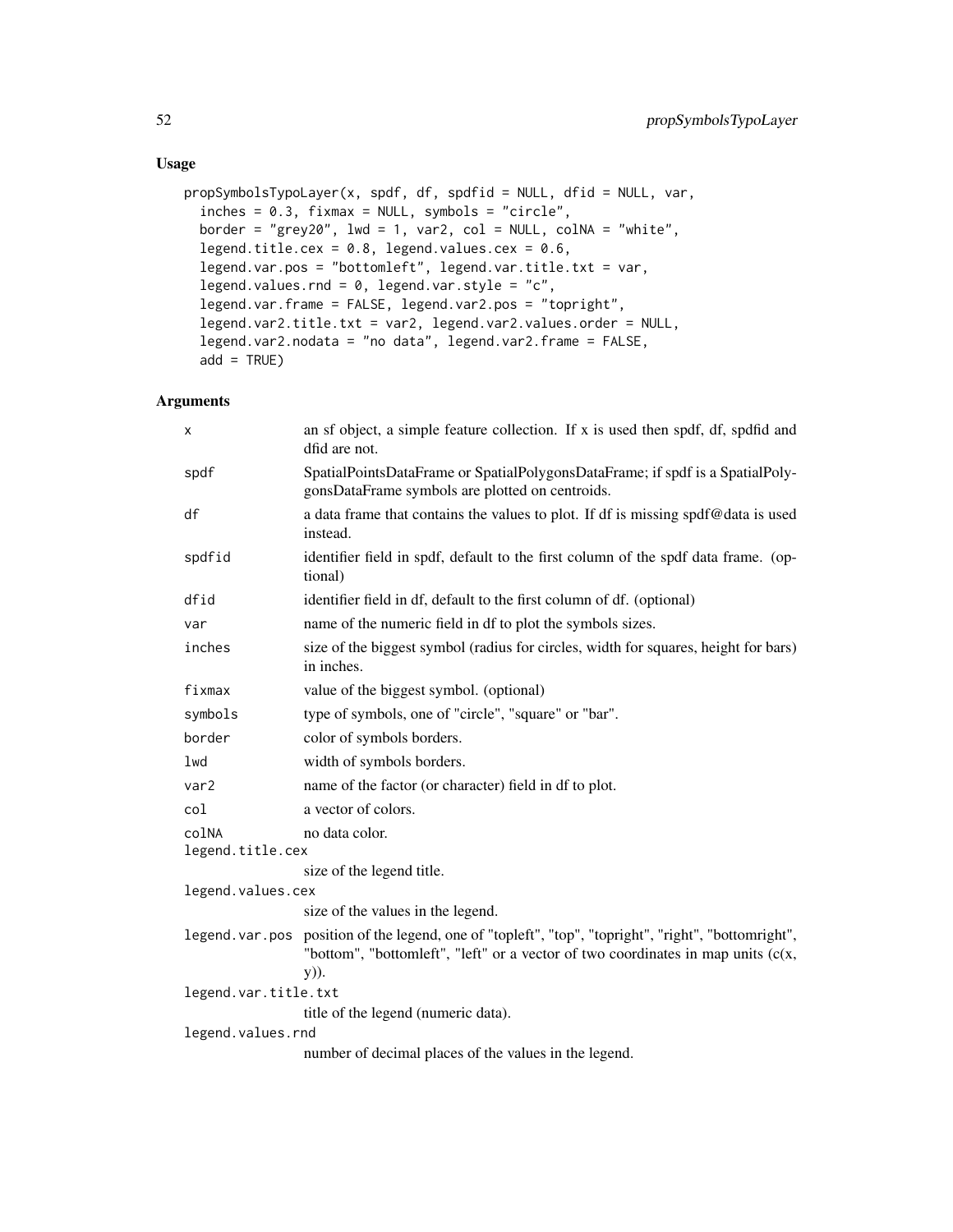<span id="page-52-0"></span>legend.var.style

either "c" or "e". The legend has two display styles, "c" stands for compact and "e" for extended.

#### legend.var.frame

whether to add a frame to the legend (TRUE) or not (FALSE).

#### legend.var2.pos

position of the legend, one of "topleft", "top", "topright", "right", "bottomright", "bottom", "bottomleft", "left" or a vector of two coordinates in map units (c(x, y)).

```
legend.var2.title.txt
```
title of the legend (factor data).

## legend.var2.values.order

values order in the legend, a character vector that matches var modalities. Colors will be affected following this order.

#### legend.var2.nodata

text for "no data" values

legend.var2.frame

whether to add a frame to the legend (TRUE) or not (FALSE).

```
add whether to add the layer to an existing plot (TRUE) or not (FALSE).
```
#### See Also

[legendBarsSymbols,](#page-30-1) [legendTypo,](#page-38-1) [legendCirclesSymbols,](#page-33-1) [legendSquaresSymbols,](#page-37-1) [typoLayer,](#page-58-1) [prop-](#page-49-1)[SymbolsLayer](#page-49-1)

#### Examples

```
library(sf)
mtq <- st_read(system.file("gpkg/mtq.gpkg", package="cartography"))
# Countries plot
plot(st_geometry(mtq), col = "lightblue4",border = "lightblue3",
     bg = "lightblue1"# Population plot on proportional symbols
propSymbolsTypoLayer(x = mtq, var = "POP", var2 = "STATUS",
                     symbols = "circle",
                     col = c("aquamarine4", "yellow3","wheat"),
                     legend.var2.values.order = c("Prefecture",
                                                   "Sub-prefecture",
                                                   "Simple municipality"),
                     legend.var.pos = "right", border = "grey",
                     legend.var.title.txt = "Total\nPopulation")
layoutLayer(title = "Population Distribution in Martinique, 2015")
```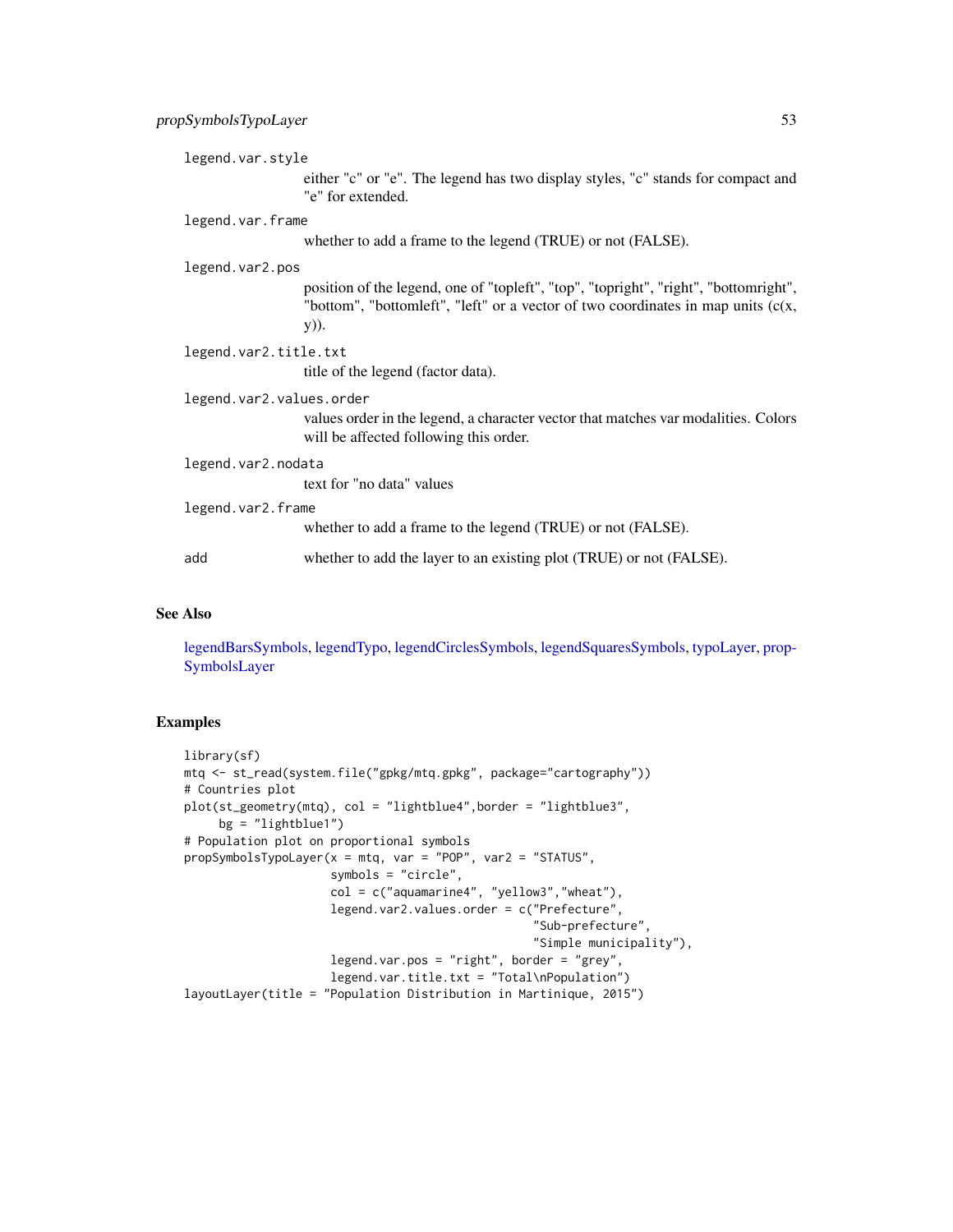<span id="page-53-1"></span><span id="page-53-0"></span>propTrianglesLayer *Double Proportional Triangle Layer*

## Description

Plot a double proportional triangles layer.

#### Usage

```
propTrianglesLayer(x, spdf, df, spdfid = NULL, dfid = NULL, var1,
 coll = "#E84923", var2, col2 = "#7DC437", k = 0.02,
  legend.pos = "topright", legend.title.txt = paste(var1, var2, sep =
  " / "), legend.title.cex = 0.8, legend.var1.txt = var1,
  legend.var2.txt = var2, legend.values.cex = 0.6,
  legend.values.rnd = 0, legend.style = "c", legend.frame = FALSE,
  add = TRUE)
```

| X                | an sf object, a simple feature collection. If x is used then spdf, df, spdfid and<br>dfid are not.                                                                                |
|------------------|-----------------------------------------------------------------------------------------------------------------------------------------------------------------------------------|
| spdf             | a SpatialPointsDataFrame or a SpatialPolygonsDataFrame; if spdf is a Spa-<br>tialPolygonsDataFrame symbols are plotted on centroids.                                              |
| df               | a data frame that contains the values to plot. If df is missing spdf@data is used<br>instead.                                                                                     |
| spdfid           | identifier field in spdf, default to the first column of the spdf data frame. (op-<br>tional)                                                                                     |
| dfid             | identifier field in df, default to the first column of df. (optional)                                                                                                             |
| var1             | name of the first numeric field in df to plot, positive values only (top triangle).                                                                                               |
| col1             | color of top triangles.                                                                                                                                                           |
| var2             | name of the second numeric field in df to plot, positive values only (bottom<br>triangle).                                                                                        |
| col <sub>2</sub> | color of bottom triangles.                                                                                                                                                        |
| k                | share of the map occupied by the biggest symbol.                                                                                                                                  |
| legend.pos       | position of the legend, one of "topleft", "top", "topright", "left", "right", "bot-<br>tomleft", "bottom", "bottomright". If legend.pos is "n" then the legend is not<br>plotted. |
| legend.title.txt |                                                                                                                                                                                   |
|                  | title of the legend.                                                                                                                                                              |
| legend.title.cex |                                                                                                                                                                                   |
|                  | size of the legend title.                                                                                                                                                         |
| legend.var1.txt  |                                                                                                                                                                                   |
|                  | label of the top variable.                                                                                                                                                        |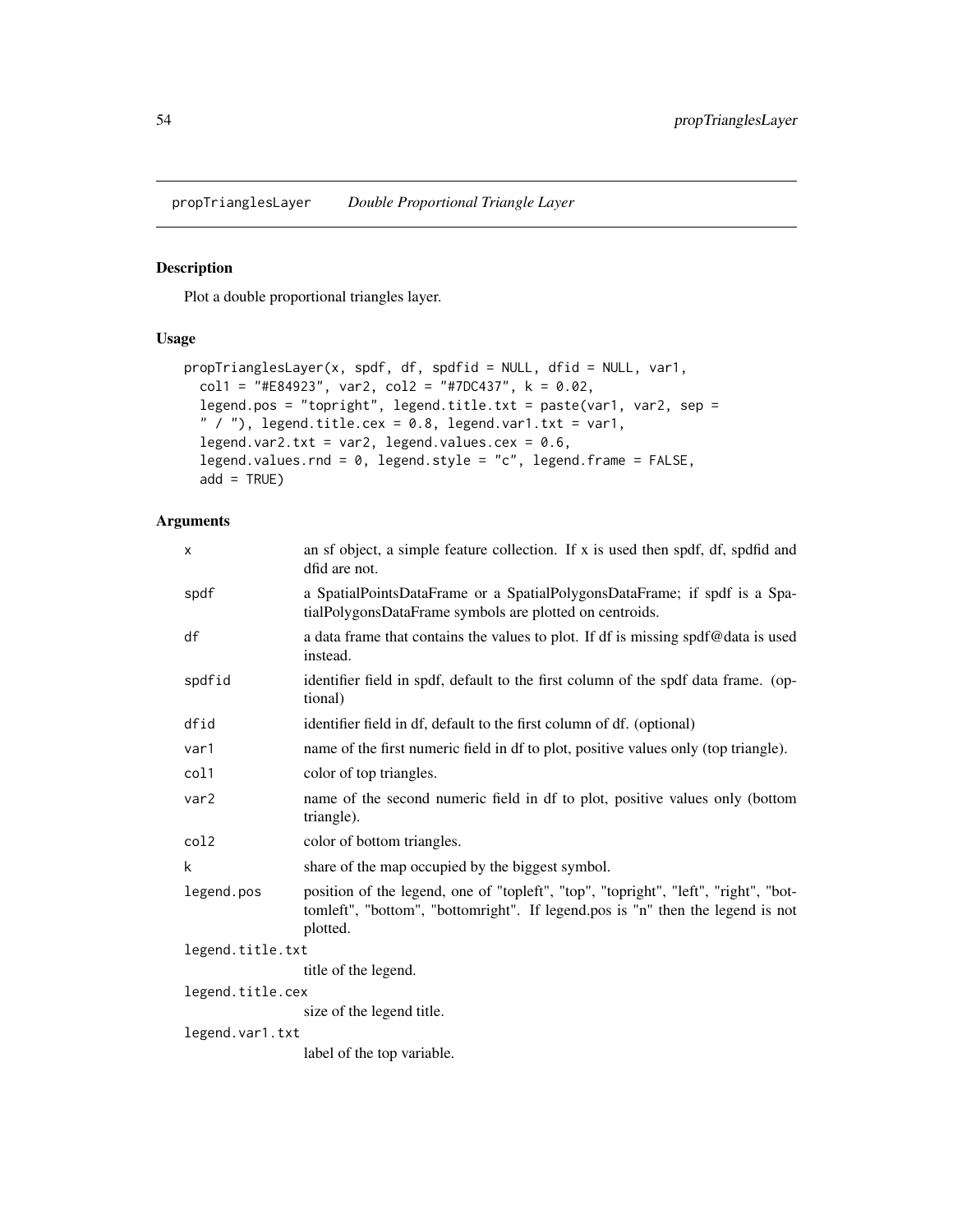### <span id="page-54-0"></span>smoothLayer 55

| legend.var2.txt   |                                                                                                       |
|-------------------|-------------------------------------------------------------------------------------------------------|
|                   | label of the bottom variable.                                                                         |
| legend.values.cex |                                                                                                       |
|                   | size of the values in the legend.                                                                     |
| legend.values.rnd |                                                                                                       |
|                   | number of decimal places of the values displayed in the legend.                                       |
| legend.style      | either "c" or "e". The legend has two display styles, "c" stands for compact and<br>"e" for extended. |
| legend.frame      | boolean; whether to add a frame to the legend (TRUE) or not (FALSE).                                  |
| add               | whether to add the layer to an existing plot (TRUE) or not (FALSE).                                   |

## See Also

[legendPropTriangles](#page-36-1)

#### Examples

```
library(sf)
mtq <- st_read(system.file("gpkg/mtq.gpkg", package="cartography"))
# Employed Active Population
mtq$OCC <- mtq$ACT-mtq$CHOM
plot(st_geometry(mtq), col = "lightblue4",border = "lightblue3",
     bg = "lightblue1")propTrianglesLayer(x = mta, var1 = "OCC", var2 = "CHOM",coll='green 4", col2='red 4", k = 0.1)layoutLayer(title = "Active Population in Martinique, 2015")
```
smoothLayer *Smooth Layer*

#### Description

Plot a layer of smoothed data. It can also compute a ratio of potentials.

This function is a wrapper around the [quickStewart](#page-0-0) function in [SpatialPosition](#page-0-0) package.

The SpatialPosition package also provides:

- vignettes to explain the computation of potentials;
- more customizable inputs and outputs (custom distance matrix, raster output...);
- other functions related to spatial interactions (Reilly and Huff catchment areas).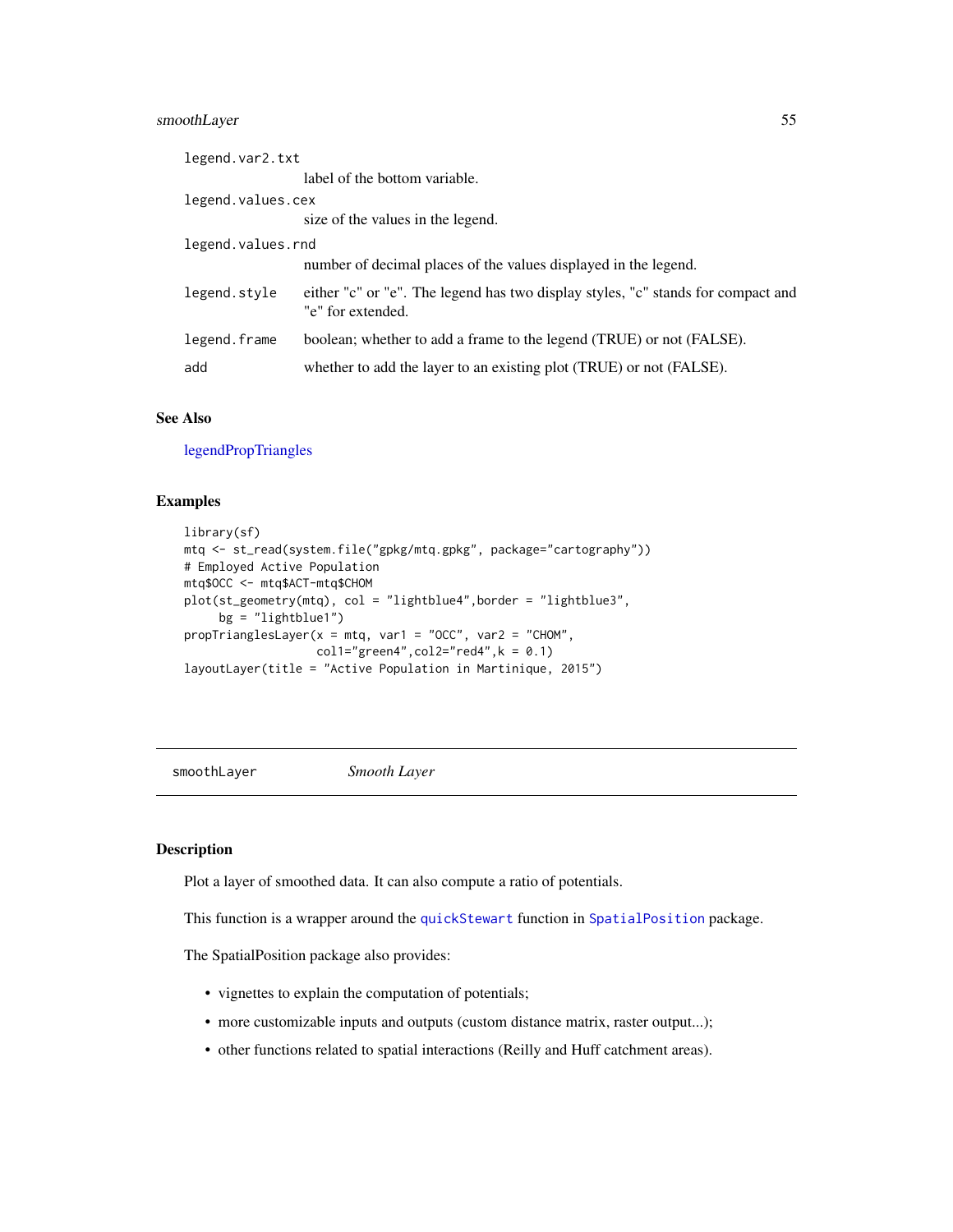## Usage

```
smoothLayer(x, spdf, df, spdfid = NULL, dfid = NULL, var,
 var2 = NULL, typefct = "exponential", span, beta,
 resolution = NULL, mask = NULL, nclass = 8, breaks = NULL,
 col = NULL, border = "grey20", 1wd = 1,
 legend.pos = "bottomleft", legend.title.txt = "Potential",
 legend.title.cex = 0.8, legend.values.cex = 0.6,
 legend.values.rnd = \theta, legend.frame = FALSE, add = FALSE)
```
## Arguments

| x                | an sf object, a simple feature collection.                                                                                                                                                                                                                                                                                                                                   |
|------------------|------------------------------------------------------------------------------------------------------------------------------------------------------------------------------------------------------------------------------------------------------------------------------------------------------------------------------------------------------------------------------|
| spdf             | a SpatialPolygonsDataFrame.                                                                                                                                                                                                                                                                                                                                                  |
| df               | a data frame that contains the values to compute If df is missing spdf@data is<br>used instead.                                                                                                                                                                                                                                                                              |
| spdfid           | name of the identifier field in spdf, default to the first column of the spdf data<br>frame. (optional)                                                                                                                                                                                                                                                                      |
| dfid             | name of the identifier field in df, default to the first column of df. (optional)                                                                                                                                                                                                                                                                                            |
| var              | name of the numeric field in df used to compute potentials.                                                                                                                                                                                                                                                                                                                  |
| var2             | name of the numeric field in df used to compute potentials. This field is used for<br>ratio computation (see Details).                                                                                                                                                                                                                                                       |
| typefct          | character; spatial interaction function. Options are "pareto" (means power law)<br>or "exponential". If "pareto" the interaction is defined as: $(1 + alpha * mDis-$<br>tance) $\wedge$ (-beta). If "exponential" the interaction is defined as: exp(- alpha $*$<br>mDistance ^ beta). The alpha parameter is computed from parameters given by<br>the user (beta and span). |
| span             | numeric; distance where the density of probability of the spatial interaction func-<br>tion equals 0.5.                                                                                                                                                                                                                                                                      |
| beta             | numeric; impedance factor for the spatial interaction function.                                                                                                                                                                                                                                                                                                              |
| resolution       | numeric; resolution of the output SpatialPointsDataFrame (in map units).                                                                                                                                                                                                                                                                                                     |
| mask             | sf object or SpatialPolygonsDataFrame; mask used to clip contours of potentials.                                                                                                                                                                                                                                                                                             |
| nclass           | numeric; a targeted number of classes (default to 8). Not used if breaks is set.                                                                                                                                                                                                                                                                                             |
| breaks           | numeric; a vector of values used to discretize the potentials.                                                                                                                                                                                                                                                                                                               |
| col              | a vector of colors. Note that if breaks is specified there must be one less colors<br>specified than the number of break.                                                                                                                                                                                                                                                    |
| border           | color of the polygons borders.                                                                                                                                                                                                                                                                                                                                               |
| lwd              | borders width.                                                                                                                                                                                                                                                                                                                                                               |
| legend.pos       | position of the legend, one of "topleft", "top", "topright", "right", "bottomright",<br>"bottom", "bottomleft", "left" or a vector of two coordinates in map units $(c(x,$<br>y)). If legend.pos is "n" then the legend is not plotted.                                                                                                                                      |
| legend.title.txt |                                                                                                                                                                                                                                                                                                                                                                              |

title of the legend.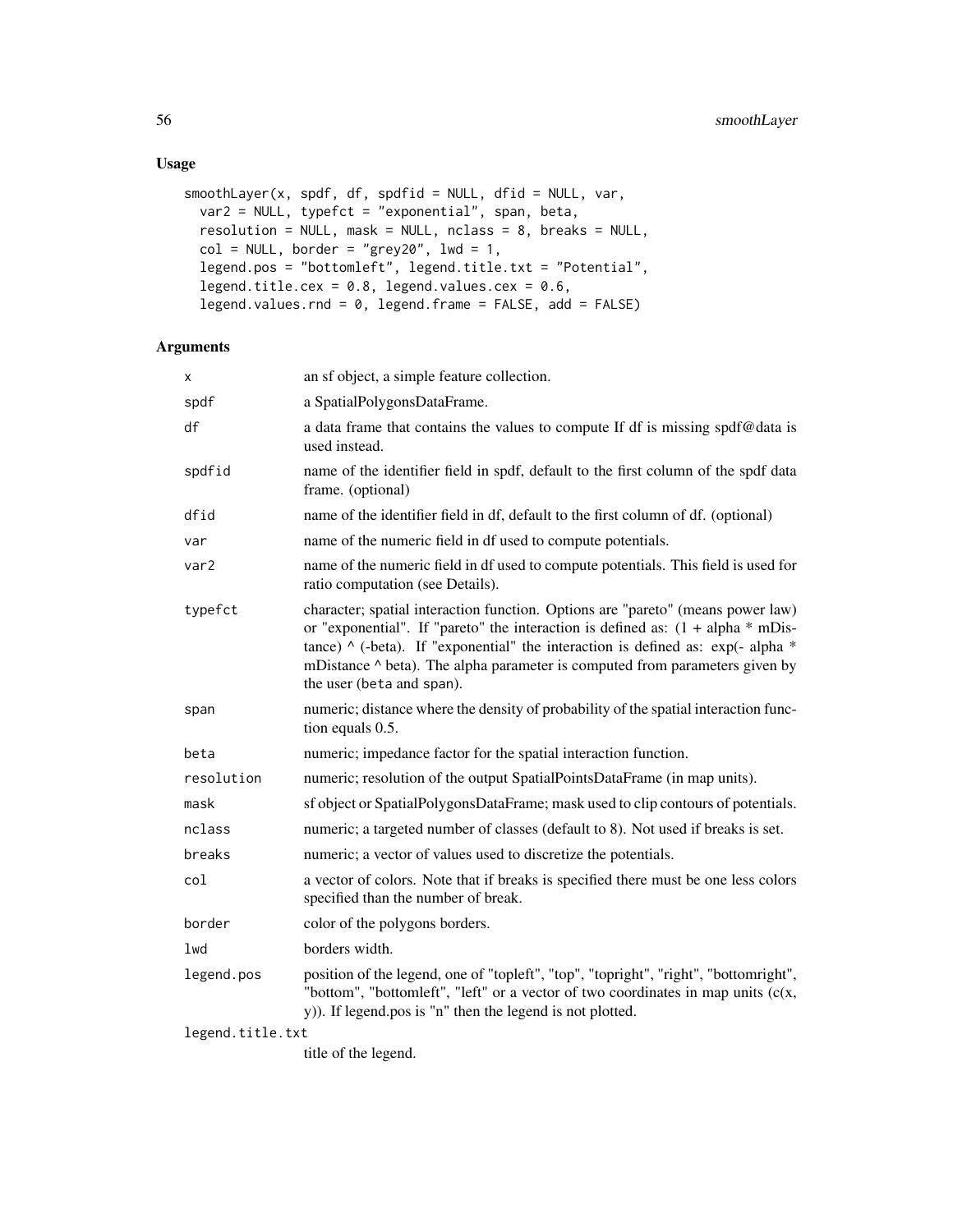#### <span id="page-56-0"></span>tilesLayer 57

| legend.title.cex  |                                                                     |
|-------------------|---------------------------------------------------------------------|
|                   | size of the legend title.                                           |
| legend.values.cex |                                                                     |
|                   | size of the values in the legend.                                   |
| legend.values.rnd |                                                                     |
|                   | number of decimal places of the values in the legend.               |
| legend.frame      | whether to add a frame to the legend (TRUE) or not (FALSE).         |
| add               | whether to add the layer to an existing plot (TRUE) or not (FALSE). |

## Details

If var2 is provided the ratio between the potentials of var (numerator) and var2 (denominator) is computed.

## Value

An [invisible](#page-0-0) sf object (MULTIPOLYGONs) is returned (see [quickStewart](#page-0-0)).

#### See Also

[quickStewart,](#page-0-0) [SpatialPosition,](#page-0-0) [choroLayer](#page-6-1)

## Examples

```
library(sf)
mtq <- st_read(system.file("gpkg/mtq.gpkg", package="cartography"))
smoothLayer(x = m t q, var = 'POP',span = 4000, beta = 2,
            mask = m t q, border = NA,
            col = carto.pal(pal1 = 'wine.pal', n1 = 8),legend.title.txt = "Population\nPotential",
            legend.pos = "topright", legend.values.rnd = \theta)
propSymbolsLayer(x = mtq, var = "POP", legend.pos = c(690000, 1599950),legend.title.txt = "Population 2015",
                 col = NA, border = "#ffffff50")
layoutLayer(title = "Actual and Potential Popultation in Martinique")
```
<span id="page-56-1"></span>tilesLayer *Plot Tiles from Open Map Servers*

## Description

Plot tiles from open map servers.

#### Usage

tilesLayer(x, add = FALSE)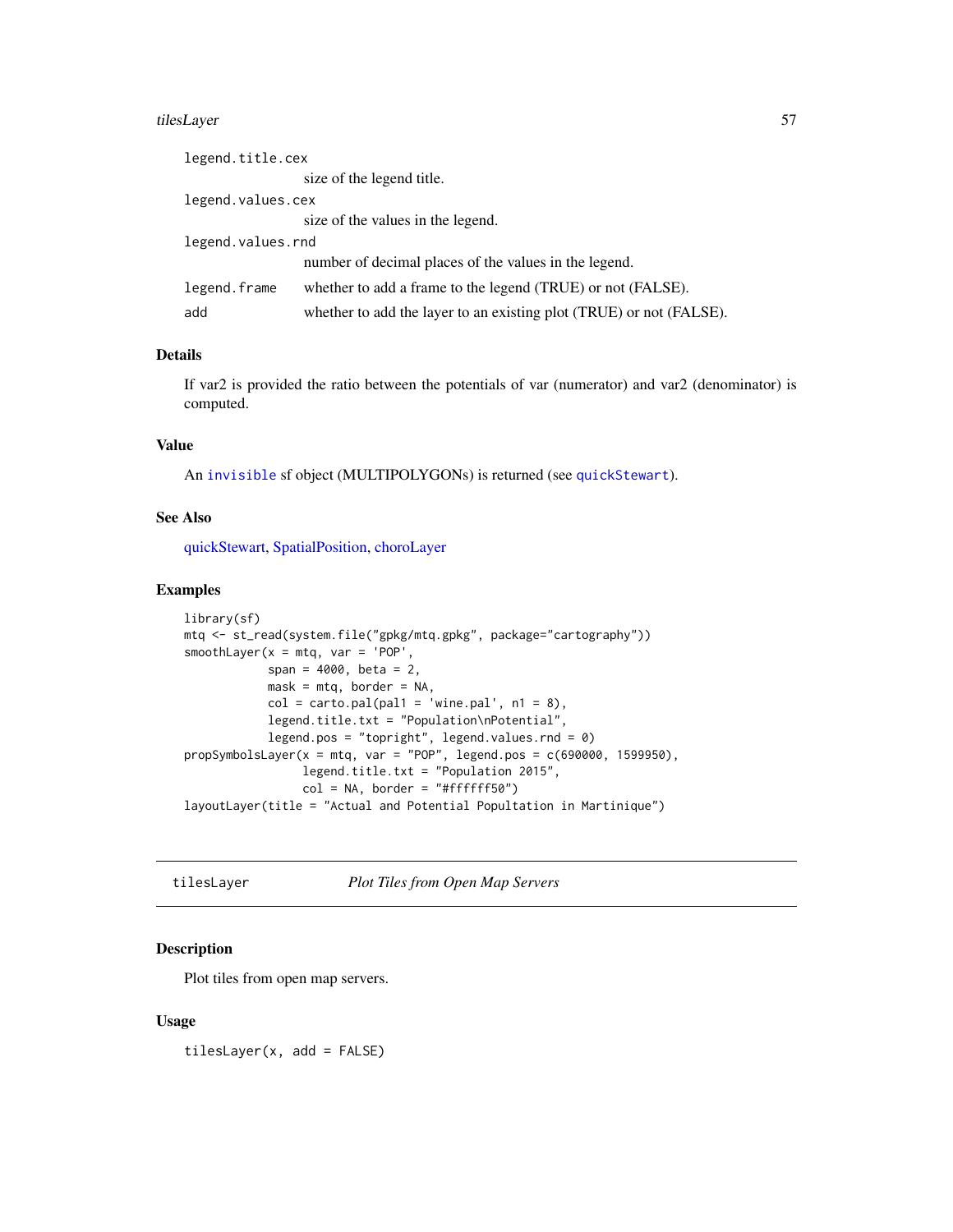<span id="page-57-0"></span>58 twincities.df

#### **Arguments**

| X   | a RasterBrick object; the getTiles function outputs these objects.  |
|-----|---------------------------------------------------------------------|
| add | whether to add the layer to an existing plot (TRUE) or not (FALSE). |

## Note

This function is a wrapper for plotRGB from the raster package.

## See Also

[getTiles](#page-22-1)

#### Examples

```
## Not run:
library(sf)
mtq <- st_read(system.file("gpkg/mtq.gpkg", package="cartography"))
# Download the tiles, extent = Martinique
mtqOSM \leq7 getTiles(x = mtq, type = "osm", crop = TRUE)
# Plot the tiles
tilesLayer(mtqOSM)
# Plot countries
plot(st_geometry(mtq), add=TRUE)
txt <- "© OpenStreetMap contributors. Tiles style under CC BY-SA, www.openstreetmap.org/copyright"
mtext{text}(\text{text} = \text{txt}, \text{side} = 1, \text{adj} = 0, \text{cex} = 0.7, \text{font} = 3)## End(Not run)
```
twincities.df *Twin Cities Dataset*

#### Description

This dataset contains the number of international twinning agreements between cities. Agreements are aggregated at nuts2 level.

#### Details

This data frame can be used with the SpatialPolygonsDataFrame nuts2.spdf

## Fields

i nuts2 identifier

j nuts2 identifier

fij number of agreements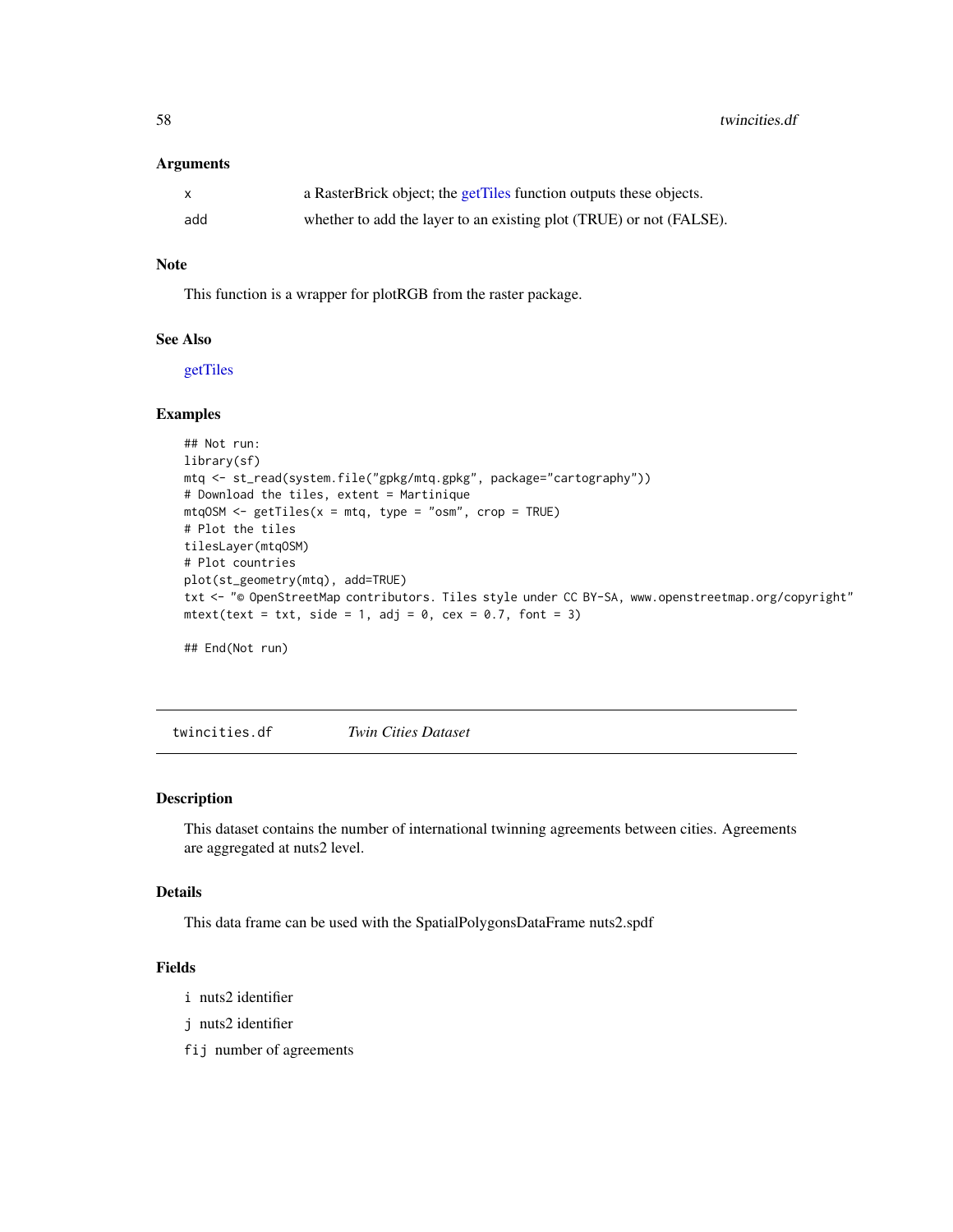## <span id="page-58-0"></span>typoLayer 59

## Source

Adam Ploszaj - Centre for European Regional and Local Studies EUROREG, University of Warsaw, Poland. Primary source: Wikipedia, 2011.

<span id="page-58-1"></span>typoLayer *Typology Layer*

## Description

Plot a typology layer.

## Usage

```
typoLayer(x, spdf, df, spdfid = NULL, dfid = NULL, var, col = NULL,border = "grey20", lwd = 1, \text{colNA} = "white",
  legend.pos = "bottomleft", legend.title.txt = var,
  legend.title.cex = 0.8, legend.values.cex = 0.6,
  legend.values.order = NULL, legend.nodata = "no data",
  legend.frame = FALSE, add = FALSE)
```

| $\mathsf{x}$     | an sf object, a simple feature collection. If x is used then spdf, df, spdfid and<br>dfid are not.                                                                                                                                      |  |
|------------------|-----------------------------------------------------------------------------------------------------------------------------------------------------------------------------------------------------------------------------------------|--|
| spdf             | a SpatialPolygonsDataFrame.                                                                                                                                                                                                             |  |
| df               | a data frame that contains the values to plot. If df is missing spdf@data is used<br>instead.                                                                                                                                           |  |
| spdfid           | identifier field in spdf, default to the first column of the spdf data frame. (op-<br>tional)                                                                                                                                           |  |
| dfid             | identifier field in df, default to the first column of df. (optional)                                                                                                                                                                   |  |
| var              | name of the field in df to plot.                                                                                                                                                                                                        |  |
| col              | a vector of colors.                                                                                                                                                                                                                     |  |
| border           | color of the polygons borders.                                                                                                                                                                                                          |  |
| lwd              | borders width.                                                                                                                                                                                                                          |  |
| colNA            | no data color.                                                                                                                                                                                                                          |  |
| legend.pos       | position of the legend, one of "topleft", "top", "topright", "right", "bottomright",<br>"bottom", "bottomleft", "left" or a vector of two coordinates in map units $(c(x,$<br>y)). If legend.pos is "n" then the legend is not plotted. |  |
| legend.title.txt |                                                                                                                                                                                                                                         |  |
|                  | title of the legend.                                                                                                                                                                                                                    |  |
| legend.title.cex |                                                                                                                                                                                                                                         |  |
|                  | size of the legend title.                                                                                                                                                                                                               |  |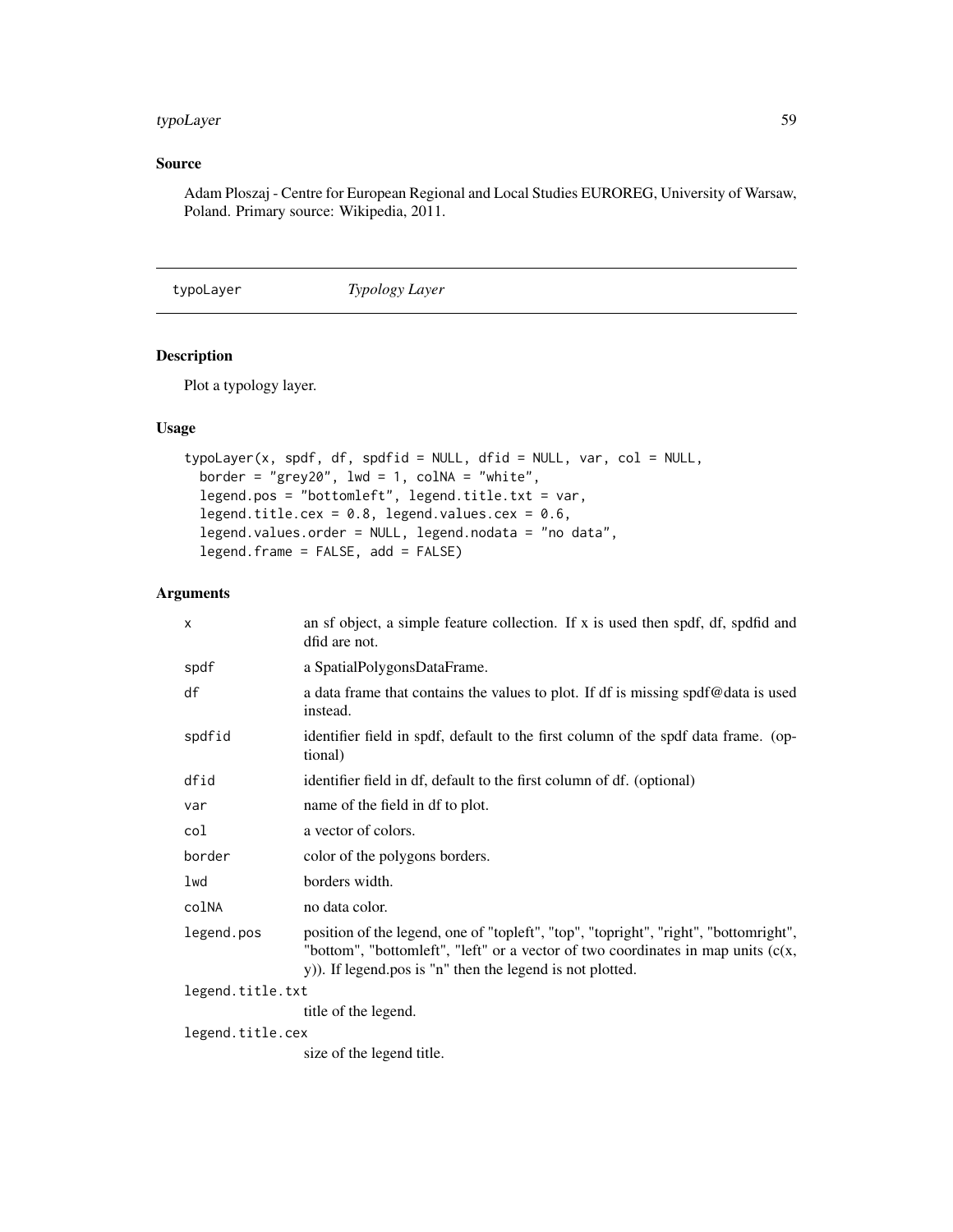| legend.values.cex   |                                                                                                                              |
|---------------------|------------------------------------------------------------------------------------------------------------------------------|
|                     | size of the values in the legend.                                                                                            |
| legend.values.order |                                                                                                                              |
|                     | values order in the legend, a character vector that matches var modalities. Colors<br>will be affected following this order. |
| legend.nodata       | no data label.                                                                                                               |
| legend.frame        | whether to add a frame to the legend (TRUE) or not (FALSE).                                                                  |
| add                 | whether to add the layer to an existing plot (TRUE) or not (FALSE).                                                          |

## See Also

[propSymbolsTypoLayer,](#page-50-1) [typoLayer,](#page-58-1) [legendTypo](#page-38-1)

## Examples

```
library(sf)
mtq <- st_read(system.file("gpkg/mtq.gpkg", package="cartography"))
typoLayer(x = mtq, var="STATUS",
          col = c("aquamarine4", "yellow3","wheat"),
          legend.values.order = c("Prefecture",
                                  "Sub-prefecture",
                                  "Simple municipality"),
          legend.pos = "topright",
          legend.title.txt = "Status")
layoutLayer(title = "Municipality Status")
```
world.spdf *World Background*

## Description

World background.

## Format

SpatialPolygonsDataFrame.

## Source

UMS RIATE - [http://riate.cnrs.fr/?page\\_id=153](http://riate.cnrs.fr/?page_id=153)

<span id="page-59-0"></span>